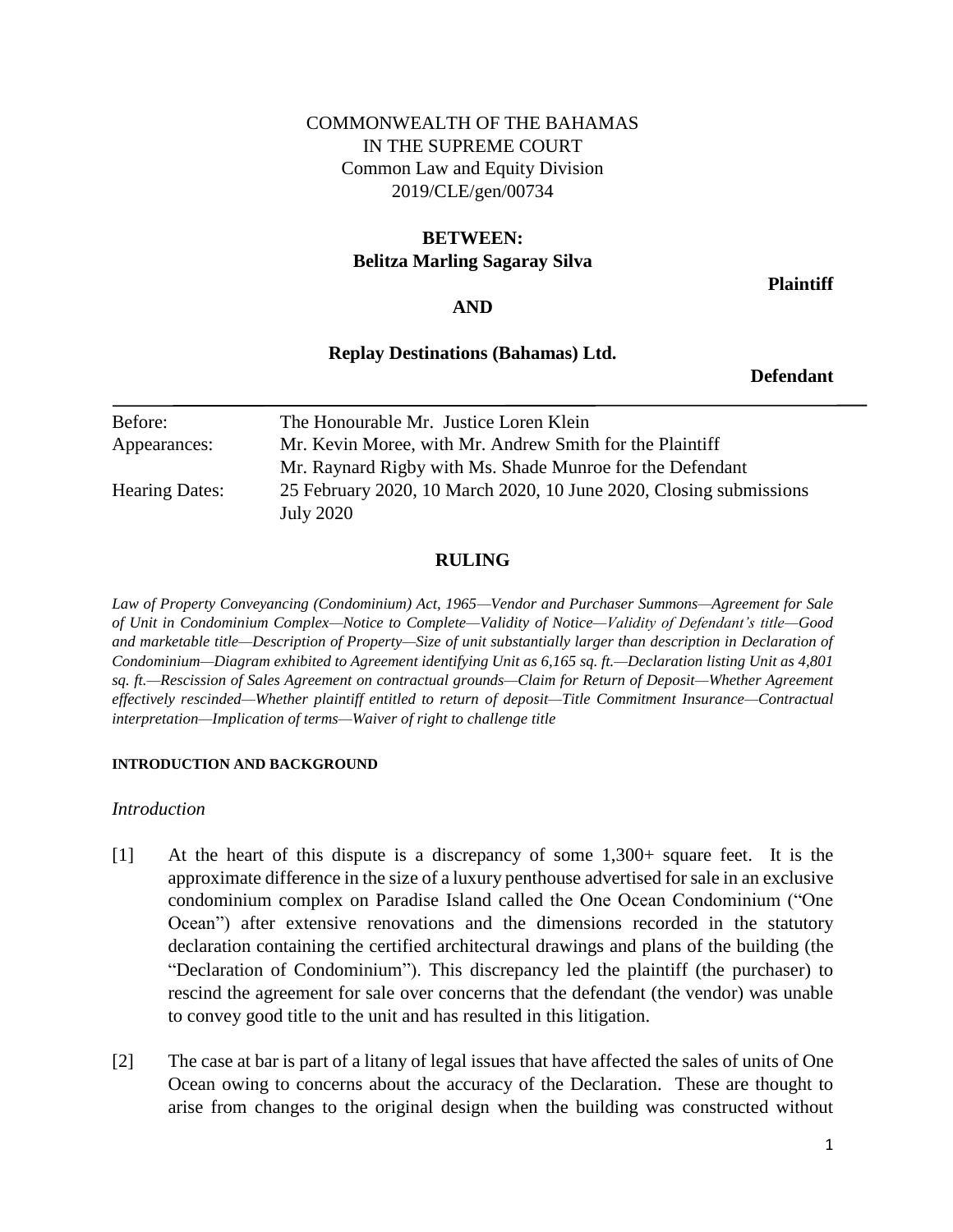corresponding amendment to the Declaration and/or changes in the size and configuration of units following extensive renovations undertaken by the 'second' developer, Replay Destinations Ltd. (See, in this regard, the decision of Winder J., in *One Ocean Association v. Qamea Stanley and ors.*, 2020/CLE/gen/00385, unreported, 20<sup>th</sup> December 2021, cataloguing some of these deficiencies and granting an order to amend the Declaration on the application of the One Ocean Association ("the *Qamea* decision")). I shall refer to this case again, as it has some significance for this matter.

[3] The claim also illustrates the unique complications that can arise from transactions involving the peculiar legal estate of fee simple ownership of property in a multi-storey building. This form of real property interest, also called "strata" title in some parts of the Commonwealth, owes it origin exclusively to statute—specifically the law of *Law of Property (Condominium) Act 1965* (the "Condominium Act")—and it might be said that in this jurisdiction only the *Quieting Titles Act* has been productive of greater mischief in the law of real property.

### *Summary of salient facts*

- [4] In a nutshell, the application arises out of the following facts. On the 19 July 2018, Belitza Marling Sagaray-Silva (the plaintiff and "purchaser" in this action) entered into an Agreement for Sale ("Agreement") with Replay Destinations (Bahamas) Ltd. (the defendant and "vendor") for the purchase of Penthouse 901, One Ocean Condo Place Condominium, Paradise Island. For convenience, the parties will be variously referred to as the plaintiff or purchaser, and defendant or vendor.
- [5] The penthouse was offered for sale at US\$ 4,100,000.000, of which \$410,000.00 was paid as a deposit. Unit 901 was undergoing extensive renovations while it was being marketed and was advertised as containing 6,165 sq. ft. of living space. However, the Declaration registered under the Condominium Act described it as comprising 4,801 sq. ft.
- [6] The transaction failed to close within the original timeframe, but the Agreement provided for its continuance unless one of the parties issued a notice to complete ("NTC"). The purchaser issued a notice to complete on 8 February 2019, identifying four issues that were said to be in default and giving the vendor until 1 March 2019 (21 days from the notice) to make good the default. The material terms of that notice were as follows:

"2. The Vendor has made default in complying with its obligations under the said Agreement in that it has (*inter alia*)

(a) failed to close by 28th August, A.D., 2018;

(b) failed to remedy all items/outstanding items set forth in the current Inspection Statement (aka Punch List and hereinafter referred to as the "**Punch List**")); [*issue was withdrawn by Plaintiff's Counsel*]

(c) delivering a Temporary Certificate of Occupancy; [*issue was withdrawn by Plaintiff's Counsel*]; and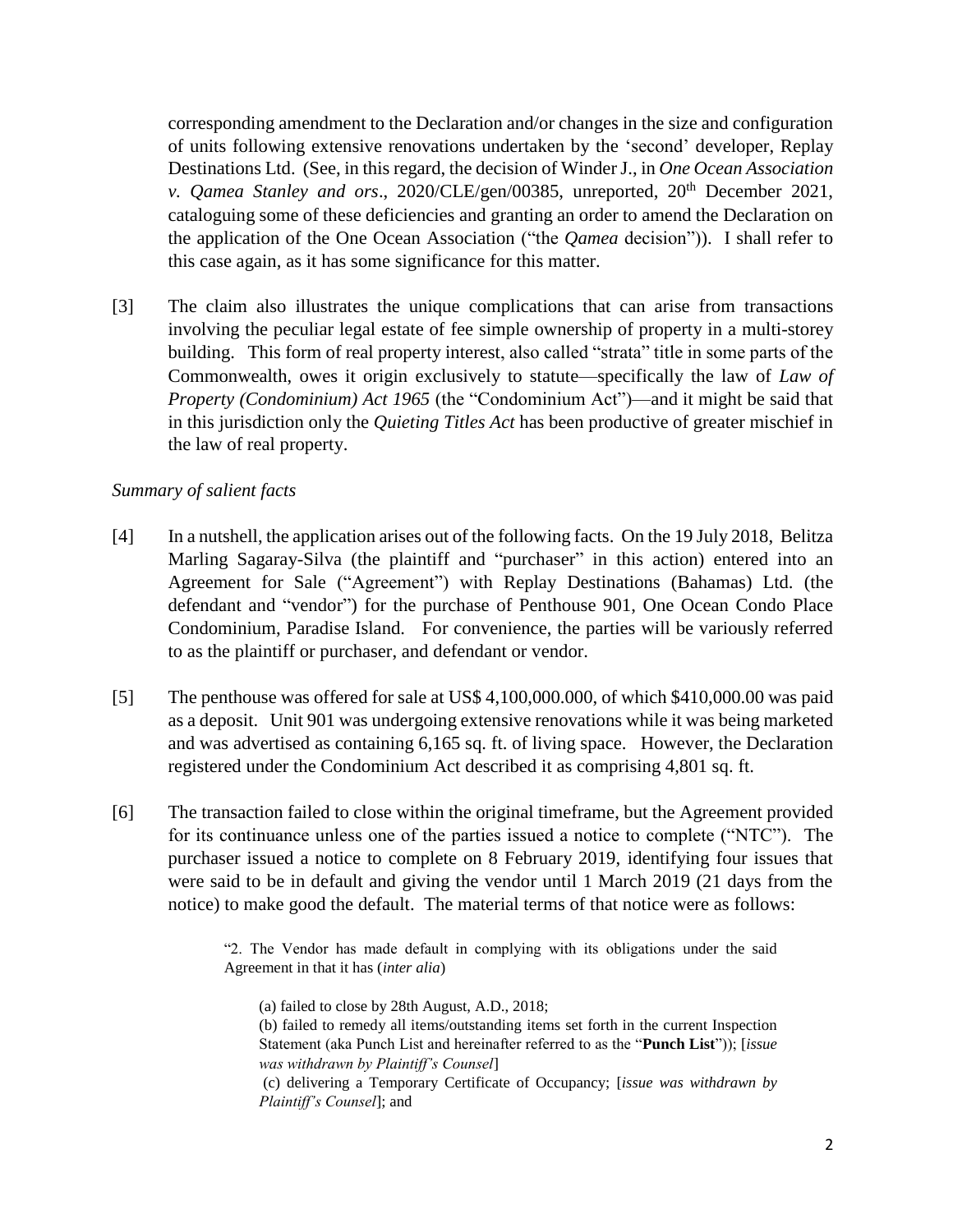(d) failed to meet Requirement 6(a) of the Title Commitment dated 2nd day of August, A. D., 2018 or have such Requirement removed therefrom.

- 3. The Purchaser hereby requires the Vendor forthwith to make good such default by closing prior to the termination of this notice, by completing all items/outstanding matters set forth ... and providing a Title Insurance Commitment having met or having removed requirement 6(a) therefrom, subject as provided in the said Agreement but otherwise free from encumbrances delivering the assurances as provided in the said Agreement and completing the sale of the Property.
- 4. If the Vendor fails to comply with this Notice by Thursday the 1st day of March, 2019 being Twenty-one calendar days from the date hereof, then in accordance with Clause 5 of the said Agreement the deposit paid to Winter Borghardt Chambers in the sum of US\$410,000.00 shall be returned immediately to the Purchaser and thereupon the Agreement will be terminated and canceled in full and final satisfaction of this matter.
- [7] A flurry of emails and other correspondence passed between the respective representatives of the purchaser and vendor during the period between the service of the notice and the termination of the contract.
- [8] On 1 March 2019, at 5:00 p.m., the attorneys representing the purchaser (King & Associates) sent an email to, among others, the agent for the vendor and stakeholder (Mr. Jan Borghart) as well as the attorneys for the One Ocean Homeowners Association ("the Association") (Glinton Sweeting O'Brien). That email stated that the notice to complete had expired at 5:00 p.m. that day and the vendor had failed to complete, in that it had, *inter alia*:
	- "1. Failed to deliver a good and marketable documentary title to the Unit;
	- 2. Failed to deliver a Title Commitment free from requirement Six (a) of the Title Commitment for further amendments to be made to the Declaration of Condominium;
	- 3. Failed to deliver a Title Commitment that provides good title to the entirety of square footage contracted to be purchased on the correct unit entitlement to the unit;
	- 4. Failure to deliver a Temporary Occupancy Certificate: and
	- 5. Failed to complete all the items set forth in the Punch List."
- [9] It concluded by saying that the purchaser was looking forward to the return of the deposit within 7 days, failing which they would resort to litigation "*without adieu*".
- [10] By reply letter dated 5 March 2019, the managing director of Replay, Mr. Michael Sneyd, disputed the contention that the vendor had not completed in accordance with the NTC. He characterized the email of the 1 March as "*a blatant attempt …to exit a binding Agreement for Sale*". Replay therefore refused to return the deposit.
- [11] Notwithstanding that the parties had drawn a line in the sand, it appears there was some attempt to salvage the Agreement, and the purchaser conducted one final inspection of the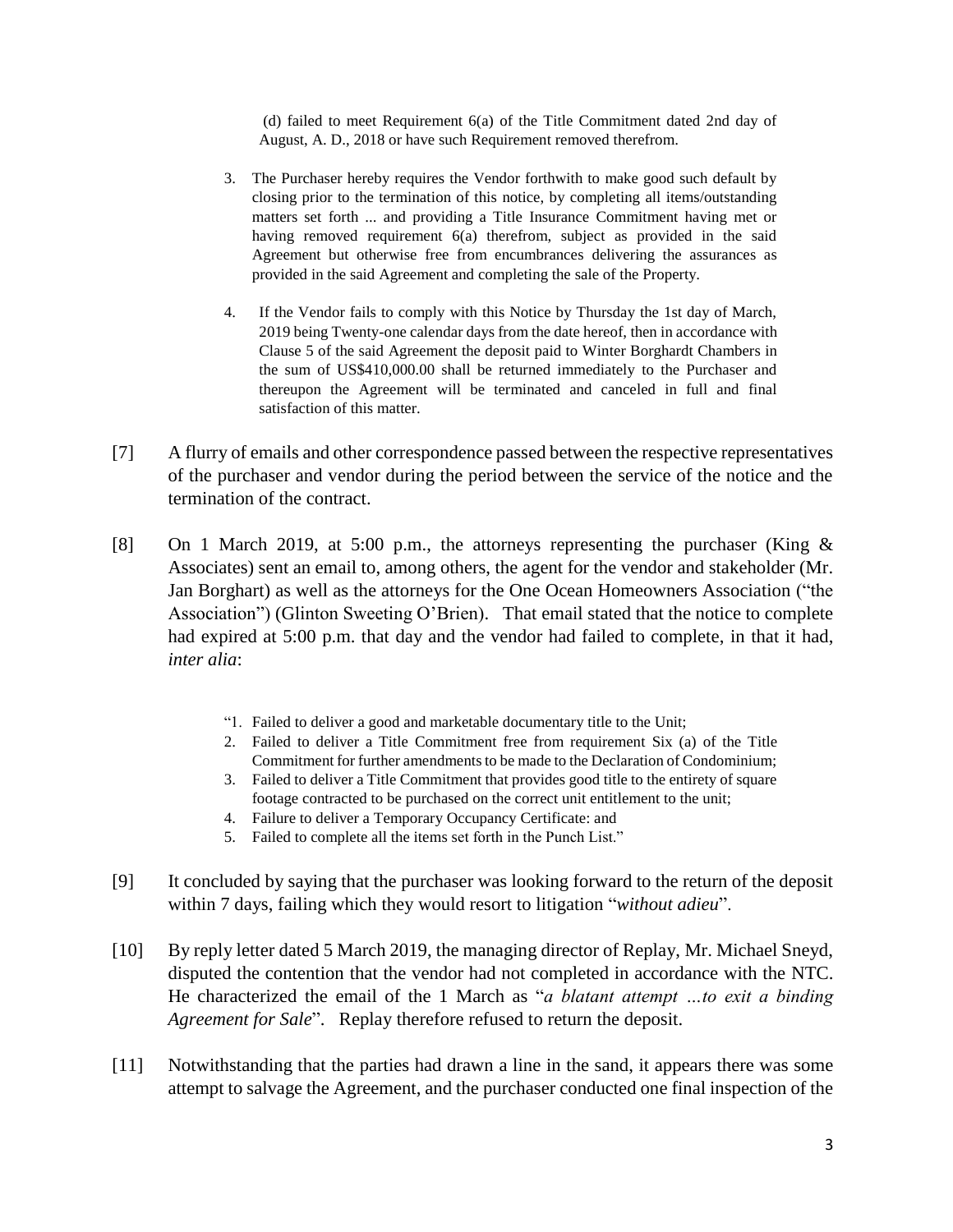premises on 6 March 2019. Following this inspection, Mr. Paul King of King & Associates issued an email that day stating "*This matter, our client's patience and trust are no longer salvageable.*" That email also responded to Mr. Sneyd's letter of 5 March and pointed out what the purchaser considered to be the outstanding issues as follows:

"The Vendor has not provided good fee simple documentary title to the Unit as advertised and proposed as it does not own the entirety of the Unit. It is that simple. The description of the unit in the declaration is 4,767 square feet. The advertised and purported size of the Unit pursuant to the Agreement for Sale is 6,105 square feet. This is a 22% difference and in anyone's book is a material issue. The owner of this additional square footage of 1,398 square feet is, and remains, One Ocean Property Owner's Association."

[12] Replay responded by letter dated 13 March 2019, disputing the purchaser's contentions and maintaining that it had fully complied with the notice:

> "A few corrections to your assertion: the original Declaration of Condominium, dated 11 May 2005, lists the area of Unit 901 at 4,737 square feet; the Amendment of Declaration of Condominium, dated 18 January 2010, lists the area of Unit 901 at 4,801 square feet. Both these areas are wrong. The certified architectural area for the unit is 6,419 square feet. Therefore, your client would actually receive more area that they agreed to acquire. […]

> This area calculation mistake will be corrected in a joint application to the court by Replay and the One Ocean Association." [Underlining supplied.]

[13] By Originating Summons filed 29 May 2019, pursuant to s. 4 of the Conveyancing and Law of Property Act (Ch. 123), the plaintiff sought the following declarations and orders:

> "1. A Declaration that Belitza Marling Sagaray Silva ("the Plaintiff") has effectively rescinded and/or terminated the Agreement for Sale dated 19 July 2018 ("the Agreement for Sale") made between the Plaintiff of the one part and Replay Destinations (Bahamas) Ltd. ("the Defendant") of the other part for the sale of Unit 901, One Ocean Condominium, Paradise Island, The Bahamas.

> 2. An order that the Defendant refund to the Plaintiff the deposit in the amount of Four Hundred and Ten Thousand United States Dollars (US\$410,000.00) which was paid by the Plaintiff to the Defendant pursuant to the Agreement for Sale."

[14] The Defendant filed a Counterclaim on 5 November 2019 seeking the following relief:

- (a) A Declaration that the Agreement for Sale dated 19th July 2018 entered into between the Plaintiff and the Defendant is a valid and binding agreement and the Plaintiff is contractually bound to complete the purchase of Unit 901, One Ocean Condominium, Paradise Island, The Bahamas in strict accordance with its terms.
- (b) A Declaration that the Plaintiff is estopped from raising the issue of unit entitlement due to the clear representations and terms set out in the said Agreement for Sale dated 19th July, 2018 entered into between the Plaintiff and the Defendant.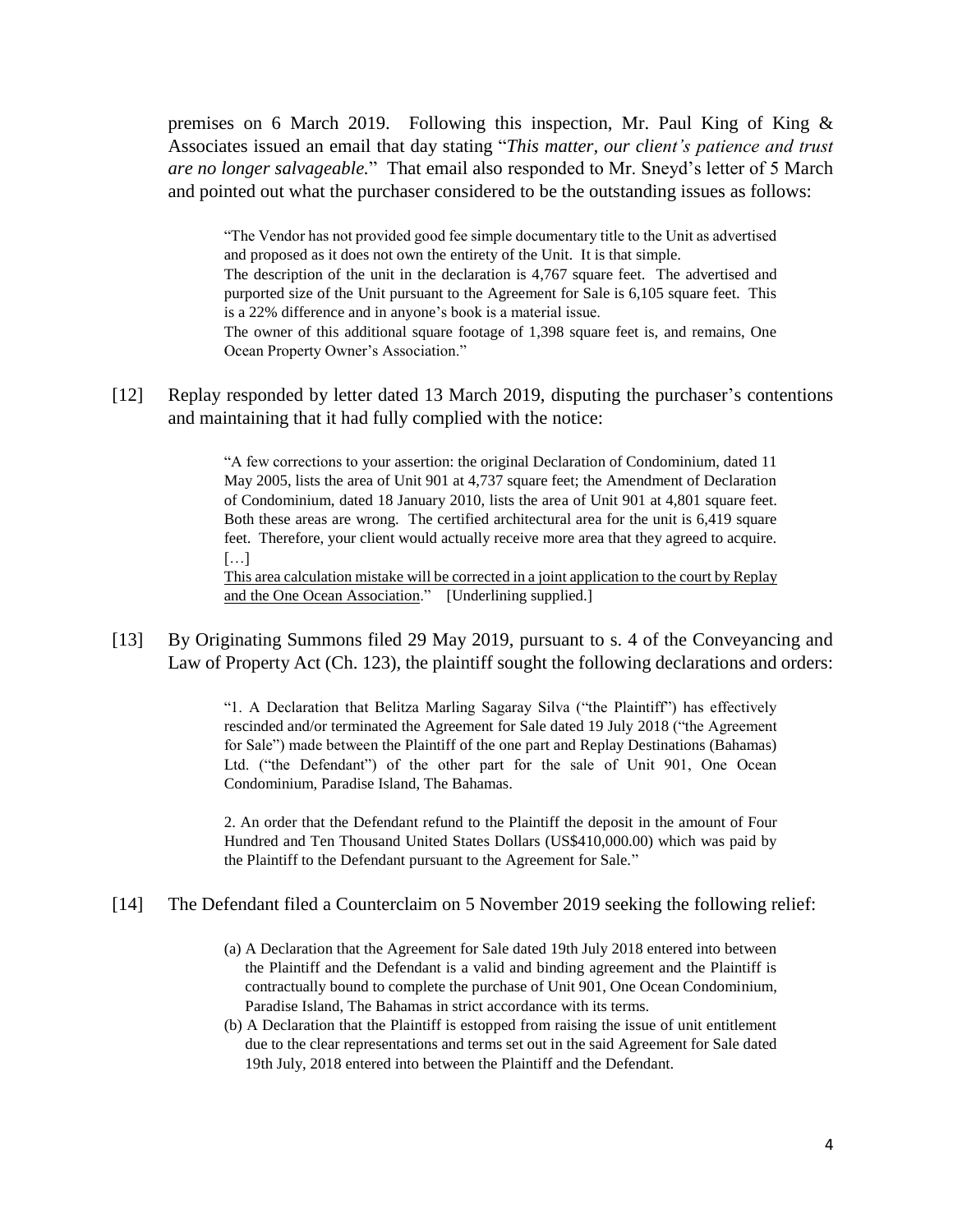- (c) An Order that the Plaintiff pay to the Defendant such damages occasioned by the delay and refusal to complete the said purchases." [*withdrawn by Defendant's counsel*]
- [15] The counterclaim was filed pursuant to the Order and ruling of Bowe-Darville, J. of 25 October 2019, made on the summons of Replay of 16 August 2019. That Order gave leave to Replay to file a counterclaim and for the parties to cross-examine each other's witnesses. Bowe-Darville J. refused leave, however, to convert the proceedings to a writ action.
- [16] Although the counterclaim included a claim for damages, the court drew to the attention of the parties at the directions stage that it was not open to a party to seek a claim for general damages under the vendor and purchaser procedure (see *In re Hargreaves and Thompson's Contract*, 32 Ch. D. 454; and *In re Wilson's & Stevens' Contract* [1894] Ch. D. 546). Mr. Rigby therefore indicated (very properly) that he would not be pursuing the damages claim.

## *Facts and Issues*

- [17] By the terms of the Plaintiff's Statement of Facts and Issues, the following four matters were set out as the issues for the Court's determination:
	- "1. Whether the discrepancies between the actual size of Unit 901 and the size stated in the Declaration created title issues such that the Defendant does not have good marketable title to Unit 901.
	- 2. Whether the subject matter of the Agreement for Sale is Unit 901 as described in the Declaration, or as it actually exists.
	- 3. Whether the Defendant has good marketable title to the subject matter of the Agreement for Sale.
	- 4. Whether the Plaintiff was entitled to terminate the Agreement for Sale pursuant to clause 4(b).
- [18] The Defendant identified the following issues for the determination of the court:
	- "1. Whether the Plaintiff contracted to purchase Unit 901 on the terms set out in the Agreement?
	- 2. What is the effect of clause 11(f) (and others) and the meaning of Permitted Exceptions in the Agreement?
	- 3. Whether the Plaintiff had any lawful basis/ground(s) to seek to terminate the Agreement?
	- 4. Whether the Notice to Complete was valid in the circumstances?
	- 5. Whether the Defendant is bound to return the Plaintiff's deposit?
	- 6. Whether the Plaintiff is bound to complete the sale as per the terms of the Agreement?
- [19] The issues identified by the parties basically resolve themselves into the principal question of whether the purchaser's rescission of the Agreement was valid and effective. This is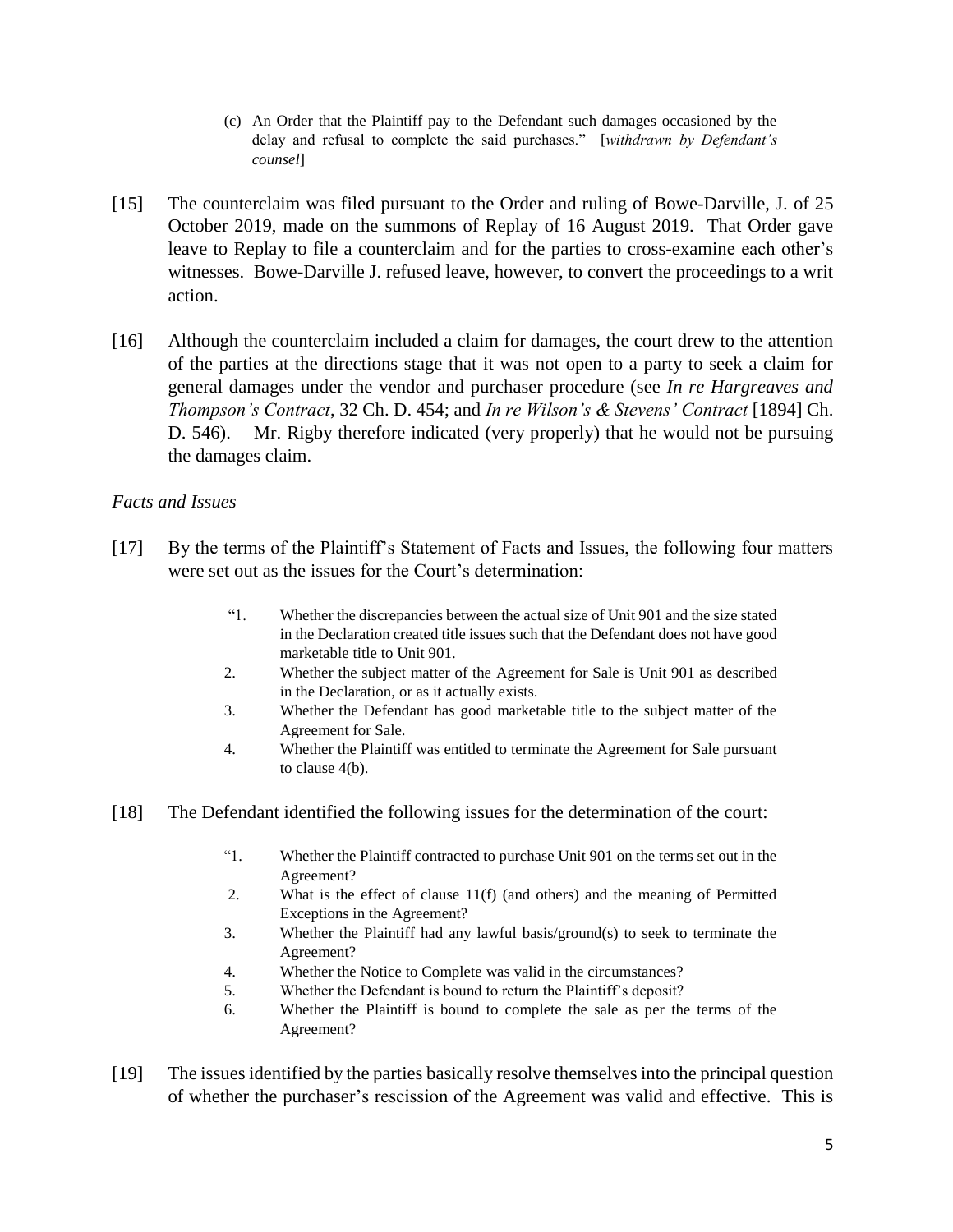primarily a matter of construing the contract to determine objectively what the parties provided for and whether the vendor was in breach, such as to warrant cancellation of the Agreement. But the matter also requires consideration of the troublesome question of whether the statutory conditions for the transfer of the legal estate in condominium property were satisfied, which arises when there are alleged inaccuracies between the statutory declaration and the physical units.

### *The Agreement for sale*

[20] The Agreement is very comprehensive, running to some 44 pages, and it is necessary to set out the relevant parts in some detail to understand the parties' claims (formatting in the original retained as far as practical, underlining for emphasis):

#### **Clause 1. Purchase and Sale.**

(a) For the consideration and subject to the terms and conditions set forth herein. Purchaser agrees to purchase from Seller, and Seller agrees to sell to Purchaser the fee simple estate in possession of, in, and to Unit 901, ("the Unit") in One Ocean Condominium, Paradise Island in the Commonwealth of The Bahamas (''Community"), together with an appurtenant 2.06% unit entitlement in the common property of the Unit the location, layout, configuration and dimensions of which Unit are shown on the several plans and diagrams attached hereto as Exhibit "A". The legal description of the Unit shall be in accordance with the plans attached to the Declaration of Condominium ("the Declaration of Condominium") for Ocean Place on the Harbour Condominium. The Declaration of Condominium is available for review at the sales and marketing office of the Seller.

(b) Purchaser acknowledges and agrees that Purchaser's title in the Unit shall be subject to the terms and conditions of the Declaration of Condominium and the Permitted Exceptions (defined below) all of which shall be legally described in an Indenture of Conveyance substantially in the form attached hereto as Exhibit "B" (such Indenture of Conveyance, along with any variations thereto that Closing Agent may deem necessary or appropriate in accordance with this Agreement, is the "Conveyance").

(c) It is agreed that the Seller will convey the fee simple estate in the Unit to the Purchaser subject to and in accordance with this agreement on the Closing Date (as hereinafter defined in Clause 5).

#### **Clause 3. Receipt of Documents**

By executing this Agreement, Purchaser acknowledges that Purchaser has received and has had an adequate opportunity to read and understand this Agreement and all exhibits.

Purchaser acknowledges that (i) the Unit is part of the Community, (ii) Purchaser has had an opportunity to review the Survey Plan for the Community which is annexed to or referenced in the Declaration of Condominium ("Survey Plan"), (iii) the Unit is subject to the Declaration of Condominium and the Survey Plan, (iv) Purchaser acknowledges that Purchaser has been given the opportunity to seek the assistance of counsel if deemed necessary, and (v) Purchaser acknowledges that the Declaration of Condominium may be subject to amendment and that Purchaser will be bound by any such amendments, which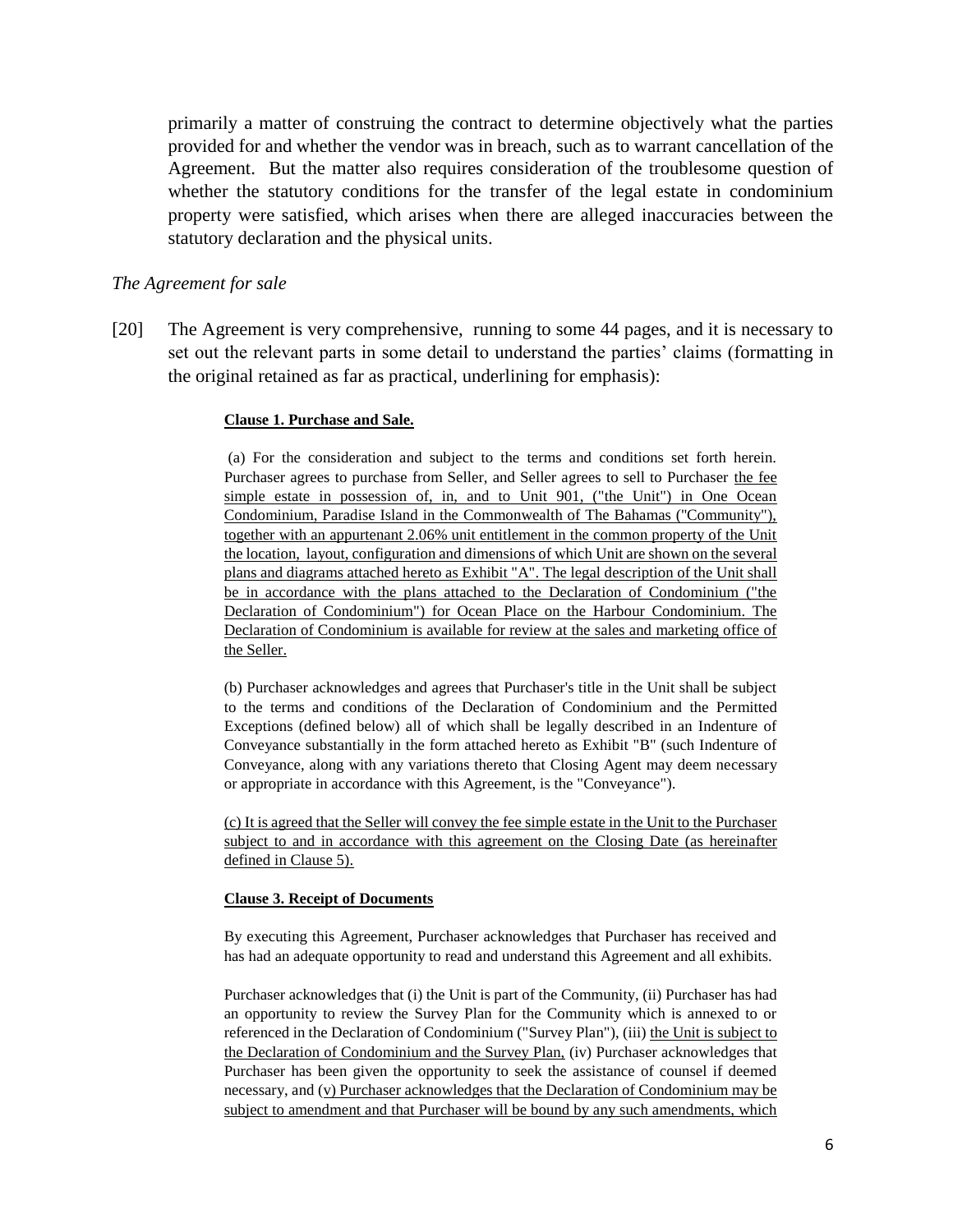in many instances may be effected whether or not Purchaser has consented to the amendment. Upon taking title to the Unit, Purchaser agrees to be bound by and comply with the terms, conditions, and obligations set forth in the Declaration of Condominium.

#### **Clause 4. Title**

(a) Conveyance; Permitted Exceptions. Seller, as beneficial owner, shall convey to Purchaser on the Closing Date good fee simple documentary title to the Unit by the Conveyance SUBJECT ONLY TO (i) those title exceptions and other matters set forth in Exhibit "C" to this Agreement; (ii) matters specifically set forth in this Agreement; and (iii) other matters approved or waived by Purchaser (collectively, "Permitted Exceptions"). "Good title" means documentary title commencing with a good root of title in accordance with the provisions of The Conveyancing and Law of Property Act of the Commonwealth of The Bahamas.

(b) Inspection of Title. Within Seven (7) business days after the Effective Date, Seller shall furnish to Purchaser, at Seller's expense, a title insurance commitment ("Title Commitment'') for an owner's title insurance policy for the Unit ("Owner's Title Policy") issued by Insurance Data Management, Inc. The Title Commitment shall be in an amount equal to the Purchase Price and shall evidence that Seller is vested with fee simple title to the Unit, free and clear of all liens, charges, encumbrances, exceptions, or qualifications whatsoever save and except for the Permitted Exceptions. Purchaser shall have Twentyone (21) days after receipt of the Title Commitment time being of the essence to notify Seller in writing of any objections to title matters other than the Permitted Exceptions or Purchaser shall be deemed to have approved such matters. If Purchaser timely notifies Seller in writing of any objections to title matters other than Permitted Exceptions and Seller is unable or unwilling to satisfy or remove any such matters prior to Closing, Seller shall notify Purchaser prior to Closing. Purchaser shall have Five days after receipt of such notice to notify Seller in writing of Purchaser's election either (i) to waive such objection and proceed with Closing, or (ii) to terminate this Agreement, in which event Seller shall refund or cause Winter Borghardt to refund to Purchaser the Deposit and any other monies paid by Purchaser all without interest, costs, or compensation to Purchaser, Purchaser shall accept the same in full satisfaction of all claims arising under or related to this Agreement, and all rights and obligations of the parties under this Agreement that do not expressly survive the termination of this Agreement shall terminate and be null and void. If Purchaser fails to notify Seller of Purchaser's election within such Five (5) day period, Purchaser shall be deemed to have waived any objections to title and shall proceed with Closing.

(c) Title Insurance. On the lodging for record of the Conveyance in the Registry of Records in Nassau, The Bahamas, Seller shall cause an Owner's Title Policy to be issued for the Unit at Seller's expense, showing title vested in Purchaser subject only to the Permitted Exceptions.

(d) Full Satisfaction of Seller's Obligations. Purchaser agrees that the Title Commitment and Owner's Title Policy that Seller is specifically required to provide pursuant to this Clause 4 shall be in lieu of any obligations Seller may otherwise have under the common law, equity or the Conveyancing and Law of Property Act with respect to providing evidence of title or information regarding title matters with respect to the Unit.

#### **Clause 5. Closing**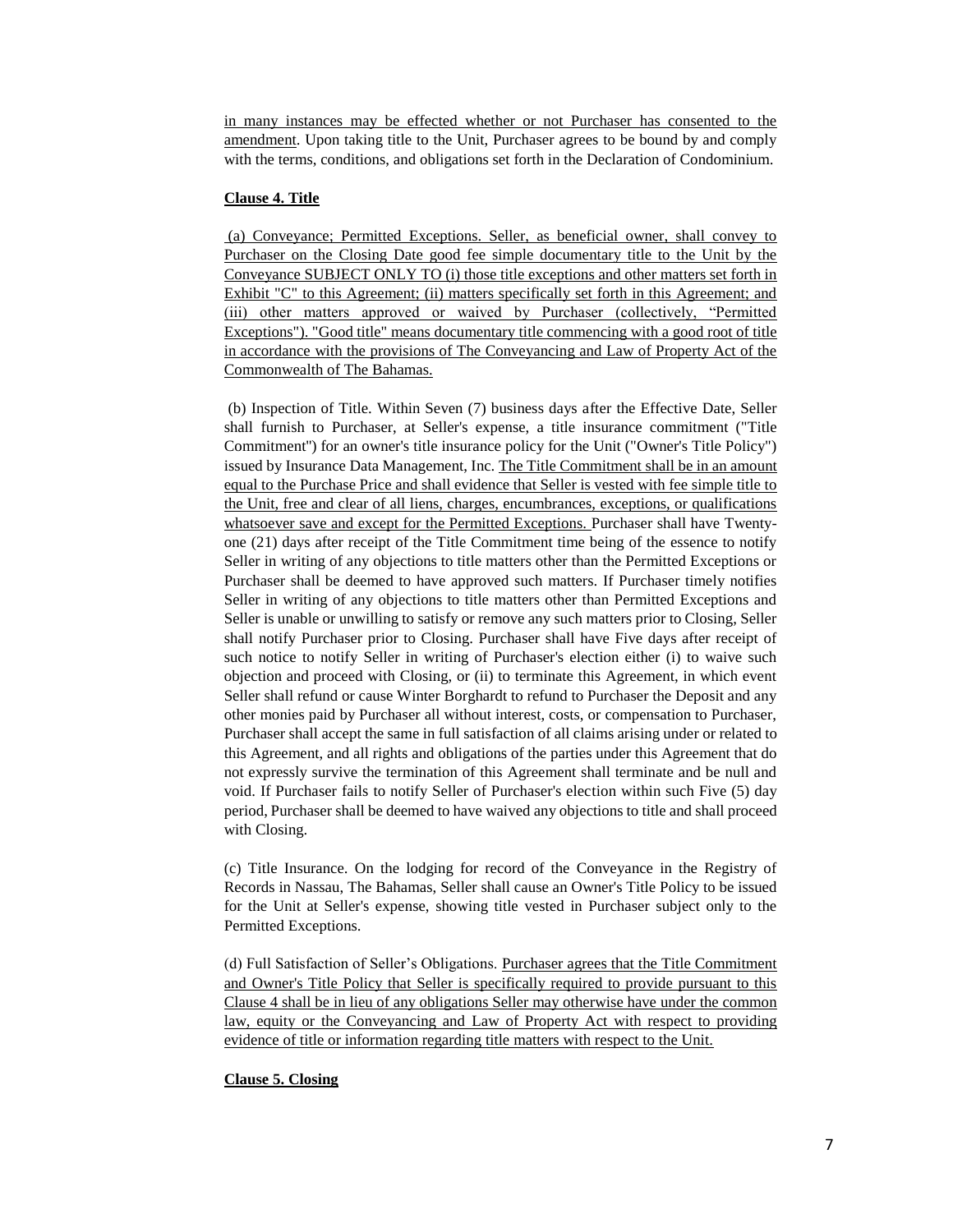Closing shall occur on the 28th day of August, A.D. 2018 and is conditional on the issuance of a Temporary Certificate of Occupancy from the Ministry of Works for the Unit, which closing date shall be designated by Seller (the "Closing Date"). On the Closing Date, Purchaser shall cause payment of the balance of the Purchase Price and Purchaser's Closing costs to be remitted at the office of Winter Borghardt or at such other place as Seller shall designate in writing. Any notice given by Seller pursuant to this Clause may be electronic or by facsimile.

If the purchase is not completed on the Closing Date, this Agreement shall nevertheless (subject as hereinafter provided) continue in full force and effect unless one of the parties hereto shall serve upon the other Twenty-one (21) calendar days' notice to complete (of which time shall be deemed to be of the essence) and the party shall at the end of Twentyone (21) calendar days after receipt of such notice have failed to complete in accordance with this Agreement.

#### **Clause 7.**

C. Seller represents and warrants that the completed Unit and other improvements will materially conform to the said plans and drawings and comply with applicable laws.

#### **Clause 11. Purchaser's Acknowledgements**

[*(a)-(e) omitted*]

(f) Purchaser hereby acknowledges and agrees that:

- (i) the area of the Unit set forth in the Declaration of Condominium may immaterially differ from the actual area of the Unit as a result of variation during the construction of the building structure of the Community the use of different measurement methods or a combination of both;
- (ii) the unit entitlement of the Unit is based on the approximate proportion that the floor area of the Unit at the date of the Declaration of Condominium bears to the then aggregate floor area of all the condominium units in the Community taken together as set out in the Declaration of Condominium;
- (iii) In the event that there is (in Seller's opinion) a marked variation with respect to the discrepancies mentioned in Clause 11(f)(i) and 12(f)(ii) [*sic*] above then the stated Unit area and Unit entitlement as contained in the Declaration of Condominium shall prevail; and
- (iv) Purchaser hereby unconditionally and irrevocably waives any and all actual or potential rights or claims which Purchaser might have against Seller, its directors, officers, employees, agents, consultants and representatives arising out of or in connection with the matters outlined in this Clause 11(f).

#### **Clause 15. Purchaser's Remedies**

If Seller fails to comply substantially with the terms and conditions of this Agreement and fails to perform any of the obligations required hereunder as and when due prior to the Closing Date and Purchaser has complied therewith, Purchaser may deliver to Seller a written notice demanding that Seller comply with this Agreement within Fourteen (14) business days following Seller's receipt of the notice. If Seller has not complied upon the expiration of the Fourteen (14) business day period, Purchaser may deliver to Seller a written notice terminating the Agreement. Upon delivery of a written notice terminating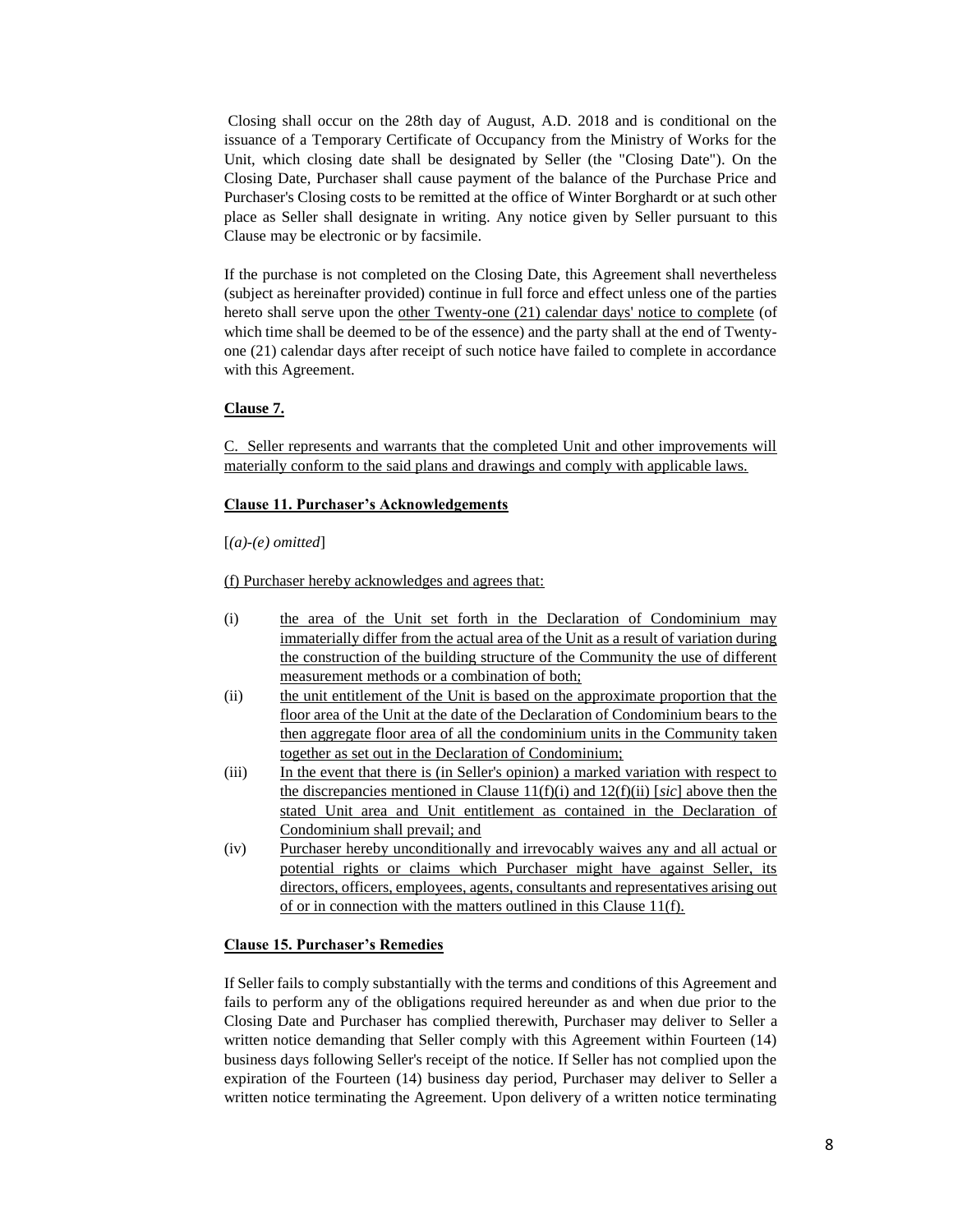the Agreement, Seller shall refund to Purchaser the Deposit. the Upgrade Payment and any other portion of the Purchase Price paid up to the date of termination without interest or any other costs or compensation to Winter Borghardt by Purchaser if Winter Borghardt has not already delivered it to Seller in accordance with this Agreement, as Purchaser's sole remedy and this Agreement shall thereupon be terminated and canceled and all rights and obligations of the parties under this Agreement that do not expressly survive the termination of this Agreement shall terminate and be null and void. Purchaser hereby waives all other remedies, including specific performance, except as provided below. Neither Purchaser nor Seller shall have any right to monetary damages except as specifically set forth in this Clause and Clause 14.

#### **Clause 26. Entire Agreement: Changes**

This Agreement contains the entire agreement between Purchaser and Seller. Upon execution of this Agreement by Purchaser and Seller, this Agreement may only be altered, amended, or changed by an instrument in writing signed by both Purchaser and Seller, except as otherwise provided in this Agreement.

#### **Clause 28. NO ORAL REPRESENTATIONS**

**SELLER WISHES TO AVOID ANY MISUNDERSTANDING CONCERNING THE PURCHASE OF THE UNIT. IT IS THE POLICY OF SELLER NOT TO ENTER INTO ANY ORAL AGREEMENT OR TO ASK ANY PURCHASER TO RELY ON ANY ORAL REPRESENTATIONS CONCERNING THE UNIT OR THE COMMUNITY. THE ENTIRE AGREEMENT BETWEEN PURCHASER AND SELLER MUST BE EXPRESSED IN WRITING. THEREFORE, PURCHASER SHALL WRITE IN BELOW ANY REPRESENTATIONS OR PROMISES THAT ARE NOT SET FORTH IN THIS AGREEMENT BUT THAT HAVE BEEN MADE BY SELLER OR ITS PURPORTED AGENTS OR EMPLOYEES AND UPON WHICH PURCHASER IS RELYING IN MAKING THIS PURCHASE.**

#### Exhibit "C"

#### Permitted Exceptions

- […]
- 2. Survey plan
- 3. Declaration of Condominium […]
- 7. STANDARD EXCEPTIONS IN TITLE INSURANCE POLICIES ISSUED IN THE COMMONWEALTH OF THE BAHAMAS."

#### The Legal Framework

### *Law of Property and Conveyancing (Condominium) Act*

[21] The Condominium Act provides that a condominium constitutes an estate in real property which, subject to the provisions of the Act, "*may devolve or be conveyed in the same manner and form as land*" (s. 6(3)).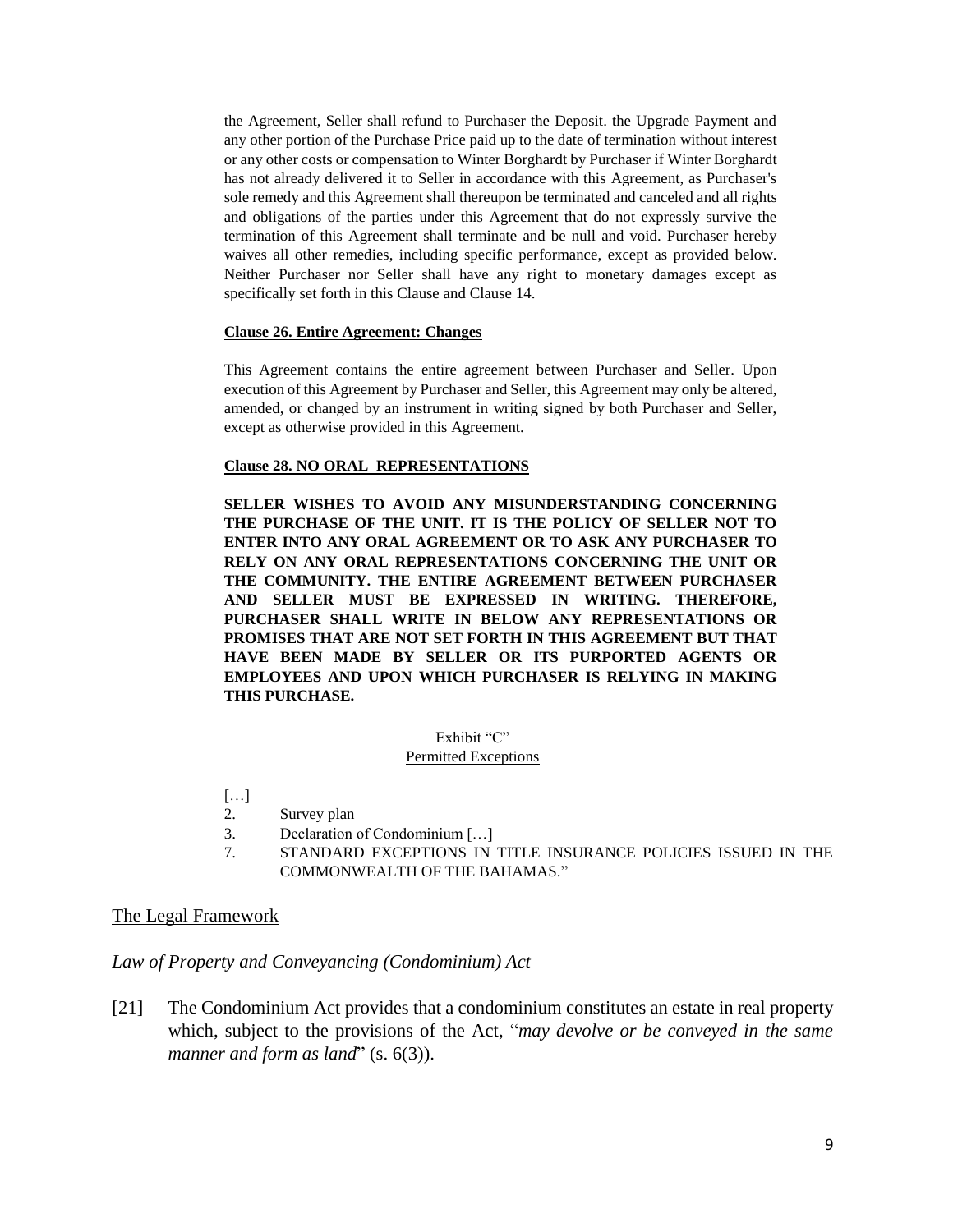- [22] However, in contrast to the metes and bounds measurements used to describe typical freehold, the boundaries and property interests associated with a condominium are created and defined by a statutory declaration, which is a composite document containing certified architectural plans and other identifying indicia and information. This Declaration has been called the "foundation stone" of condominium property ownership (see *Goodyear v. Maynard* (unreported, No. 981 of 1982, per Henry J.). It must comply with statutory requirements to validly create the legal estate known as a condominium and for any subsequent sale.
- [23] While a condominium is a statutory concept, many of the principles which undergird it and provide aid in interpreting and giving life to its operation are well-known legal principles. This interrelationship is brought out admirably in a passage from the Canadian case of *Nova Scotia Ltd. v Rodgers,* 2001 NSCA 12, where Cromwell J.A. noted as follows:
	- "[5] From a purely legal perspective, a modern condominium is created pursuant to detailed legislative provisions such as, in Nova Scotia, the Condominium Act, R.S.N.S. 1989, c. 85, (the "Act"). The condominium is, therefore, a creature of statute. But condominium legislation reflects the combination of several legal concepts and relies on, and to a degree incorporates by reference, principles drawn from several different areas of law. The law relating to individual ownership of real property is, of course, central because the owners of the individual units are, subject to certain limits, entitled to exclusive ownership and use of their units: see s. 27(2). The law relating to joint ownership is significant because the owners are tenants in common with respect to the common elements: see s. 28(1). The law relating to easements and covenants is relevant because the unit owners have rights of compliance by the others with the provisions governing the condominium and certain easements are, by statute, appurtenant to each unit: see s. 30(2) and 29. The law relating to corporations is also of importance because the condominium is administered by the condominium corporation in which the unit holders are in a position analogous to shareholders: see, e.g., ss. 13 and ff and s. 25. While the Condominium Act enables and, to a degree, regulates the legal aspects of condominium ownership, it does so against a vast background of general legal principles which will frequently be relevant to the interpretation and application of the Act."
- [24] Thus, the resolution of the issues raised in this application requires a discussion and reconciliation of several areas of the law, including the ordinary law of contract, the law of real property and conveyancing and the statutory principles creating and regulating ownership of condominia.
- [25] The provisions of the Act which are relevant to this application are ss. 2, 4, 5 and 6, and are set out below:

2. "Declaration" means the instrument by which property is subject to the provisions of this Act and incudes such instruments as may from time to time lawfully amend such Declaration".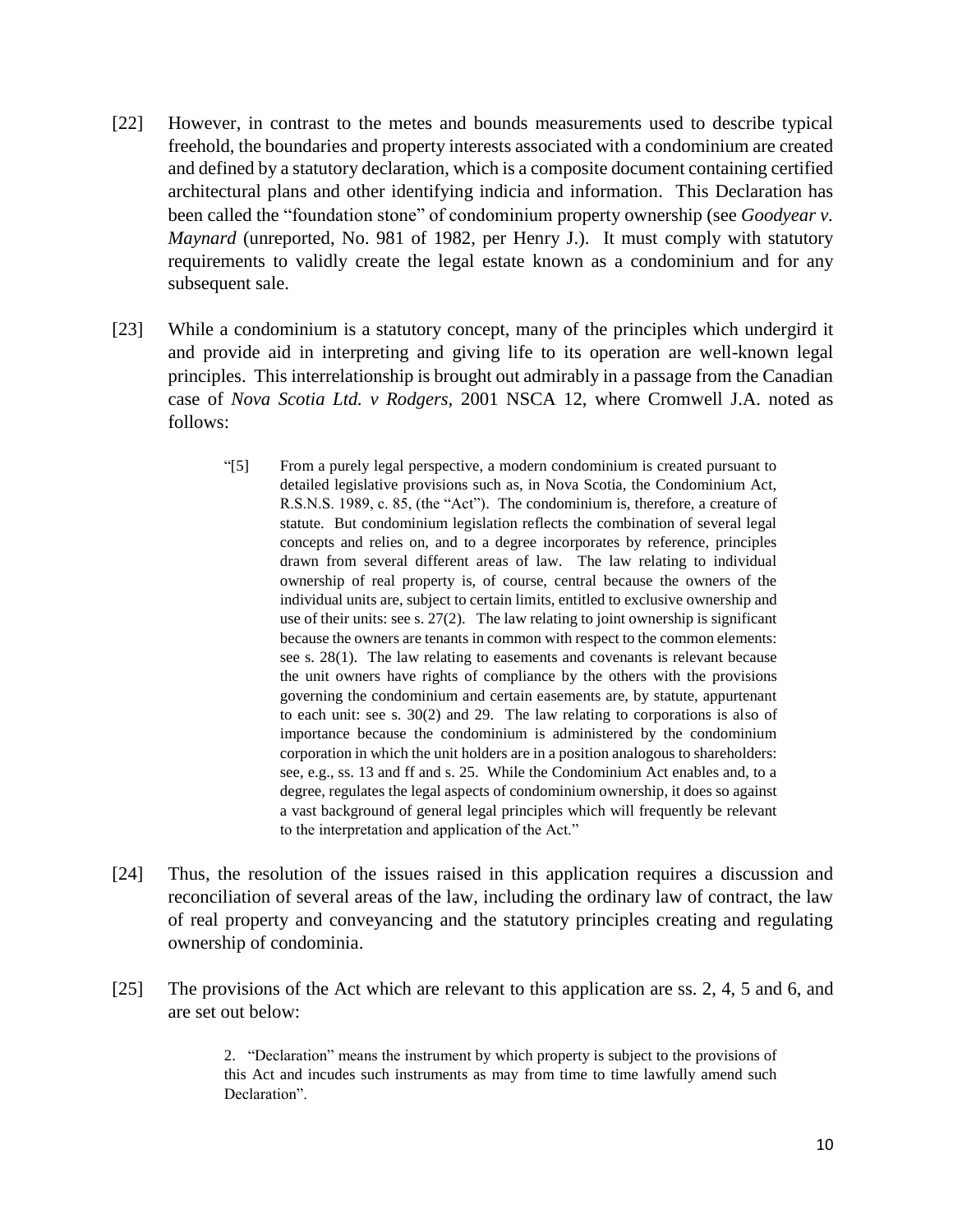4. (1) A Declaration for the purposes of this Act shall comprise an instrument (which may be in several parts and have annexed thereto such drawings, plans and schedules as may be deemed necessary or convenient) duly executed under seal by the person or persons having the legal and equitable title in fee simple absolute to the property to which the Declaration relates and shall contain the following particulars —

> (a) a statement of the interests which the person or persons executing the instrument have in the property and his or their intention by virtue of such Declaration to subject the property to which it relates to the provisions of this Act;

> (b) a description of the property sufficient to identify it and its location precisely;

> (c) a description of the building including its location in relation to the property, the number of storeys, basements, cellars and units and the principal materials of which it is or is to be constructed;

> (d) the distinguishing number or other symbol, the location, approximate floor area, limits, boundaries and any other data necessary for the proper identification of each unit;

> (e) the drawings and plans of the building in accordance with the provisions of section 5 of this Act;

> (f) a statement of the covenants, conditions and restrictions covering the use, occupancy and transfer of the several units;

> (g) a Schedule prescribing the unit entitlement of each unit on a basis prescribed by subsection (4) of this section;

(h) a description of the common property;

(i) the style and title of the body corporate referred to in section 13 of this Act and, if it is a company registered under the Companies Act, a copy of its memorandum and articles of Association;

(j) the byelaws applicable to the property;

(k) any other matters (not inconsistent with the provisions of this Act) in connection with the property which the person or persons executing the Declaration may deem desirable to prescribe;

(l) the methods consistent with this Act to be observed and the conditions to be fulfilled for the amendment of the Declaration by the unit owners.

(2) No such Declaration or any amendment thereof shall be valid or in any way affect the property to which it relates unless and until it is lodged for record in the registry. A fee of five hundred dollars shall be payable for recording any Declaration and a fee of one hundred dollars for recording any amendment thereof.

(3) Insofar as it is practicable to do so the limits and boundaries of each unit in the building shall be defined by reference to floors, walls and ceilings and, unless the Declaration otherwise provides, the common boundary of any unit with another unit or with the common property shall be the centre of the floor, wall or ceiling.

(4) The unit entitlement of a unit shall be expressed in the Declaration as a fraction or percentage and shall be fixed either —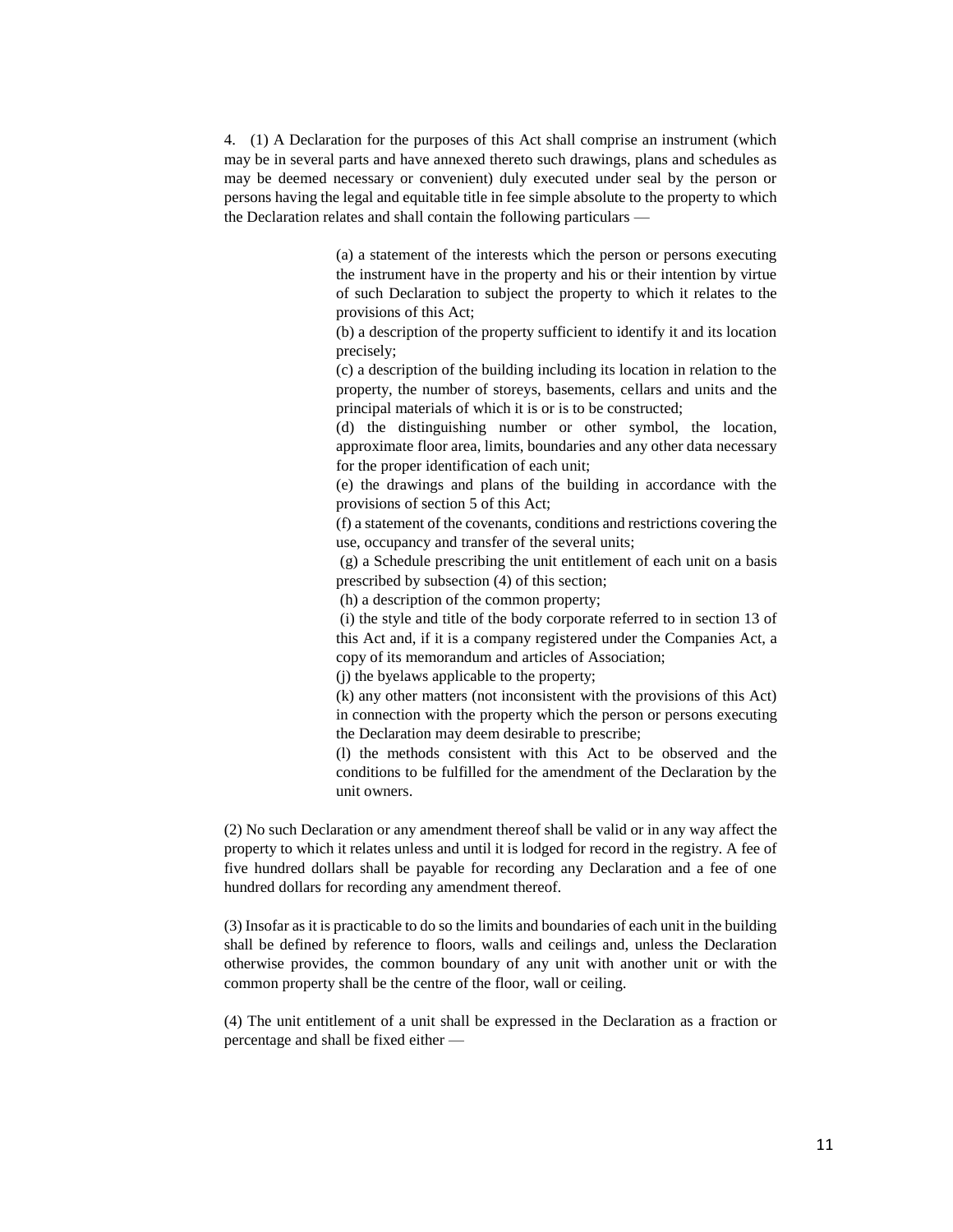(a) as the approximate proportion that the estimated value of the unit at the date of the Declaration bears to the then aggregate estimated value of all the units taken together; or

(b) as the approximate proportion that the floor area of the unit at the date of the Declaration bears to the then aggregate floor area of all the units taken together,

but such proportion shall reflect any substantially exclusive advantages that may be enjoyed by one or more unit owners but not all unit owners in a part or parts of the common property.

5-(1) As a part of every Declaration there shall be a complete set of drawings and plans of each floor, basement and cellar of the building showing the layout, locations, designations and approximate dimensions of the units which shall be accompanied by a certificate of a recognized architect certifying that such drawings and plans are accurate copies of the drawings and plans for the buildings as approved by such property authority as has power to approve plans for the construction of the buildings.

(2) The certificate referred to in sub-section (1) of this section shall also include a statement that the drawings and plans accurately depict the building as erected and completed unless at the date of the recording of the Declaration the building is not complete in which event such statement shall be lodged in the registry upon the completion of the building and before the first conveyance of any unit in the building under the provisions of this Act.

(3) An architect shall be deemed to be recognized within the meaning of this section if he is in possession of such professional qualifications as may from time to time be approved by the Minister of Works for the purposes of this section.

6.(1) Upon the lodgment for recording of a Declaration under the provisions of section 4 of this Act, the property to which the Declaration relates shall thereupon be deemed to be divided in such number of separate parcels of land (in this Act defined as "Units") each having such limits and boundaries as are described in the Declaration and such parts of the property not included within the limits and boundaries of units shall be deemed to be common property for the purpose of this Act which shall be held in undivided shares by all the unit owners in accordance with section 7(1) of this Act.

(2) Where before the first conveyance of any unit there is in being any mortgage or charge affecting such unit, then either –

- (a) before the making of such first conveyance—
	- (i) every such mortgage or charge shall be paid and satisfied; or
	- (ii) the unit shall be released from the mortgage or charge by a valid instrument of release duly lodged for record in the registry; or

(b) before the making of such first conveyance, the mortgagees or charges shall join therein,

and if any first conveyance of a unit is made without the provision of this section having been complied with then such conveyance shall be void and of no effect.

(3) Subject to the provisions of this Act, each unit together with the undivided share in the common property held therewith shall for all purposes constitute an estate in real property which, subject to the provisions of this Act, may devolve or be conveyed, leased, mortgaged or otherwise dealt with in the same manner and form as land.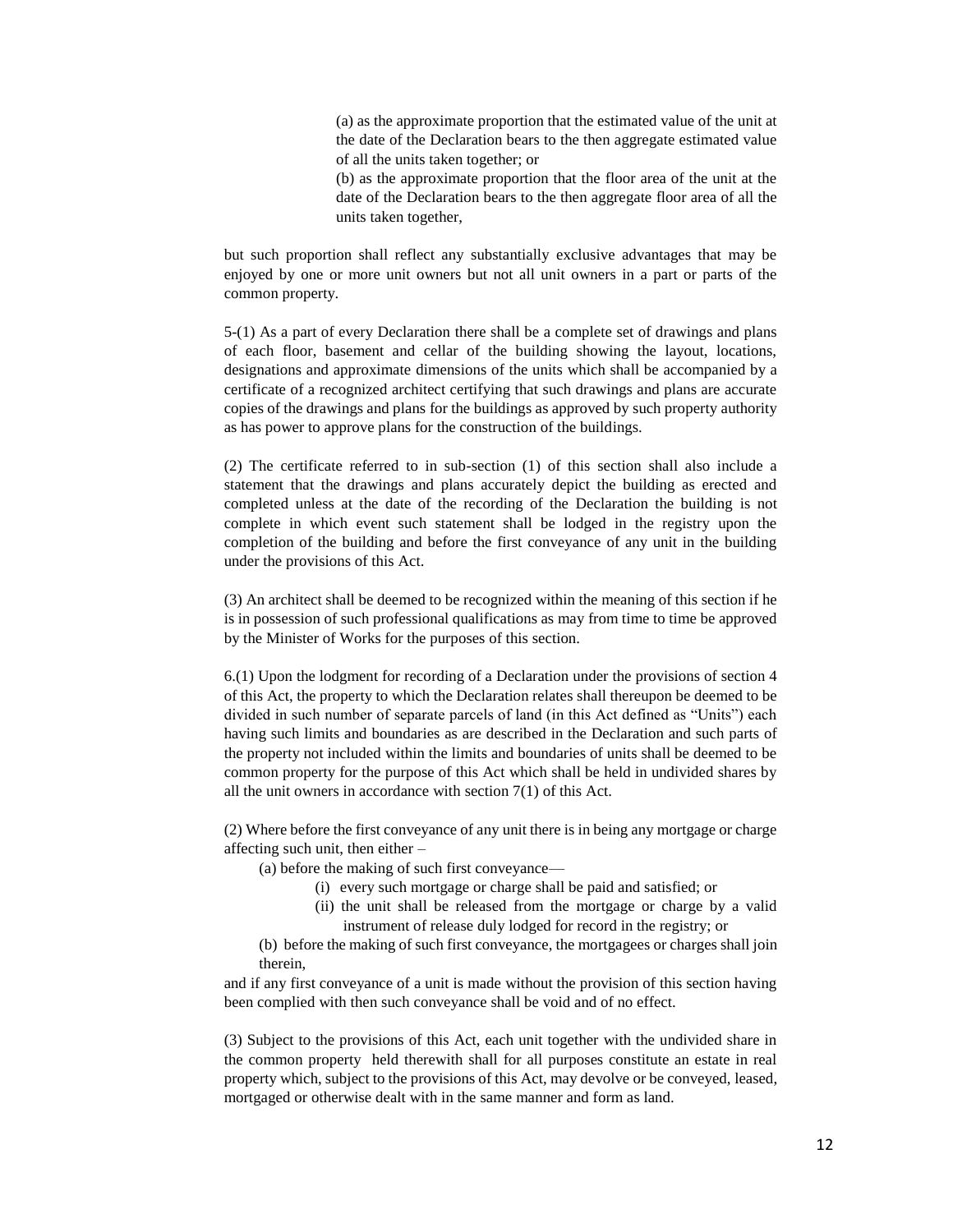(4) When recorded a Declaration shall be binding on all owners of units in the building to which the Declaration relates and shall constitute constructive notice to subsequent purchasers and all other persons.

## *The Declaration*

[26] The Declaration of One Ocean (then called "Ocean Place on the Harbour") was registered in June of 2005 by the original developer Peace Holdings Limited and the mortgagee, Prince Regent International Holdings Ltd. The development consisted of 79 units. The Declaration was amended in January 2010, partly as a result of remedial construction done to the stairways and the entrance areas of certain suites which resulted in variations to the areas of certain suites (for example, Unit 901 changed from 4,737 sq. ft., with a 2.02 unit entitlement, to 4,801 sq. ft., with a 2.06 unit entitlement). In 2014, Replay purchased 52 of the units, rescuing the project from a 2012 receivership. By a supplemental amendment in April 2016, the name of the condominium was changed to "One Ocean". The court in the *Qamea* decision in December 2021 ordered that the Declaration be further amended to accurately reflect the unit sizes and entitlements.

## The Evidence

[27] Evidence was presented by Sarah King, Paul King and Samira Coleby on behalf of the purchaser. Andrew Stirling and Michael Sneyd were the main witnesses for the vendor. They were all cross-examined during the hearing.

# *The Kings*

- [28] Sara King and Paul King are partners in King & Co. They are members of the legal team that represented the purchaser and negotiated and drafted the Sales Agreement and NTC. Mr. King took the lead role and Ms. King indicated in her testimony that she played a subordinate role with respect to the preparation of the documents.
- [29] An issue of some significance that arose out of the evidence of Ms. King concerned "Exhibit A" of the Agreement, which was apparently not attached. This is important, because it is contended that this exhibit was intended to form a part of the description of the property. In her affidavit, Ms. King indicated that on 21 March 2018, she sent an email to Jan Borghart, the closing agent for the vendor, requesting Exhibit A. He wrote back on 22 March 2018 enclosing two "*illustrative plans we use as Exhibit "A" in sales contracts*", which stated that the Unit was 6,165 square feet.
- [30] The issue of what was intended to be included in Exhibit A was posed to Mr. King in cross-examination by Mr. Rigby: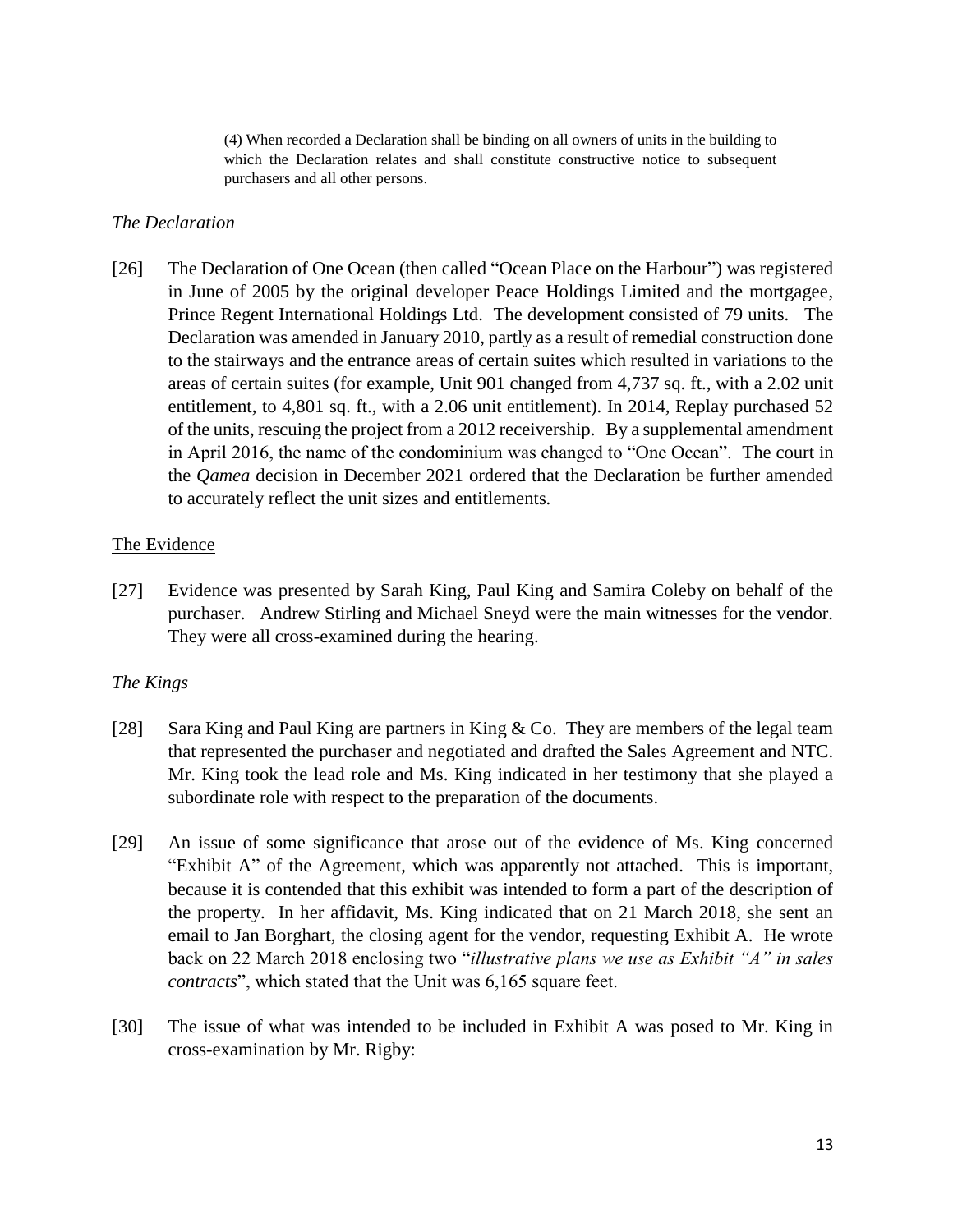- "Q: Let me start at page 20 at Clause 1 of the Agreement for Sale. So based on Clause 1, the Defendant agreed to sell to the Plaintiff Unit 901 for a unit entitlement of 2.06 in the common property.
- A: Yes.
- Q: And Exhibit A is supposed to be the unit or the dimension of the unit shown on several plans and diagrams attached. Apparently there was no Exhibit A.
- A: But they were confirmed to be attached to the …Jan Borghart forwarded them to us. They were the plans that outlined the actual physical units.
- Q: They were not plans taken from the Declaration?
- A: They were not.
- Q: Right. Okay. And I think Mr. Borghart's e-mail suggests that they were illustrative plans?
- A: They were plans of Unit 901 as being sold to our client, as being representatively sold, and as very clearly indicated to me by Jan as the actual unit in being, which is the reason why I had comfort in the language in here."
- [31] Mr. King made several assertions in his affidavit which are worthy of note. In his main affidavit filed 31 May 2019, he stated as follows:
	- "6. In 2017, when I was representing another potential purchaser of a penthouse unit in One Ocean Condominium ("One Ocean"), I had raised the issue with the Defendant's representatives that the advertised and purported sizes of the penthouse units were significantly larger than the sizes stated in the Declaration of Condominium dated 11 May 2005 and recorded in the Registry of Records Volume 9234 at pages 1-140 ("the Declaration"). The discrepancy was due to the Defendant renovating One Ocean such that the roof was moved and the penthouse units were enlarged. The increase in size of penthouse units led to another fundamental issue as unit entitlement in One Ocean is calculated based on the size of the units. Therefore, when the size of the penthouse units was increased the unit entitlement associated with those units also increased while the unit entitlement of all the other units in One Ocean decreased. Furthermore, it appeared to me that a significant portion of the additional square footage which now forms a part of the penthouse units was common property that originally was part of the roof area.
	- 7. With respect to this transaction whereby the Plaintiff had agreed to purchase the Unit from the Defendant, the Defendant's representatives assured me, as the Plaintiff's representative, that issues stated in paragraph 6 above would be resolved prior to the Closing Date. Despite continued promises by representatives of the Defendant that the sale would be completed in a timely manner it was not. This is because the Defendant (i) did not have a good marketable title to the Unit as a result of the issue stated in paragraph 6 above and (ii) failed to remedy defective and/or substandard workmanship and materials in the Unit."
- [32] He was repeatedly cross-examined by Mr. Rigby as to the assertion that "*representatives of the Defendant*" assured him that an amendment would be made to the Declaration prior to closing. His answers in cross-examination were somewhat more equivocal than the position stated in his affidavit. In response to one such question from Mr. Rigby, he said: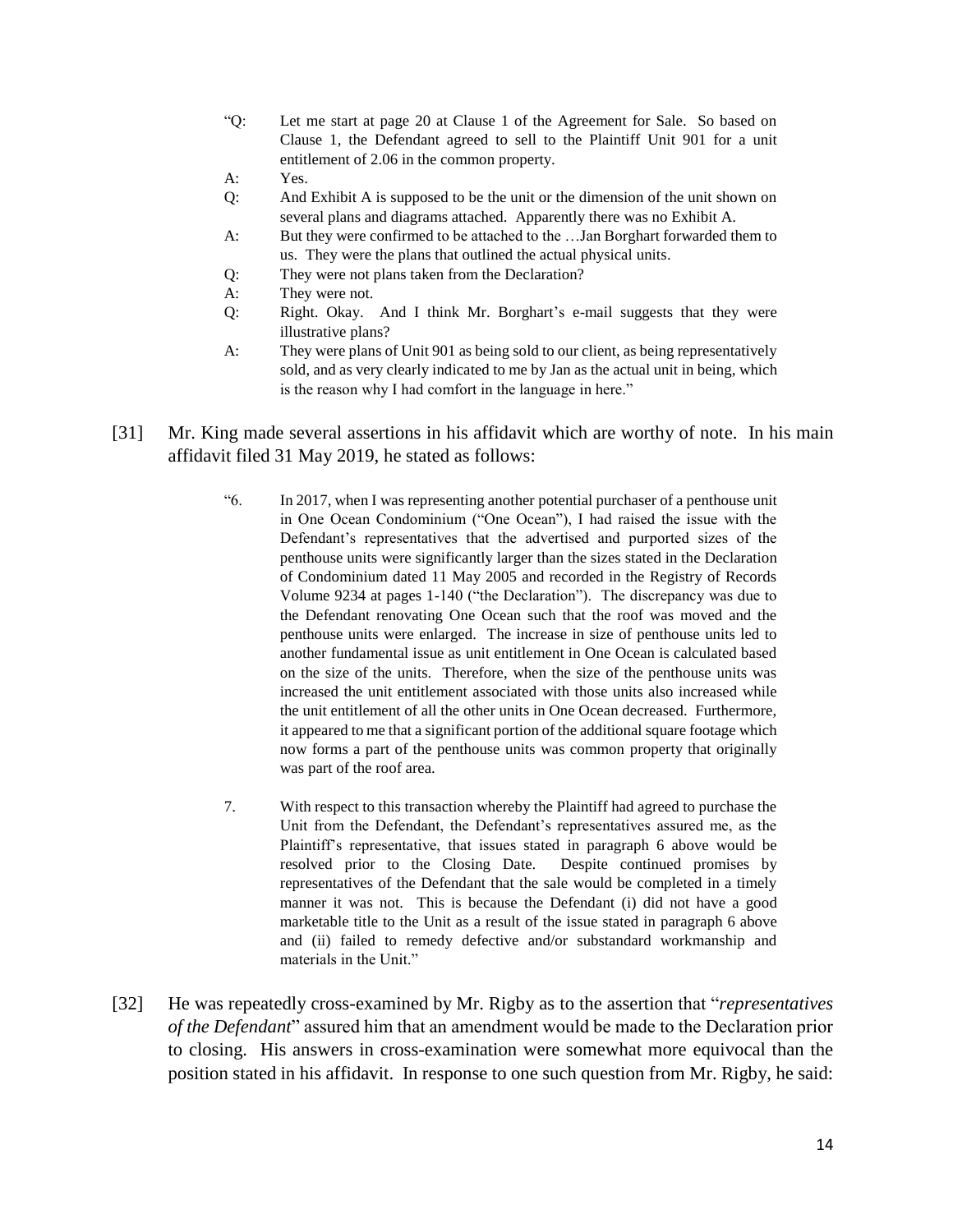"It was always contemplated for the Declaration to be amended to include and encompass the extra square footage of the penthouse units and respectively also amending unit entitlements for the units. So that was the plan for many, many months and it was certainly the plan when we were entering into the agreement and certainly the plan that was entered on the Title Commitment and only at the eleventh hour was it removed without our consent."

However, when pressed by Mr. Rigby as to whether there was any obligation in the Agreement to amend the Declaration prior to closing, he conceded that there was no expressed term in the Agreement.

## *Samira Coleby*

[33] Samira Coleby is a real estate agent at Damianos Sotheby's International Realty. She served as the purchaser's representative for dealing with the Association, having been her real estate agent in the purchase of another unit at One Ocean (509). She swore two affidavits (the first filed 30 May 2019 and a supplemental filed 21 January 2020). The first was to exhibit correspondence dated 3 May 2019 from the Association circulating a consent form and voting ballot seeking the approval of all owners to amend the Declaration. This course of action was being taken pursuant to a Resolution of the Directors of One Ocean passed on 28 February 2019. The intended amendment was to reconcile discrepancies in the penthouse boundaries, unit entitlements and allocation of common property, which it was apprehended had been caused by the renovations. By return form, dated 6 May 2019, the purchaser did not consent to the amendments. Ms. Coleby's supplemental affidavit simply exhibited an email from one of the sales agents for One Ocean enclosing marketing information contained in a brochure for Unit 901.

## *Andrew Stirling*

- [34] Mr. Andrew Stirling of Plan It Bahamas ("PIB") was the architect of record engaged by Replay to, among other things, undertake an analysis of the living spaces in the penthouses which were under renovations, including Unit 901. He submitted a report dated 14 February 2019, which was included in his affidavit filed 22 August 2019. His report concluded, among other things, that the total area of Unit 901 was 6,149 sq. ft. both preand post-renovation. He described the effects of the main renovations done to the building at paragraph 3 of his affidavit, which I set out below:
	- "3. I am familiar with the construction of the One Ocean Condominium and the old mansard roof that existed under the original design and construction. I am also aware that a flat roof replaced the mansard roof, partly after the hurricane damage to the mansard roof and partly due to the age and overall poor condition of the mansard roof, a decision was taken by the Homeowners Association of the complex to replace and improve the roof design. The mansard roof was a sloping roof with peaks and valleys and some of the interior beams/walls that were built below the mansard roof were not always structural in nature; but were there to subdivide the interior rooms of the units below. It is my opinion that the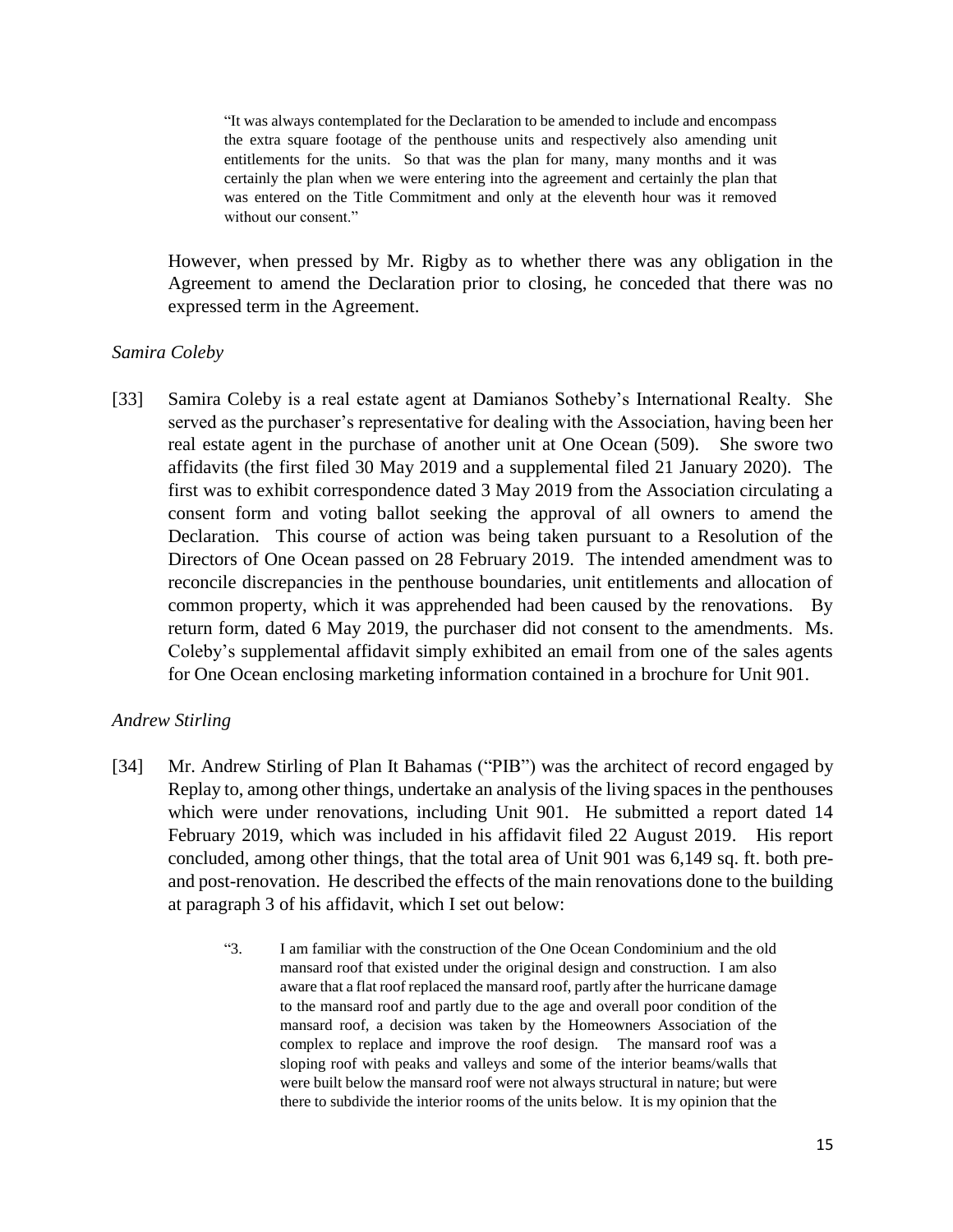spaces between the old eastern and western mansard roofs on level 10 was not common property because no one could gain access to it save for the owner/occupier of that particular unit. The flat roofing over the top of the original mansard roof was the only recognized 'common area' space, as service staff could gain direct access to these upper rooftops (from a stair within the elevator shafts which exited directly onto the flat-level 11 Rooftop, without firstly traversing through a private unit to do so."

#### [35] The report set out the figures as follows:

#### "901. EXISTING AREAS (Pre-Renovation)

| Existing Ground Floor Interior:          | 2940 sq. ft.                                                                                                                                     |
|------------------------------------------|--------------------------------------------------------------------------------------------------------------------------------------------------|
| <b>Existing Ground Floor Terraces:</b>   | 526 sq. ft.                                                                                                                                      |
| Existing Loft Floor Interior:            | 1423 sq. ft.                                                                                                                                     |
| Existing Loft Terrace (central terrace): | $460$ sq. ft.                                                                                                                                    |
| <b>Existing Loft Dormer Terraces</b>     | $100$ sq. ft.                                                                                                                                    |
| <b>Existing Unused Roof Areas:</b>       | 970 sq. ft.                                                                                                                                      |
| <b>TOTAL AREA</b>                        | $6,419$ sq. ft                                                                                                                                   |
| 901 NEW AREAS (Post-Renovation)          |                                                                                                                                                  |
| New Ground Floor Interior:               | 2940 sq. ft. (same as original)                                                                                                                  |
| <b>New Ground Terraces:</b>              | 526 sq. f. (same as original)                                                                                                                    |
| New Loft Floor Interior:                 | 2135 sq. ft. (add in central terrace and some<br>of unused roof area, 712 additional square<br>feet from existing newly air-conditioned<br>area) |
| New Loft Terrace                         | 818 sq. ft. (dormer terraces and unused roof                                                                                                     |
|                                          | areas)                                                                                                                                           |
| <b>TOTAL AREA</b>                        | 6,419 sq. ft."                                                                                                                                   |

[36] Mr. Stirling was extensively cross-examined on these calculations by Mr. Moree. It was suggested to him that if his calculations were correct, it could mean only one thing—that the registered Declaration was defective. His evidence was that the actual size of the unit was consistent with the figures in his report, which he had checked several times using AutoCAD (a computer software used by architects and engineers), and therefore he agreed that the dimensions in the Declaration were "*significantly incorrect*".

### *Michael Sneyd*

[37] Mr. Michael Sneyd is the Managing Director of Replay Bahamas, a position he has held since the Fall of 2017. His evidence was taken by remote video link from Canada. His evidence, as tested on cross-examination by Mr. Moree, was that no representation had been made to the purchaser that the declaration would be amended prior to closing. He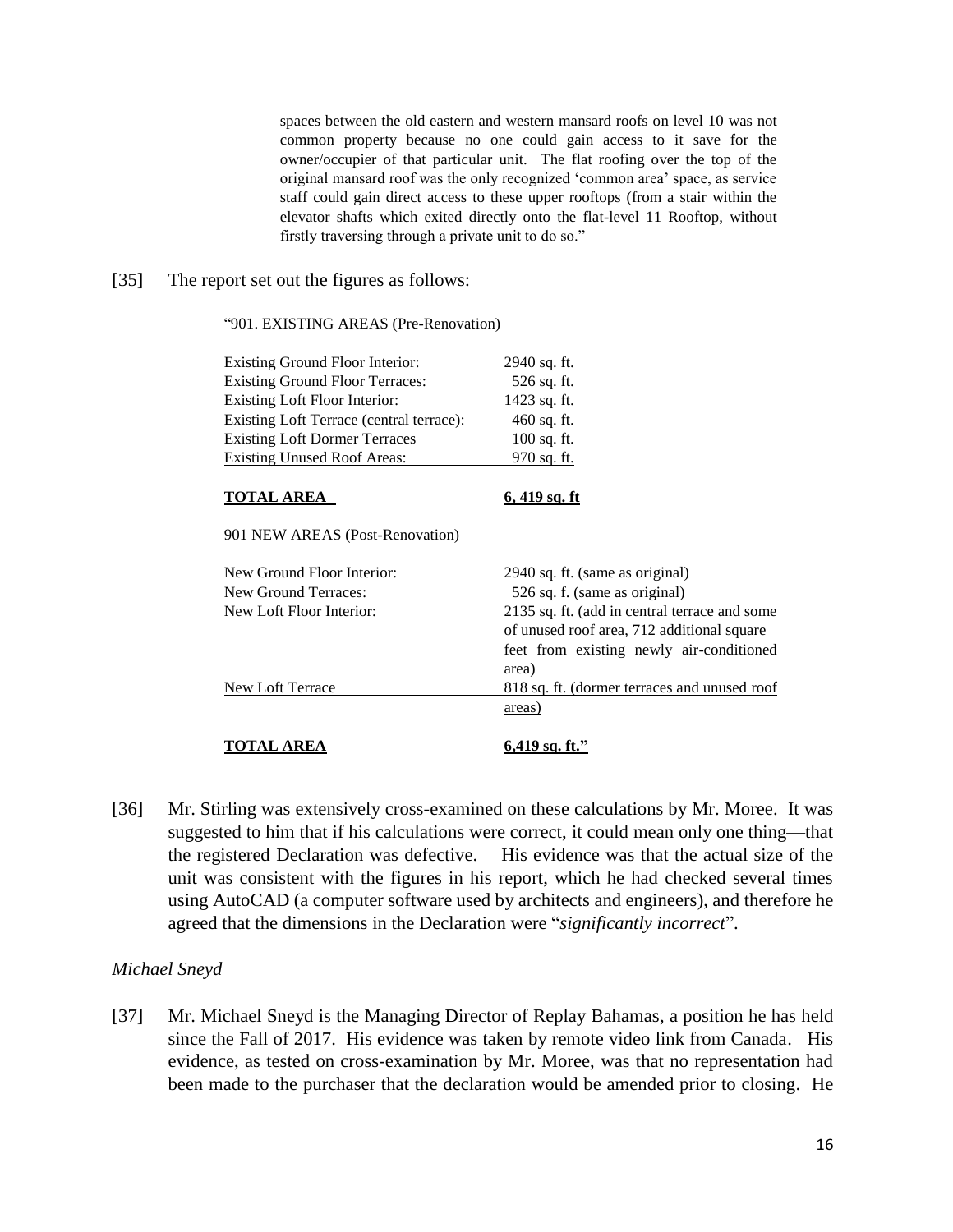testified that the question of amending the declaration came up because of a decision taken by the Association. Some of the salient points of his evidence are set out below:

| $"Q$ :     | Mr. Sneyd, when I asked you about the intention to amend the<br>declaration I believe you said it was a possibility, is that correct?                                                                                                                                                                                                                                                                                                                                                                                                                                                                                                                                                                                                                  |
|------------|--------------------------------------------------------------------------------------------------------------------------------------------------------------------------------------------------------------------------------------------------------------------------------------------------------------------------------------------------------------------------------------------------------------------------------------------------------------------------------------------------------------------------------------------------------------------------------------------------------------------------------------------------------------------------------------------------------------------------------------------------------|
| $A$ :      | As I mentioned, the Home Owners Association felt that amending the<br>declaration was in the best interest of all of the owners of the One<br>Ocean. Replay accepted the HOA's request that the declaration be                                                                                                                                                                                                                                                                                                                                                                                                                                                                                                                                         |
| Q:         | amended.<br>And this would have occurred after the agreement for sale, which was<br>July 2018?                                                                                                                                                                                                                                                                                                                                                                                                                                                                                                                                                                                                                                                         |
| $A$ :      | Yes.                                                                                                                                                                                                                                                                                                                                                                                                                                                                                                                                                                                                                                                                                                                                                   |
| The Court: | Might I ask just a quick question, counsel? Mr. Sneyd, what was the<br>genesis of the request by the HOA to amend The Declaration of<br>Condominium?                                                                                                                                                                                                                                                                                                                                                                                                                                                                                                                                                                                                   |
| A:         | I believe, Mr. Moree, your firm was selling two units within the<br>building, 707 and 709, the purchaser of those units raised the<br>differential between the actual size of the units and the original<br>condominium declaration as a concern. Your firm then wrote to the<br>HOA and pointed this out and actually threatened the HOA that they<br>would suffer losses if they didn't take care of this issue. The HOA then<br>reviewed the matter with their attorney and as I understand it, the<br>ultimate purchaser of 707, 709. Mr. Moree's firm was responsible for<br>selling [and] those purchasers felt comfortable buying the units by<br>virtue of having title insurance, which is the same of every other<br>purchaser from Replay." |

## *Conclusions on the evidence*

- [38] I must say that I have some difficulty accepting Mr. Stirling's evidence that the size of Unit 901 remained the same pre- and post-renovation. In his report, he refers to "*712 additional square feet from existing newly airconditioned area*," which was added to the loft floor interior. Further, he testified during cross-examination that some of the area under the sloping mansard roof, which had been unusable because of the head height limitations, was converted into usable space when it was replaced by a flat roof. The Resolution by the Association to amend the Declaration was also predicated on the view that the renovations would and had significantly increased the size of the penthouse units, perhaps enclosing common property in the process.
- [39] It might well be that there were variations as a result of different architectural methodologies of computing the spaces (as suggested by Mr. Stirling), as well as discrepancies between the original plans because of alterations and changes which may not have been reflected on the declaration (and indeed this is one of the findings of Winder J., in *Qamea* [para. 20], who had before him the architect (Mr. Johnson) who signed the architect's certificate in 2010 after the amendments). But I am persuaded in the round that there was some increase to the square footage of Unit 901 as a result of the renovations and, in particular, the repairs to the mansard roof, even if the calculations errors also had a part to play.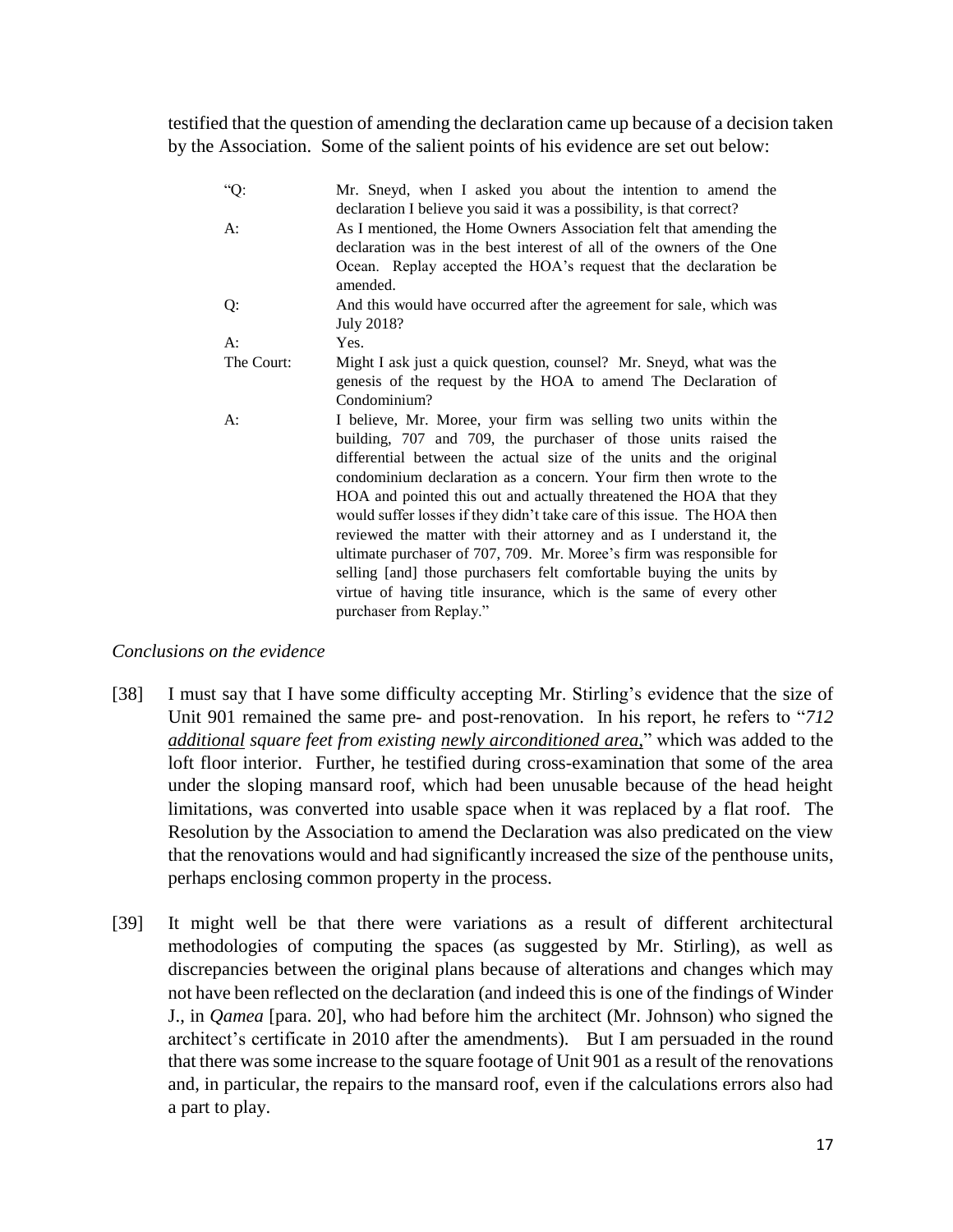[40] Having said that, it is not for this court to make any definitive findings as to whether the Declaration (as amended) is defective, or how much additional space has been created by the renovations, or how that space is to be allocated as between common property and unit owners. There is no evidence before me from the architect who certified the 2010 plans as to the methods or measurements used to calculate the unit areas and common areas, nor any opportunity to cross-examine him. In any event, these are not issues that can be decided on a vendor and purchaser summons as they affect third party rights and would require the participation of the Association and possibly other parties. The issue for the court revolves around the significant discrepancy in the size of the unit as advertised for sale and the dimensions stated in the declaration, and this much is not controversial between the parties.

## Legal Submissions

## *The plaintiff's case*

- [41] The plaintiff's central argument is that on a proper construction of the agreement, the subject matter of the sale is Unit 901 post-renovation (as advertised by the vendor), and that it was a condition precedent that the Declaration be amended prior to closing. This interpretation, the plaintiff contends, is justified bearing in mind the background knowledge of the parties at the date of execution of the Agreement and that the unit was under renovation when advertised for sale with the common knowledge that it would result in an increase in space.
- [42] The plaintiff relies in particular on clauses 7 and 9 of the Agreement. Clause 7 contains a representation and warranty from the vendor that "*the completed unit and other improvements will materially conform to the said plans and drawings and comply with all applicable laws*." Clause 9 ("Construction Specifications") provides for the purchaser to examine "*any plans drawings or diagrams ("the Plans") relating to the layout and construction of the Unit at Seller's business office*…" and states that the "…*Unit will be constructed in substantial accordance (in Seller's opinions) with the Plans*…". The reference to the plans and diagrams in 7 and 9, the plaintiff contends, can only be to the plans and diagrams which are referred to in Clause 1(a) as defining the "*location, configuration and dimensions of the Unit*" to be sold, and said to be contained at Exhibit A.
- [43] Significantly, the plaintiff argues that an interpretation to give commercial sense to the agreement requires the implication of a proviso in the Agreement modifying the legal description as appears in the Declaration as follows: "…*and to be further amended to coincide with the said plans attached hereto as Exhibit A*." In this regard, the purchaser also relied on a requirement of the Title Insurance Commitment ("TIC") issued in favour of the purchaser at Replay's expense, which provided for amendment of the Declaration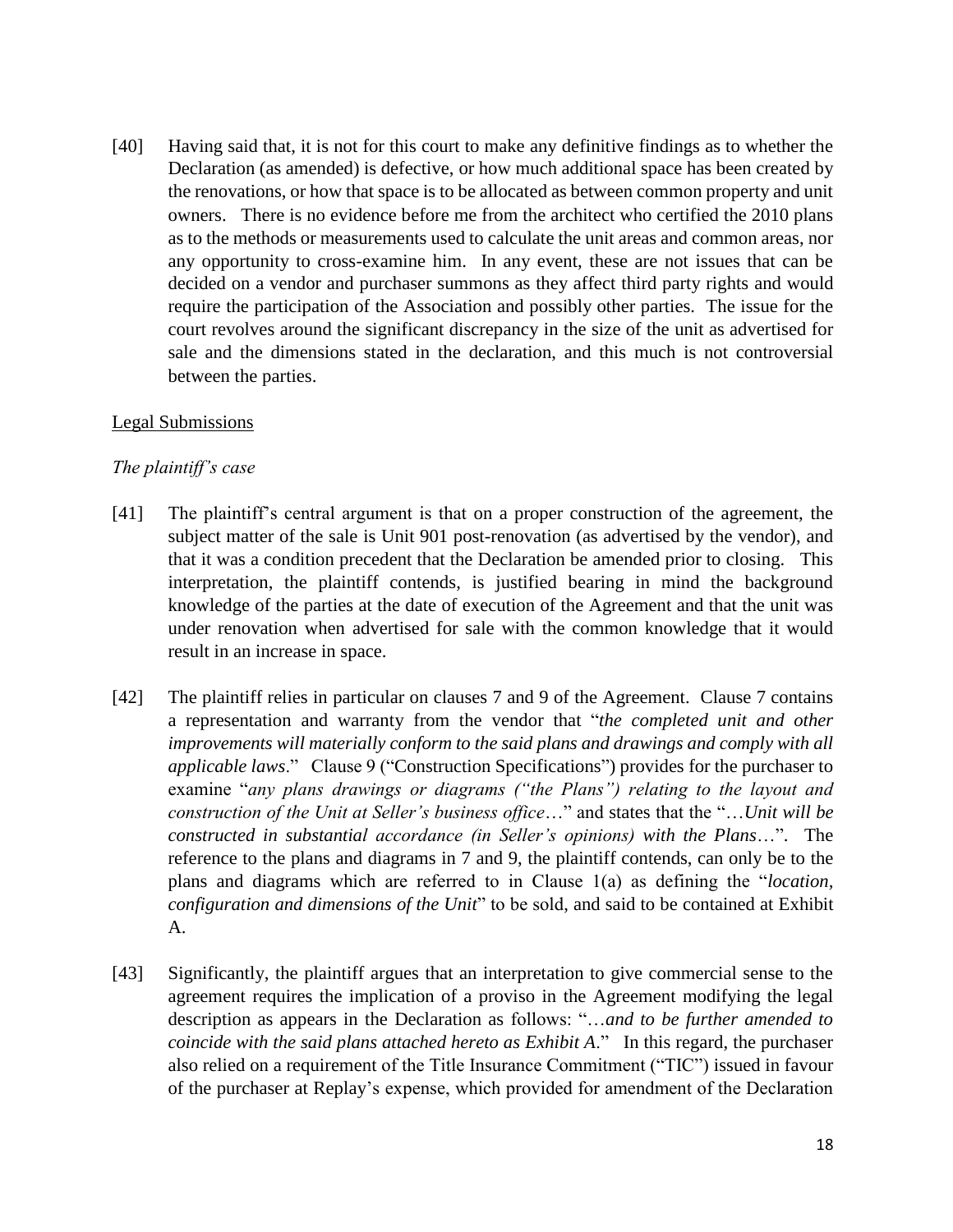prior to closing (cl. 6(a)). That term was subsequently deleted, as provided for in the TIC, but there is some dispute as to whether the deletion was effective.

[44] The plaintiff contends further, or alternatively, that the Declaration fails to comply with sections 4(1)(d) and (e) of the Condominium Act, and as a result title to Unit 901 is rendered defective and the defendant cannot transfer valid title. In this regard reliance is placed on *Goodyear v Maynard* (unreported, No. 981 of 1982, [1983] BHS J. No. 4) and *Treco v Shutley* [1996] BHS J. No. 123. Further, it is argued that if the purchaser were forced to take title, she would be exposed to litigation or hazard, relying on *Synokva v Albury* [2017] 1 BHS 1 No. 122. Therefore, in all the circumstances, the purchaser was entitled to "terminate" the Agreement pursuant to cl. 4(b).

# *The defendant's case*

- [45] Mr. Rigby for the Defendant rested his case on several planks. Not surprisingly, his main submission is that on the defendant's construction of the Agreement, the defendant did establish a good marketable title to the Unit and was ready, willing and able to convey same by closing date. The defendant submitted that "…*it is the declaration of Condominium which forms the good and marketable title to Unit 901 and not the Agreement for Sale*." It is further argued that the Declaration complied with all the relevant requirements of section 4, which requires the Declaration to contain a description of the property "…*sufficient to identify it and its location precisely…*" [4(1)(b)] and "*the location, approximate floor area, limits, boundaries and any other data necessary for the proper identification of each unit*" [4(1)(d)].
- [46] He also cited the authority of *Treco v Shutley*, a case in which it was held that an inconsistency in a Declaration with the as-built unit will not necessarily invalidate a conveyance. He contended that the defendant complied with the requirements of the Agreement and the NTC in respect of the TIC. In this regard, it is asserted that the removal of the requirement of  $6(a)$  from the TIC, albeit at the  $11<sup>th</sup>$  hour, did not entitle the plaintiff to abort the agreement, as the Agreement and the NTC specifically provided for the defendant to remove this requirement at its option.
- [47] In addition to the argument that it had produced good and marketable title, the defendant also relied on several defences to the plaintiff's claims. Firstly, it was argued that the terms of cl. 11(f) of the Agreement made it clear that the Declaration was to prevail in the case of a "*material*" discrepancy in the description of the unit. Secondly, it was argued that the defendant was entitled to rely on the doctrine of waiver, as clause 11(f) provides that the plaintiff agreed to "*unconditionally and irrevocably waive any and all actual or potential rights or claims which Purchaser might have against Seller…arising out of or in connection with the matters outlined in this Clause 11(f)*."

#### **ANALYSIS AND DISCUSSION**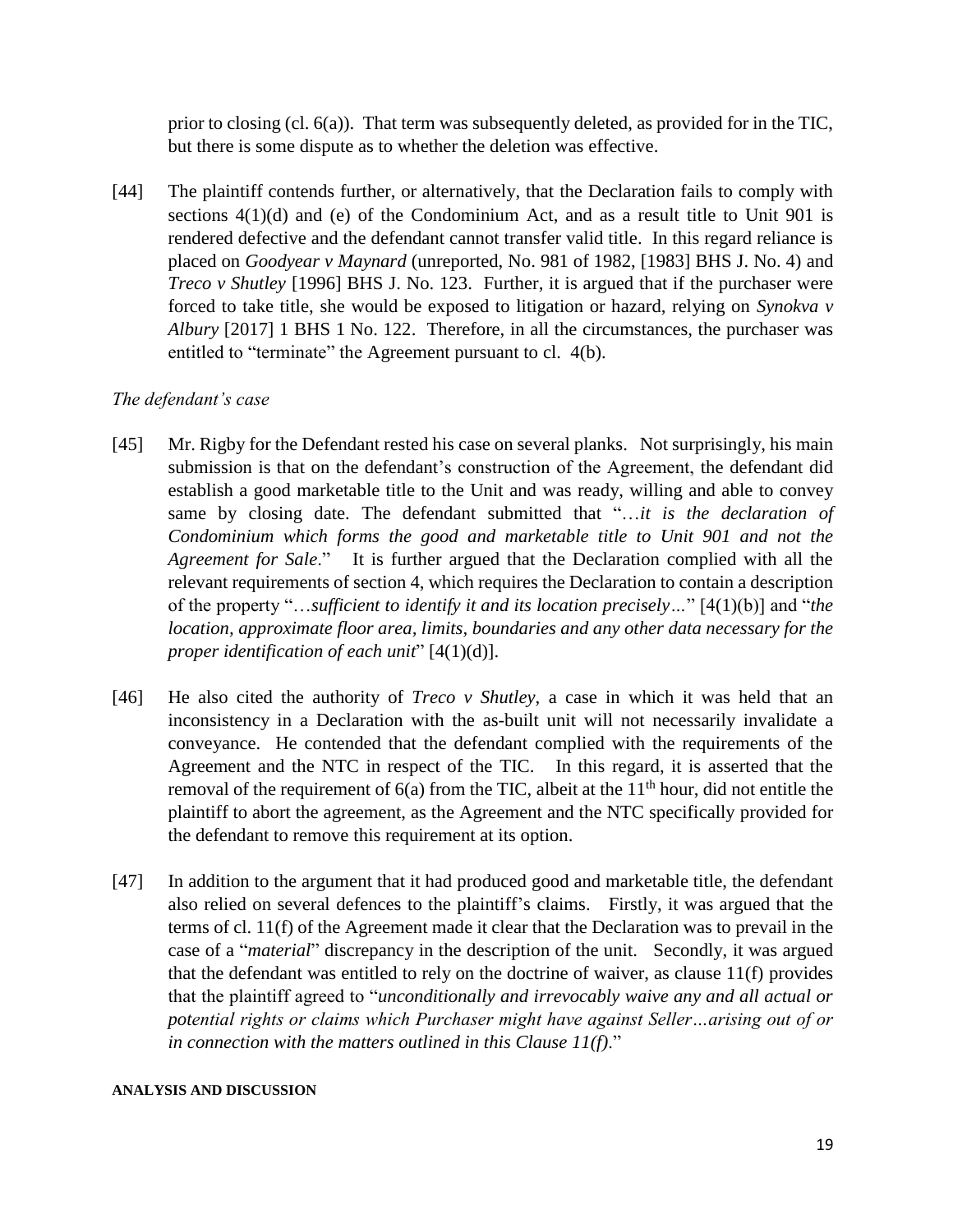### Contractual Interpretation

- [48] I now come to consider the proper construction to be given to the Agreement in light of the rival constructions and arguments of the parties. Before turning to look at the terms of the Agreement, however, I will review briefly the law relating to contractual interpretation and the common law requirements of good title, so far as they are relevant to this matter.
- [49] There is no disagreement between the parties as to the interpretive principles to be applied to a commercial contract. I set out briefly the modern approach to the construction of a commercial contract, which are usefully summarized in *Costain Ltd. v Tarmac Holdings Ltd.* [2017] EWHC 319, a case relied on by Mr. Rigby, where Coulson J. expressed the following:

"[28] The modern starting point is the judgment of Lord Clarke in *Rainy Sky SA v Kookmin Bank* [2011] UKSC 50, (2011) 138 Con LR 1, [2011] 1 WLR 2900 (at [21]): 'The language used by the parties will often have more than one potential meaning. I would accept the submission made on behalf of the appellants that the exercise of construction is essentially one unitary exercise in which the court must consider the language used and ascertain what a reasonable person, that is a person who has all the background knowledge which would reasonably have been available to the parties in the situation in which they were at the time of the contract, would have understood the parties to have meant. In doing so, the court must have regard to all the relevant surrounding circumstances. If there are two possible constructions, the court is entitled to prefer the construction which is consistent with business common sense and to reject the other.' [29] More recently, in *Arnold v Britton* [2015] UKSC 36, [2016] 1 All ER 1, [2015] AC 1619 Lord Neuberger summarised the relevant principles in clear terms: '[15] When interpreting a written contract, the court is concerned to identify the intention of the parties by reference to "what a reasonable person having all the background knowledge which would have been available to the parties would have understood them to be using the language in the contract to mean", to quote Lord Hoffmann in *Chartbrook Ltd v Persimmon Homes Ltd* [2009] UKHL 38, [2009] 4 All ER 677, [2009] AC 1101 (at [14]). And it does so by focusing on the meaning of the relevant words, in this case cl 3(2) of each of the 25 leases, in their documentary, factual and commercial context. That meaning has to be assessed in the light of (i) the natural and ordinary meaning of the clause, (ii) any other relevant provisions of the lease, (iii) the overall purpose of the clause and the lease, (iv) the facts and circumstances known or assumed by the parties at the time that the document was executed, and (v) commercial common sense, but (vi) disregarding subjective evidence of any party's intentions. In this connection, see *Prenn* [1971] 3 All ER 237 at 240–241, [1971] 1 WLR 1381 at 1384–1385 and *Reardon Smith Line Ltd v Hansen-Tangen*, *Hansen-Tangen v Sanko Steamship Co* [1976] 3 All ER 570 at 573–575, [1976] 1 WLR 989 at 995–997 per Lord Wilberforce, *Bank of Credit and Commerce International SA (in liq) v Ali* [2001] UKHL 8, [2001] 1 All ER 961, [2002] 1 AC 251 (at [8]), per Lord Bingham of Cornhill, and the survey of more recent authorities in *Rainy Sky*, per Lord Clarke at paras  $[21]$ – $[30]$  ..."

[50] For the purchaser, Mr. Moree drew the court's attention to the line of authorities dealing with the circumstances in which the court will imply terms into a contract to give it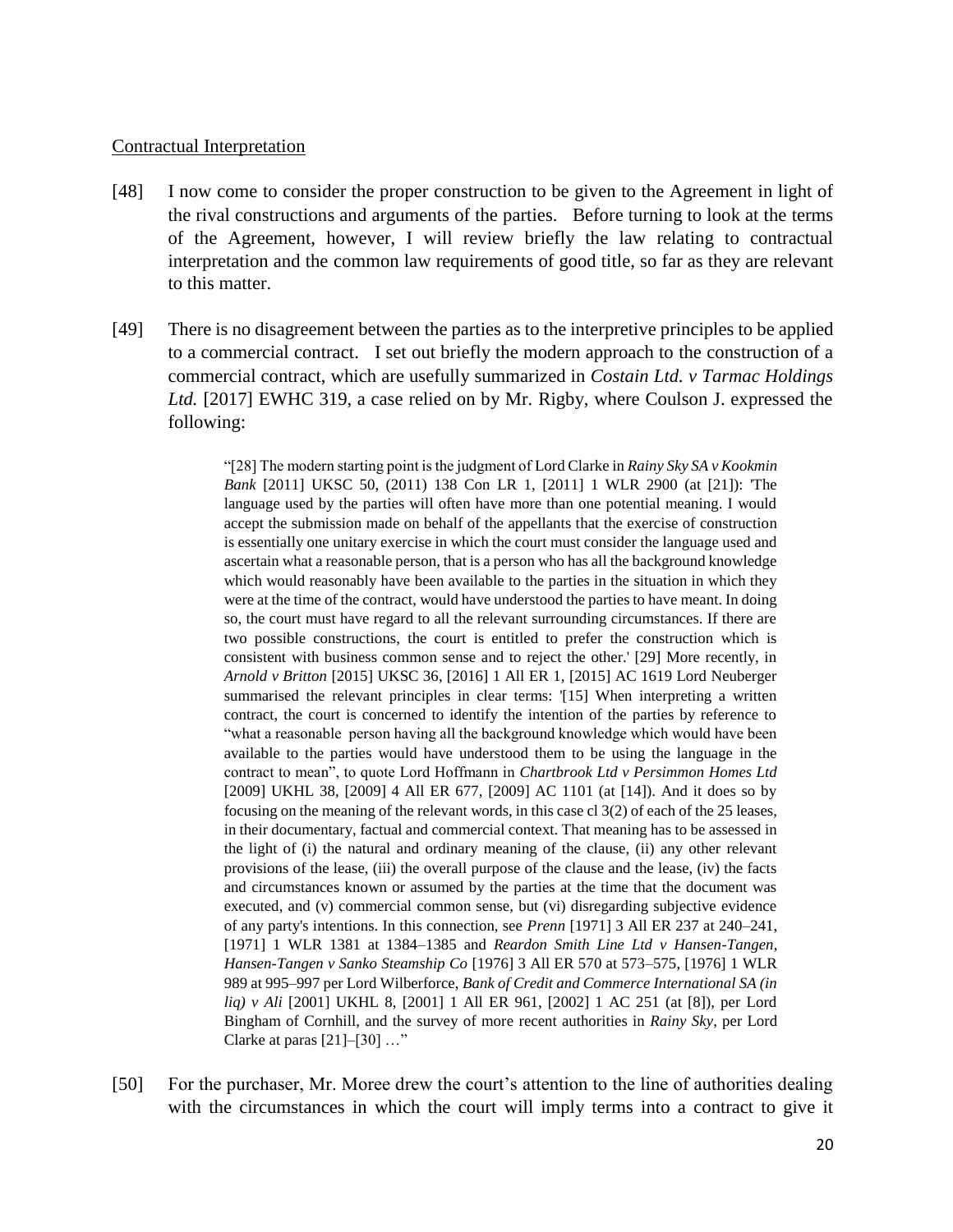efficacy. In particular, he relied on the case of *Attorney-General of Belize and others v. Belize Telcom Ltd. and another* [2009] UKPC 10, on appeal from the Court of Appeal of Belize, in which the Board conducted a careful analysis of the authorities relating to implication of terms in a contract.

[51] In delivering the judgment of the Board, Lord Hoffman said as follows:

"[21] It follows that in every case in which it is said that some provision ought to be implied in an instrument, the question for the court is whether such a provision would spell out in express words what the instrument, read against the relevant background, would reasonably be understood to mean. It will be noticed from Lord Pearson's speech that this question can be reformulated in various ways which a court may find helpful in providing an answer—the implied term must 'go without saying', it must be 'necessary to give business efficacy to the contract' and so on—but these are not in the Board's opinion to be treated as different or additional tests. There is only one question: is that what the instrument, read as a whole against the relevant background would reasonably be understood to mean? […] .

[26] In *BP Refinery (Westernport) Pty Ltd. v Shire of Hastings* (1977) 180 CLR 266, 282- 283 Lord Simon of Glaisdale, giving the advice of the majority of the Board, said that it was 'not…necessary to review exhaustively the authorities on the implication of a term in a contract' but that the following conditions ('which may overlap') must be satisfied:

- '(1) it must be reasonable and equitable;
- (2) it must be necessary to give business efficacy to the contract, so that no term will be implied if the contract is effective without it;
- (3) it must be so obvious that 'it goes without saying'
- (4) it must be capable of clear expression;
- (5) it must not contradict any express term of the contract.'

[27] The Board considers that this list is best regarded, not as a series of independent test which must each be surmounted, but rather as a collection of different ways in which judges have tried to express the central ideal that the proposed implied term must spell out what the contract actually means, or in which they have explained why they did not think that it did do."

### *The requirements of a good marketable title*

- [52] As indicated, the common law concept of fee simple ownership of property has been imported into the condominium regime by s. 6(3) of the Condominium Act. A convenient place to begin examining the issue of good title is therefore with the common law principles.
- [53] In *Synkova v Albury* [2017] 1 BHS 1 No. 122, a case relied on by Mr. Rigby, Winder J elaborated on the requirements of a good marketable title by reference to the UK Court of Appeal case of *Barclays Bank PLC v Weeks Legg & Dean (a firm)*, 3 All ER 213 at 221, as follows: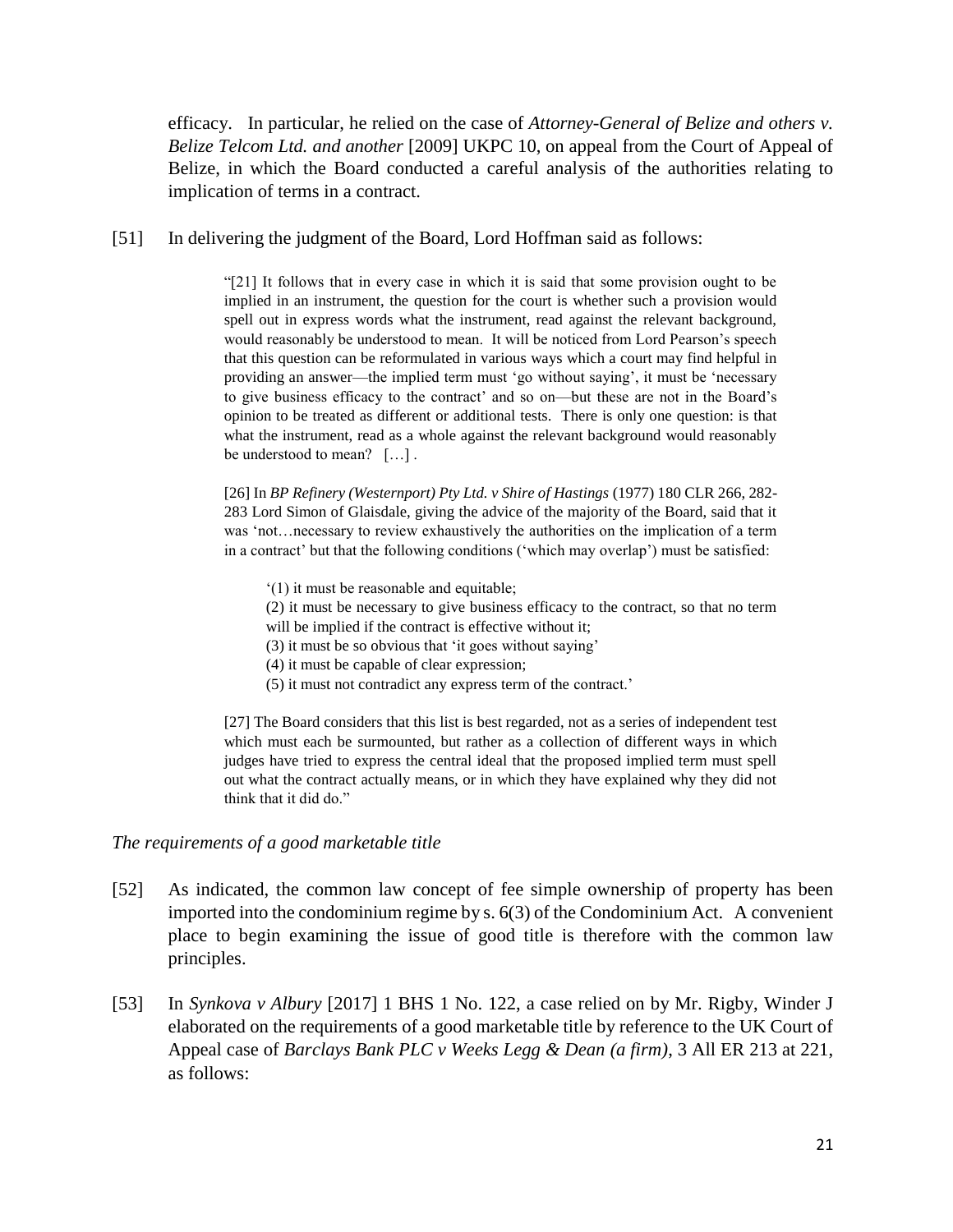11. In the English Court of Appeal decision of *Barclays Bank PLC v. Weeks Legg & Dean (a firm) [1998] 3 All ER 213 at 221*, *Millet LJ* was called upon to construe the expression "a good marketable title". According to *Millet LJ*, two separate questions will arise, namely, *the subject matter of the sale* (what has the vendor agreed to sell?) and *the vendor's duty to prove his title to the subject matter of the sale* (has the vendor sufficiently deduced title to what he has agreed to sell?). At page 221, with respect to this second question, *Millet LJ* states:

"A purchaser is entitled to be satisfied:-'that his vendor is seised of the estate which he is purporting to sell, in this case the fee simple, and that he is in a position, without the possibility of dispute or litigation, to pass the fee simple to the purchaser.' (See *Re Stirrup's Contract* [1961] 1 All ER 805 at 809, [1961] 1 WLR 449 at 454 per Wilberforce J)

Where the title shown is less than perfect, the question is whether the risk is 'so remote or so shadowy as to be one to which no serious attention need be paid ... the test must always be: would the court, in an action for specific performance at the instance of the vendors, force a title containing the alleged defect upon a reluctant purchaser?' (See *Manning v. Turner* [1956] 3 All ER 641 at 643 [1957] 1 WLR 91 per Stone V.C.)

A title which, though technically defective, is one which the purchaser is bound to accept, is known as 'a good marketable title'. The meaning of the expression is well established. In *Pyrke v. Waddington* (1852) 10 Hare 1 at 8, 68 ER 813 at 816 Turner V.C. said:

'... the rule rests upon this, that every purchaser is entitled to require a marketable title; by which I understand to be meant, a title which, so far as its antecedents are concerned, may at all times, and in all circumstances, be forced upon an unwilling purchaser ... and that this is the true rule to be applied in such cases, is, I think, the more apparent, from the repeated decisions that the Court will not compel a purchaser to take a title which will expose him to litigation or hazard ...'

The obligation of a vendor is to deduce sufficient title to the property which he has contracted to sell. The expression 'good marketable title' describes the quality of the evidence which the purchaser is bound to accept as sufficient to discharge this obligation. It says nothing about the nature or extent of the property contracted to be sold to which title must be deduced ... It follows from what I have said so far that the expression 'a good marketable title' leaves open the question 'a good marketable title to what?' Where the expression is contained in a contract for the sale of land, it must mean 'to the property contracted to be sold'. It can have no other meaning."

- [54] As may be seen from this abstract, the obligation to produce good title may be qualified by the particulars or conditions contained in the contract. Additionally, the cases make clear that a purchaser takes subject to any irremovable incumbrance which is either patent (i.e., visible to the eye) or of which he was aware of when he entered the contract (*Timmins v. Moreland Street Property Co. Ltd.* [1958] Ch. 110 [132].
- [55] It is accepted that these authorities correctly set out the obligations and principles relative to good marketable title at common law. But as explained, title to condominium property cannot be determined simply by reference to common law principles. By way of example, cl. 4 of the Agreement defines good title according to the normal statutory definition— "*documentary title commencing with a good root of title in accordance with the provisions of The Conveyancing and Law of Property Act.*" A good root of title under that Act is a title going back at least 30 years, which clearly does not apply in the case of the Condominium Act, as a good root of title is created when the Declaration is registered and the property first conveyed. Regard must therefore be had to the statutory context.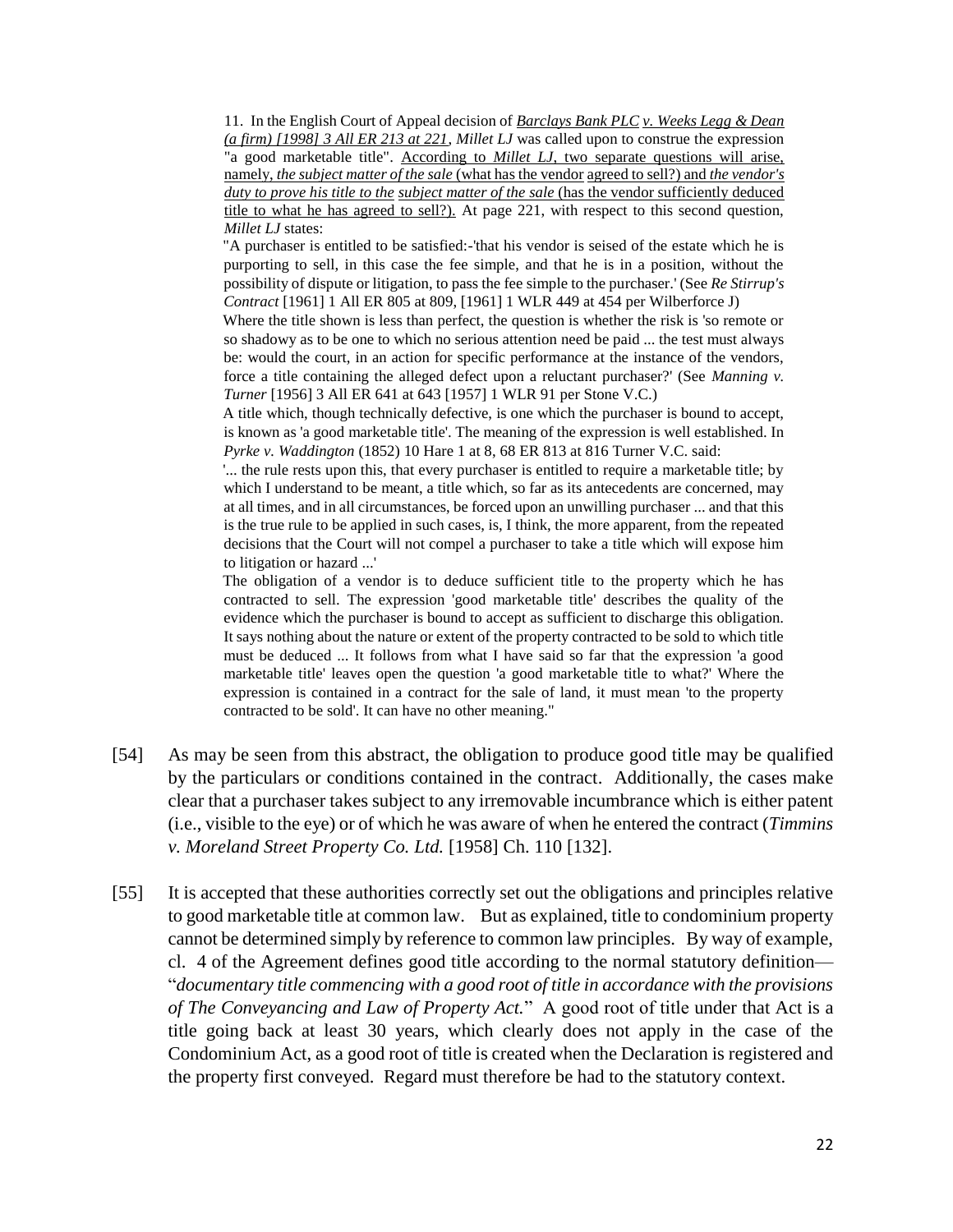## *The significance of the statutory Declaration*

- [56] Both parties sought to buttress their case with reference to case law in which the court has considered whether failure of the Declaration to comply with the statutory requirements or any inaccuracies between the statutory declaration and the as-built building or unit rendered the creation and/or transfer of title defective. Needless to say, judicial views on the matter is divided.
- [57] In *Treco v Shutley* [1996] BHS J. No. 123, Davis J. held that an architect's certificate which failed to disclose that one room in a condominium unit was not completed did not prevent the declaration having effect so that title could validly be conveyed to the unit. The learned Judge rejected the extreme positions that had been put by counsel on either side—on the one hand, that there had to be the strictest conformity between the architectural certificate and the unit and, on the other hand, that it was the Declaration alone that had to be regarded for the purpose of title. His Lordship concluded that the proper interpretation lay somewhere in the middle:
	- "23. The Court is unable to agree with the submissions made by Mrs. Hassan or its matching counterpart at the other extreme end made by Mr. Barnett. In the case of the former, the reason is clear if one were to consider the fact that the magnitude and enormity of some condominium schemes are such that it would be an extraordinary thing for deviation in the plans or drawings, however slight, to be a sufficient basis to abort the entire project. This, with respect, could not have been the intention of the legislature. In the case of the latter proposition, that of Mr. Barnett, it is similarly the case. The extreme position cannot be countenanced. Thus, the architect cannot with impunity certify compliance when in fact there have been substantial and/or significant variations in the constructed project without the possibility of this having a destructive or deleterious effect on the attempt to create a condominium which could be embraced by the legislation.

[…]

- 25. Nothing in the evidence supplied in this matter has revealed any encroachment of any unit on to the areas of another, or on any of the common areas. So in truth and in fact none of the unit owners could at any time say that the character or characteristics of Unit 301 has impacted negatively on his unit or the scheme as a whole or the enjoyment thereof by virtue of alterations in the construction of Unit 301.
- 26. The finding of the court is that the efficacy of the Declaration in its life-giving function to the condominium has not been impaired by the imperfection in Unit 301 or in the architect's failure to disclose it in his final certificate. The court therefore holds that in the circumstances of this case the transfer of title to the units - in particular Unit 301 is valid.
- 27. Uppermost in the court's consideration of the matter was the importance of avoiding a construction of the Act which could be said to be doing violence to its letter and/or spirit.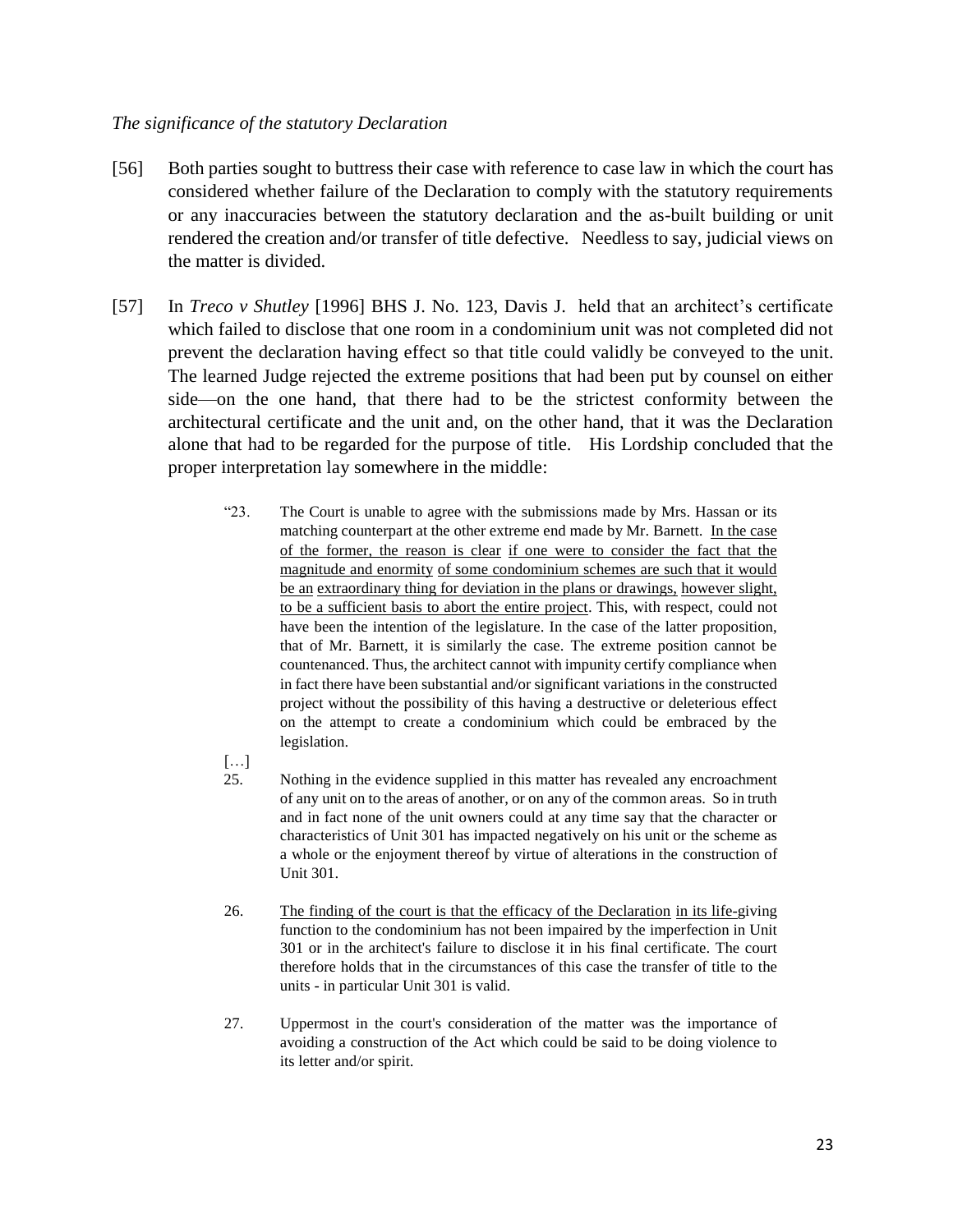- [58] Mr. Moree contended that the Declaration failed to comply with sections 4(1)(d) and (e) of the Act, and therefore the vendor was unable to make good title to Unit 901, citing the case of *Goodyear v. Maynard* (unreported, No. 981 of 1982 [1983] BHS J., and *Treco v. Shutley* (*supra*).
- [59] In *Goodyear*, the defendant declined to complete a contract for the sale of a condominium unit in Freeport on the grounds, *inter alia*, that the Declaration did not comply with the provisions of s. 4(1)(l) of the Act. That section requires that the declaration contain "*the methods consistent with this Act to be observed and the conditions to be fulfilled for the amendment of the Declaration by the unit owners*." The clause in the Declaration only provided for amendment of unit entitlements, and not any other amendments. On this basis, Henry J. refused the plaintiff's (the vendor) application for a declaration that a good title to the property had been shown in accordance with the contract for sale.
- [60] His Lordship reasoned as follows:

"4. […] With great respect I find myself unable to agree with this interpretation [that of Brice C.J. in *Roberts Realty*]. I prefer and respectfully adopt the reasoning and views expressed by da Costa J. (as he then was) in the other case to which I have been referred E 56/80 G*.L.T. Corporation Limited v Bank of Nova Scotia*. In that case, the learned judge concluded the words "shall" as used in section 4 of the Act is mandatory and that "the law contemplated that it was necessary to insert in the particulars of the Declaration the methods consistent with this Act to be observed and the conditions to be fulfilled for the amendment of the Declaration, by unit owners'." He went on to observe that "unless the particulars required by s. 4(1)(l) of the Act are inserted in the Declaration, then Parliament would have created a hybrid fee simple, the incidents of which are immutably fixed unless section 30 of the Act is ever brought into operation."

[…]

6. The Declaration is the foundation stone on which the entire legal edifice in the Act is built. If the declaration is defective, that edifice must fall. In my view the failure to include in the Declaration the particulars prescribed in section  $4(1)(l)$  of the Act renders the Declaration void. As a consequence, the property to which it relates would not have been brought within the ambit of the Act and the titles contemplated by the Act for the unit owners could not be created."

[61] *Treco v Shutley* is representative of those cases where the court has given a purposive interpretation to the Condominium Act. See, also, in this regard *Roberts Realty of The Bahamas Ltd. v. Lino A Innscinzi* (E/419/72), one of the earlier cases decided under the Act, in which Brice C.J. held that not all of the particulars required by section 4(1) were mandatory. In the *Roberts Realty* case, as referenced in *Goodyear*, Brice C.J. held that some of the particulars "*must obviously be included in order to carry out the purpose of the Act*", but others such as those in section 4(1)(l) are "*more in the nature of ancillary matters…to be read with the qualification that they are to be so included if they are intended to be binding*." The *Qamea* decision must now be added to the cases adopting a purposive construction, where Winder J. (citing *Treco v Shutley*) accepted that courts have shied away from striking down Declarations on the basis of mere inaccuracies.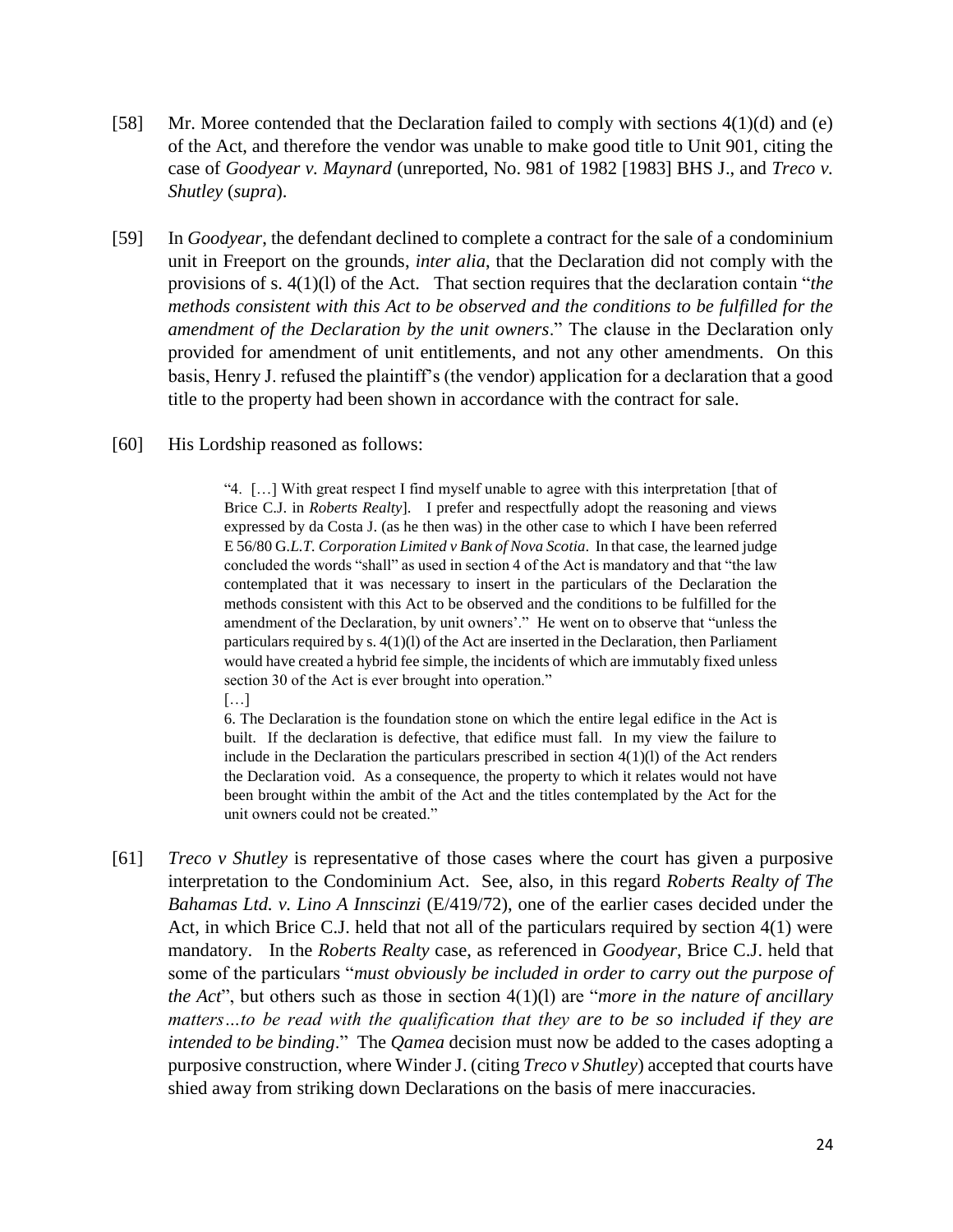- [62] To the other side, and representing the strict constructionist approach, is *Goodyear,* along with cases such as *G.L.T. Corporation Ltd. v Bank of Nova Scotia* [unreported, E56/1980, da Costa J.), *Kloi Rise Villas Ltd. v Royal Bank of Canada* (unreported, No. 523 of 1982), [BHS] J. No. 25, Henry, J); and *Seaport Construction Co. Ltd. v. Residential Resort Developments* Ltd. *(In Liquidation)* (No. 874 of 1988 [1988] BHS J. No. 169. *Roberts v. Albacore Developments Ltd.* (unreported, No. 267 of 1988 [1988] BHS J. No. 54, a decision of Georges, CJ, is also cited in this group, but that case bears closer examination as it does not fit completely into either mold.
- [63] In *Roberts v. Albacore Developments*, Georges CJ had to construe the provisions of ss. 4(1) and 6, to decide whether non-compliance with those sections rendered invalid the plaintiff's title in respect of the conveyance of a unit in a condominium. He held that a Declaration of Condominium, which was lodged by the defendant subsequent to a mortgage of the premises comprised in the Declaration, was invalid, in that the defendant and declarant at that point was not a person entitled to both the legal and equitable title in the land (as required by s. 4 of the Act). Therefore, the purported conveyance of a unit by a purchaser (Bude Investments Ltd.) from the owner-developer (Albacore) to the plaintiff Roberts, was also invalid.
- [64] His reasoning is set out in the following passages:

"26. In this case, the first defendant conveyed the apartment and its share of the common undivided property to Bude Investments Ltd. as land for an estate in fee simple. Bude Investments in turn conveyed what they conceived had been vested in them to the plaintiffs. Nothing could pass under either conveyance because in fact Apartment 511 and the undivided share of the common property to be enjoyed therewith had not become "land" under the Act. [...]

27. The difficulties which arise in such a case flow from failure to scrupulously follow a prescribed statutory procedure which permits the creation of an unusual estate in land not known to the common law. There would seem to be no justification for introducing equitable principles to confer on one of the parties an estate completely different from that which was the subject matter of the purchase and sale. The intervention of equity is aimed at creating an estate identical with that which would have been created at law but existing in equity instead. That would have been impossible in this case." [Underlining supplied].

[65] Notwithstanding his findings, His Lordships concluded that once the mortgage had been paid off, and the legal and equitable title in fee simple became vested in the defendant, they were empowered to make the Declaration required under the Act. More importantly, on his construction of s. 4, which provides for a Declaration to be "*in several parts and drawings may be annexed thereto*", the plans which had been lodged under the Declaration found to be invalid, but which remained on the record, could simply be incorporated by reference by the new Declaration made "…*to regularize the title*". (See further in this regard, the sequel to this ruling, *Roberts Realty* (*Glinton v Albacore Developments Ltd.* [1988] BHS J. No. 69), which gave effect to the principles enunciated in the first Ruling.)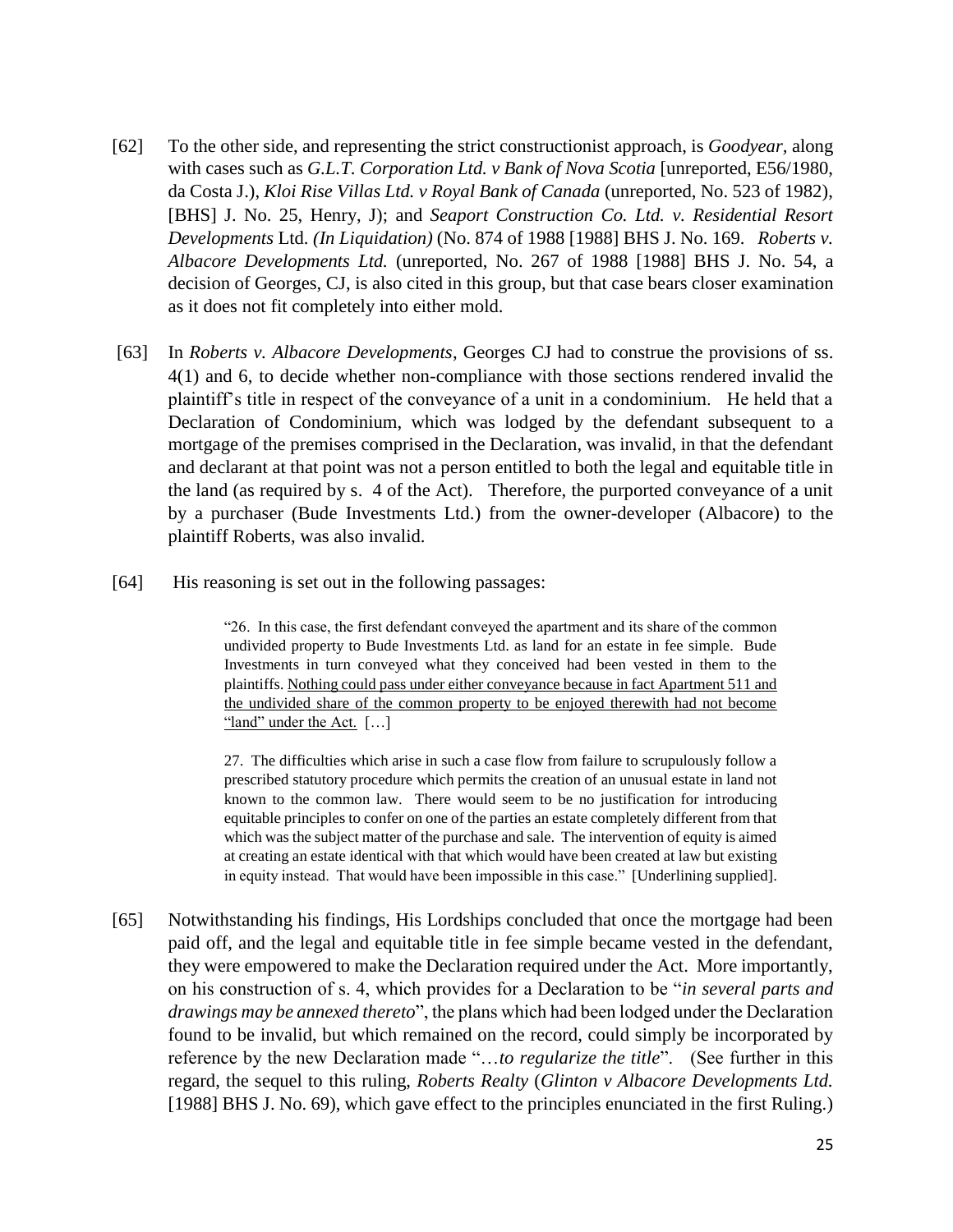- [66] I do not have to prefer the interpretation in any of these cases over the other because, as may be clearly seen from *Treco* and *Roberts*, the reasoning is not all to one side, and several turn on their particular facts. In any event, I am of the view that the matter before the court is distinguishable on its particular facts. This is not a case where there is some error discovered in the Declaration upon a requisition by a purchaser, or in which some inaccuracy comes to light following a conveyance or other transaction to throw doubt on the title. The issue was well known to the parties prior to entering into the Agreement and was in fact specifically addressed in its terms, although the parties differ on how those terms are to be interpreted.
- [67] I am, however, attracted to the reasoning of Brice C.J*. in Roberts Realty*, Davis J. in *Treco* and, in particular, the approach of Georges C.J. in *Roberts v Albacore*, in which he found ways to save the transaction from total invalidity, where the defects were capable of being cured consistently with the intent and purpose of the Condominium Act. I would also venture to state that the cases and the Act draw a distinction between complying with the statutory requirements necessary to create the legal estate—as no valid title can pass if no legal estate comes into existence—and subsequent resale where there is a validly created estate under a recorded Declaration. For example, s. 6(4) provides that the recorded Declaration in respect of any unit "*shall be binding on all owners of units in the building to which the Declaration relates and shall constitute constructive notice to subsequent purchasers and all other persons*." And s. 8 sets out the required particulars of a deed related to a unit after the recording of the Declaration, which is to include, among other things, a description of the property "*including the volume and page wherein the Declaration is recorded*", the unit number or symbol, and the unit entitlement.
- [68] In my view, it cannot have been the intention of Parliament to create a statutory fee simple title which is made defeasible by virtue of any alterations to a unit or the building, even though authorized by the Association on behalf of the owners, which may introduce inaccuracies in the registered Declaration that are capable of being rectified by amendment. If this were so, it would render the provision at s. 6(4) that a registered declaration constitutes constructive notice of title to subsequent purchasers and all other persons without any meaning. The Act also provides for a democratic process for amending the Declaration to bring it in line, or alternatively it can be done via the courts. But until it is amended, it must have statutory force and effect as the fee simple title to the units.
- [69] In this regard, it is important to note that section 4 of the Condominium Act, which sets out the statutory requirements for registering the Declaration, although cast in mandatory language, does not specify that failure to comply with any of the requirements of the Act will render the conveyance void. This is to be contrasted, for example, with section 6, which requires the satisfaction or release of a mortgage or charge, or that the mortgagee or charges join in the conveyance before the making of any *first* conveyance of a unit, and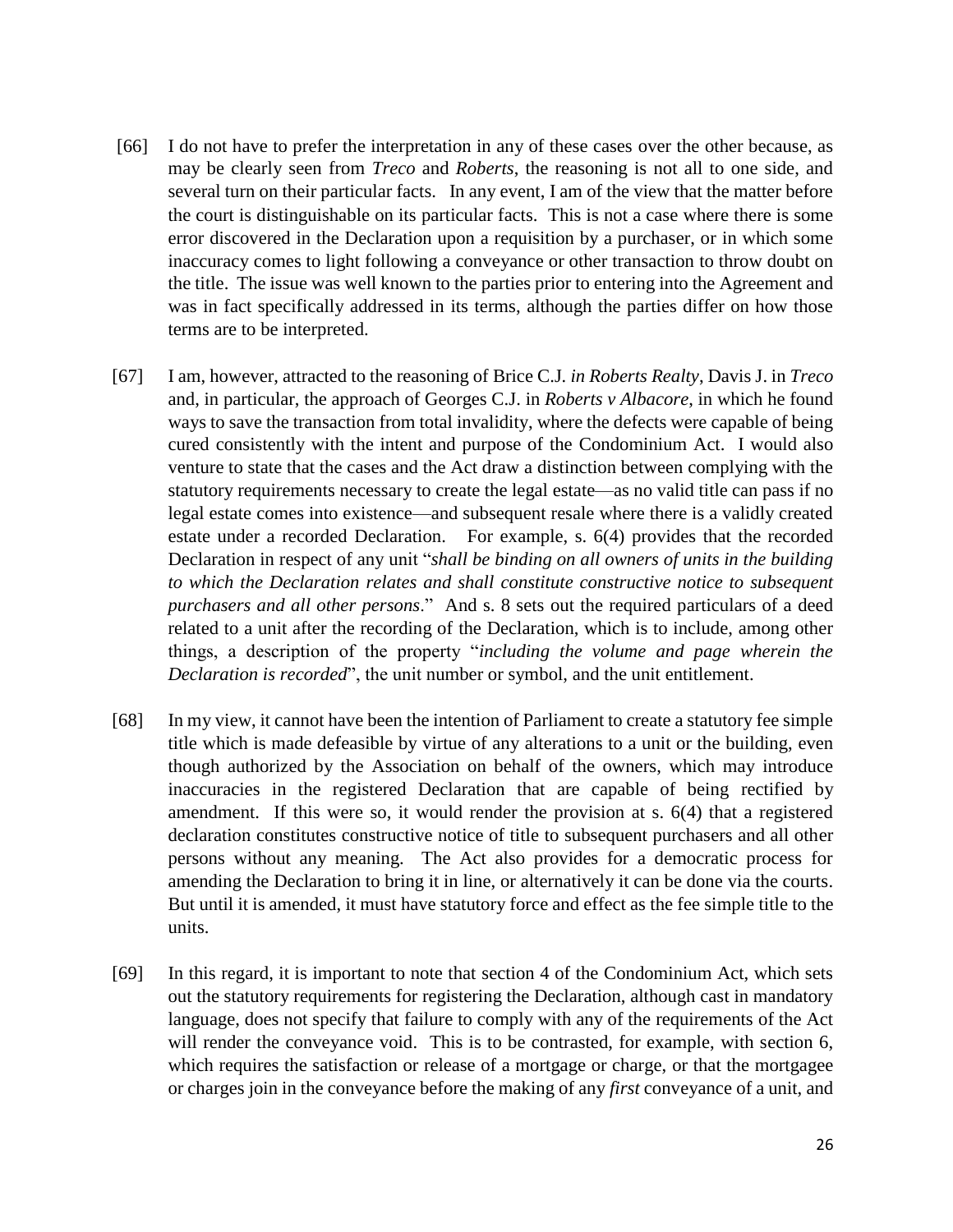specifies that the effect of failure to comply is that the conveyances will be "*void and of no effect*" (s. 6(2)). This provision, added by an amendment in 1969, was intended to protect the original purchasers of condominium units, by ensuring that both the legal and equitable interest in the units were conveyed together (see, for example, *MacIsaac v Haddad* [1988] BHS J. No. 6). The cases arising under s. 6 are therefore right to emphasize the mandatory nature of complying with section 6, as the statutory consequences of failure to comply are specified.

[70] Further, it is to be noted that many of the provisions of s. 4 are not drafted in immutable terms. Note the following examples: under s. 4 (1) the contents of the declaration may be accreted and need only contain drawings, plans and schedules "*as may be deemed convenient*"; s. (4)(1)(d) provides for the declaration to contain the "*approximate floor area*", thereby indicating that the description in the declaration might be at variance with the as-built unit; s. 4(1)(k) provides for any other matters "*which the person or persons executing the Declaration may deem desirable to prescribe*"; s. 4(1)(l) provides for the amendment of the Declaration by the unit owners by "*methods consistent with this Act*"; and s. 4(3) provides for the boundaries of units to be defined by reference to floors, walls and ceilings "*insofar as is practicable to do so*". Having regard to the flexibility of the statutory language, it is difficult to justify the finding in *Goodyear* that a failure to include an omnibus provision for amending the Declaration (which could always be added by amendment) would render invalid any conveyance under that Declaration.

## Conclusions on the Agreement for Sale

[71] Before turning to look at the specific terms of the Agreement, a few general observations may be made. Firstly, as mentioned, the Agreement is a comprehensive and carefully drafted one and the parties did not leave anything to chance. This is hardly surprising, considering the value of the property involved and the economic sophistication of the parties. Secondly, it is said to represent the entire agreement between the parties (cl. 26), which could only be amended in writing. Thirdly, there is no room for any reliance on any oral representations which were not incorporated into the agreement (cl. 28).

## *Subject matter of the contract*

- [72] The plaintiff contends that the subject-matter of the contract is Unit 901 based on the renovated physical dimensions. As was colourfully put by counsel in opening submissions, the plaintiff did not agree for "*the purchase of two-thirds of a condominium*". He also referred to the well-known quote of Turner V.C. in *Pryke v. Waddington* (1852 68 ER 813 (mentioned in *Synoka v Albury* (*supra*)) where it was said: "…*the Court will not compel a purchaser to take a title which will expose him to litigation or hazard.*..".
- [73] The defendant contends that good title means title as good as that contracted for, and that the title to Unit 901, as defined by the Declaration, is precisely what the purchaser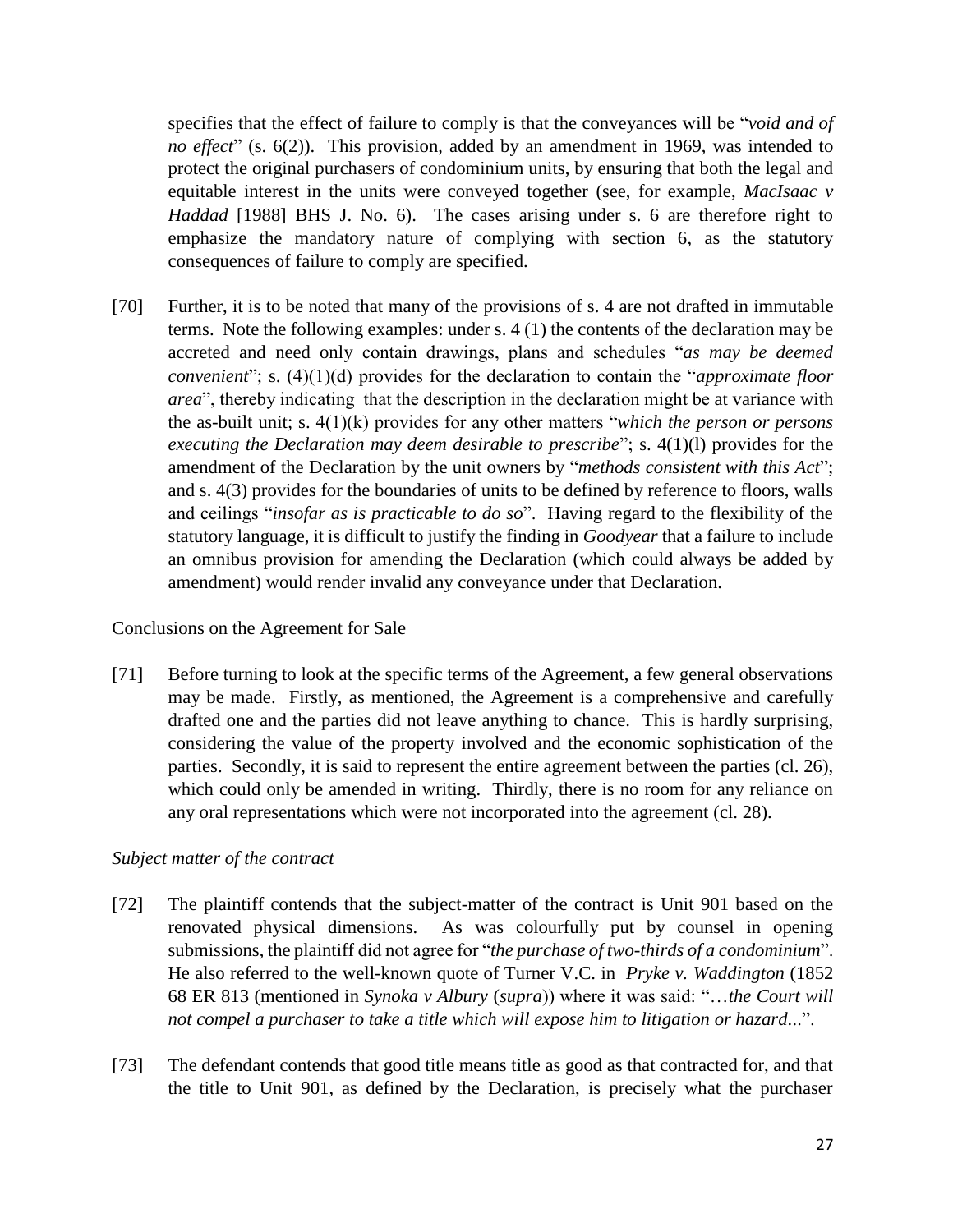contracted to purchase. Therefore, the title should be accepted and the purchaser obligated to complete the sale. It is not denied that the Declaration should be amended at some point, not only in relation to 901 but generally, but the defendant's view is that this is not a condition-precedent to the sale.

[74] In support of this line of argument, the defendant relies on an extract from *Emmet on Title*  (para. 5.0004-Sale of such title as the vendor has) which provides as follows:

> "Even where a purchaser agrees to accept a vendor's title, he has a right to assume that the vendor has disclosed all that it was his duty to have disclosed, and the condition can only be read as precluding objection on that footing (*Re Haedicke and Lipski's Contract* [1901] 2 Ch 666, *Becker v Partridge* [1966] 2 QB 155). Also a vendor who contracts to sell only such right or interest, if any, as he has, is bound to convey such right or interest free from an existing encumbrance (*Goold v Birmingham, Dudley and District Bank* (1888) 58 LT  $60)$ ..."

[75] The defendant's written submissions quoted extensively from several cases in support of this principle, but I only reproduce a portion from the ruling of Danckwerts LJ in *Becker v Partridge* [1966] 2 QB 155, where he said:

> There is no doubt that by a clearly drawn special condition which is put in the contract by a vendor who acts in good faith, and which discloses a possible defect in the title, the purchaser may be compelled to accept the title offered by the vendor; but the vendor must have disclosed the defects of which he knew.

[76] The said defect in this case arises from the claim that the extra space is common property, which belongs collectively to the Association (on behalf of all the owners in undivided shares), and therefore the vendor is not able to convey it. Although not argued as such, this is but a statement of the principle known by the Latin tag *nemo dat qoud non habet* (often abbreviated as the *nemo* dat rule), which simply means that a person cannot transfer that which he does not own.

## *The issue of common property*

- [77] "Common property" is defined at s. 2 to mean "*so much of the property which, upon the recording of a declaration, is not contained within the boundaries of any unit*." In addition to the interest in the "separate parcels of land" constituting the units, the owners hold common property in undivided shares with all the unit owners.
- [78] There was quite a bit of dispute over whether the renovations encroached on common property. The defendant's position is that no evidence was led by the plaintiff as to encroachment on the common property. In cross-examination, Mr. Stirling stoutly rejected the assertion that the renovations had encroached on common property. His view was that the difference in square footage was explained by a mistake in the area calculation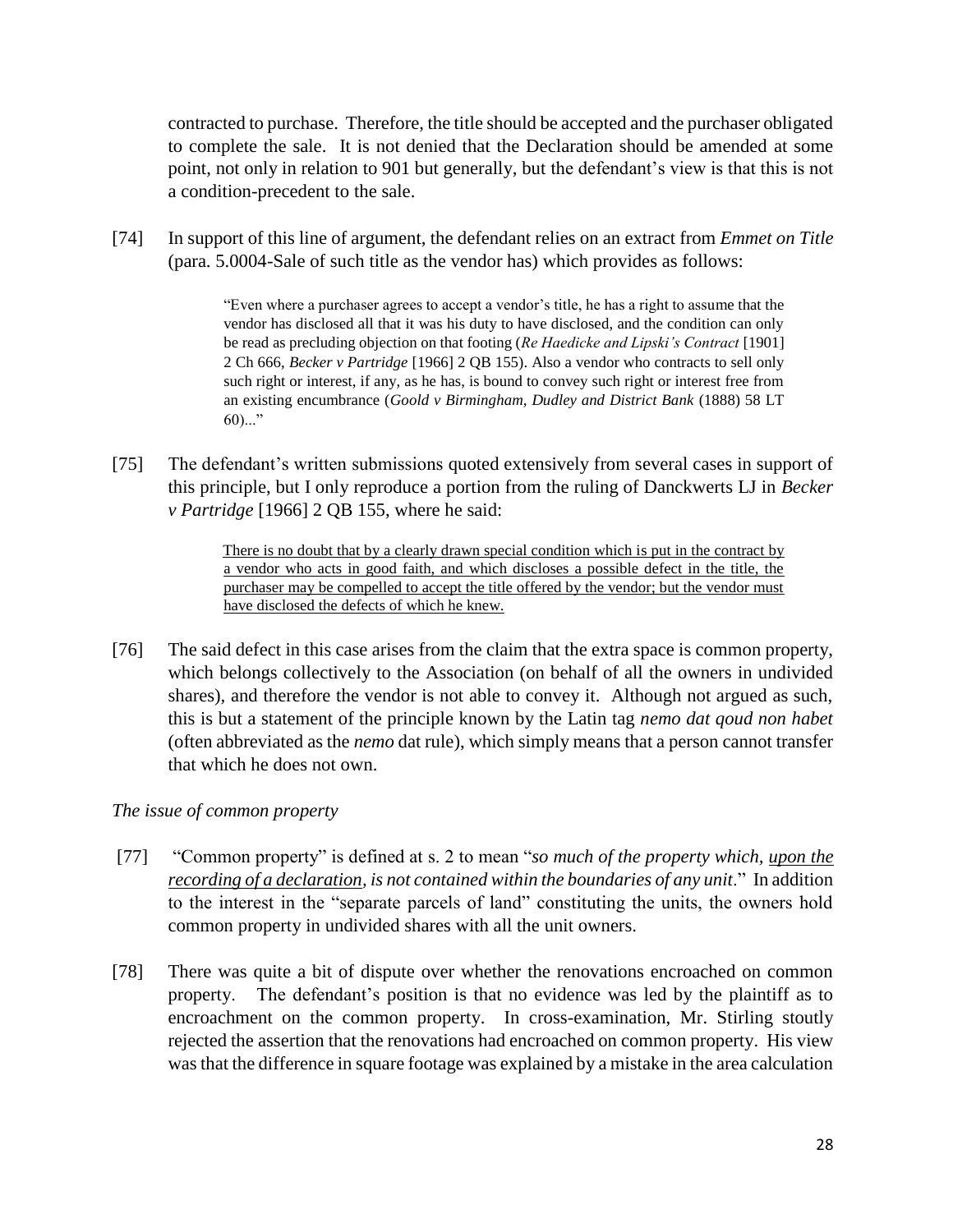in the original architectural documents, and that in any event the area under the mansard roof was not common property, as it was only accessible to the owners of the units.

- [79] I do not find the defendant's assertion that no evidence was led on this matter to be a wholly accurate statement. The issue was addressed by Mr. King in his main affidavit, where he opined that a "*significant portion of the additional square footage which now forms a part of the penthouse units was common property that originally was part of the roof area*". Further, as related in the affidavit of Samira Coleby, the Association took a Resolution to amend the Declaration, specifically out of concerns that the "*roof renovations have encroached upon and consequently reduced the common property*".
- [80] However, Mr. Rigby is quite right to point out, as the court has observed, that the extent of any encroachment on common property was not an adjudicative fact before this court. This is a matter that could only be determined on an application for that purpose based on specific evidence on the issue from both sets of architects involved in the project (pre and post renovations) and involving all the necessary parties.
- [81] Based on the evidence in this case, there is no way to tell how much (if any) of the common property was included in the new 901 area. While it is accepted that the vertical lifting of the mansard roof created additional living space for the penthouses, it may be that such space was always within the limits and boundaries of those units, and only accessible to the owners of those units. Indeed, there are findings to this effect in *Qamea* [see paras. 21-25]. But even assuming that some of the space was formerly common property, its significance for this application still has to be determined with reference to the terms of the Agreement and the statutory context. While the court may take judicial notice of subsequent findings, it is constrained to determining the parties' rights on the evidence before it.

## *What title did the parties contract for?*

[82] The key question for the court is this: what is the nature of the title that the purchaser agreed to accept from the vendor? To answer this question, one must look to what they reduced to writing. In looking to the contract, I remind myself that the court will strive to construe a contract so as to give it business efficacy, but it cannot ignore the clear terms agreed by the parties. In *Arnold v Britton* (*supra*), Lord Hodge said [76]:

> "76. The [court] is not there to re-write the parties' agreement ….The question for the court is not whether a reasonable and properly informed [party] would enter into such an undertaking. That would involve the possibility of re-writing the parties' bargain in the name of commercial good sense."

[83] In my opinion, a construction based on the natural and ordinary meaning of the words leads to only one conclusion, and it is that the vendor contracted to convey to the purchaser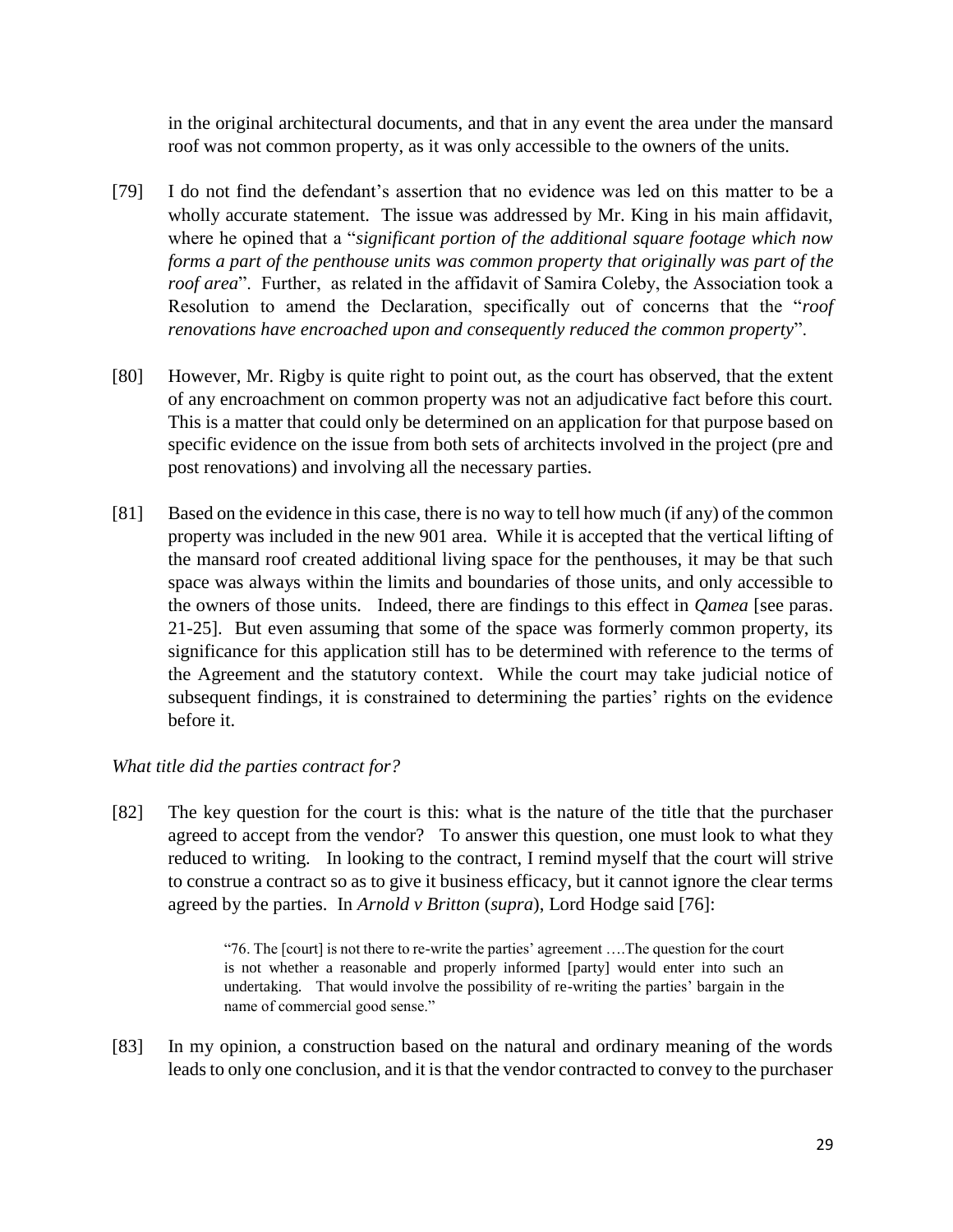its existing legal title in Unit 901, as defined by the Declaration, and this is what the purchaser agreed to accept. I have come to this conclusion for a number of reasons.

- [84] Firstly, while I accept that some ambiguity was created by the reference to "Exhibit A", there was nothing in that exhibit to displace the clear statement that the legal description of the Unit "*shall be in accordance with the plans attached to the Declaration of Condominium*". "Exhibit A" was said to define the "*location, layout, configuration and dimensions of the Unit*". But it was only an illustrative rendition of a renovated model, not an actual plan of Unit 901 itself. It is to be noted that the advertised square footage (6,125) was also different from the architect's finding (6, 419 sq. ft.), so there would still be a discrepancy (even though of a much smaller scale). In any event, the law is clear that reference to a plan which is described to be "for the purposes of identification only" or which is illustrative is subordinate to any verbal description of the property in the Agreement (see, *Willson v Greene* [1971] 1 W.L.R. 635).
- [85] Secondly, the Agreement provides for the vendor to sell (and the purchaser to buy) its fee simple estate in possession in Unit 901 together with the appurtenant "*2.06 unit entitlement in the common property of the Unit*". In this regard, it must be remembered that essential to the concept of condominium ownership is that ownership of a unit and its appurtenant common interest cannot be separated (see s. 6(3)). The 2.06 unit entitlement is based on the approximate proportion of the floor area of the Unit to the aggregate floor area of the condominium at the date of the Declaration (as amended) and as set out therein, and this is specifically stipulated in cl.  $11(f)(ii)$ . Therefore, there could be no doubt that it was the unit so defined that was being sold.
- [86] Thirdly, the purchaser specifically acknowledged that the title it was receiving would be subject to certain exceptions. Cl. 1(a) provides that the "*Purchaser's title in the Unit shall be subject to the terms and Conditions of the Declaration of Condominium and the Permitted Exceptions*." Further, at cl. 4(a), the seller contracted to provide "*good fee simple documentary title SUBJECT ONLY to (i) those title exceptions and other matters set forth in 'Exhibit C' to this Agreement; (ii) matters specifically set forth in this Agreement; and (iii) other matters approved or waived by Purchaser (collectively, 'Permitted Exceptions'*)." The most relevant for our purposes were the exceptions set forth at Exhibit C, which included the survey plan annexed to the Declaration and the Declaration itself.
- [87] Mr. Rigby provided a lengthy extract from "*Words & Phrases Legally Defined*" on the various meanings of "subject to". There is no need to reproduce that passage, but I have culled therefrom two examples: "subject to" is to introduce a condition or proviso to an offer (*Watson v McAllum* (1902) 87 LT 547, at 548 per Joyce J) or to indicate that something is "swallowed up" or "negatived by" those matters it is made subject to (*Benge & Pratt v Guardian Assurance Co. Ltd.* (1914) 34 NZLR 81 at 86, per Stout CJ). In the context of this Agreement, I am satisfied that the effect was to stipulate clearly that the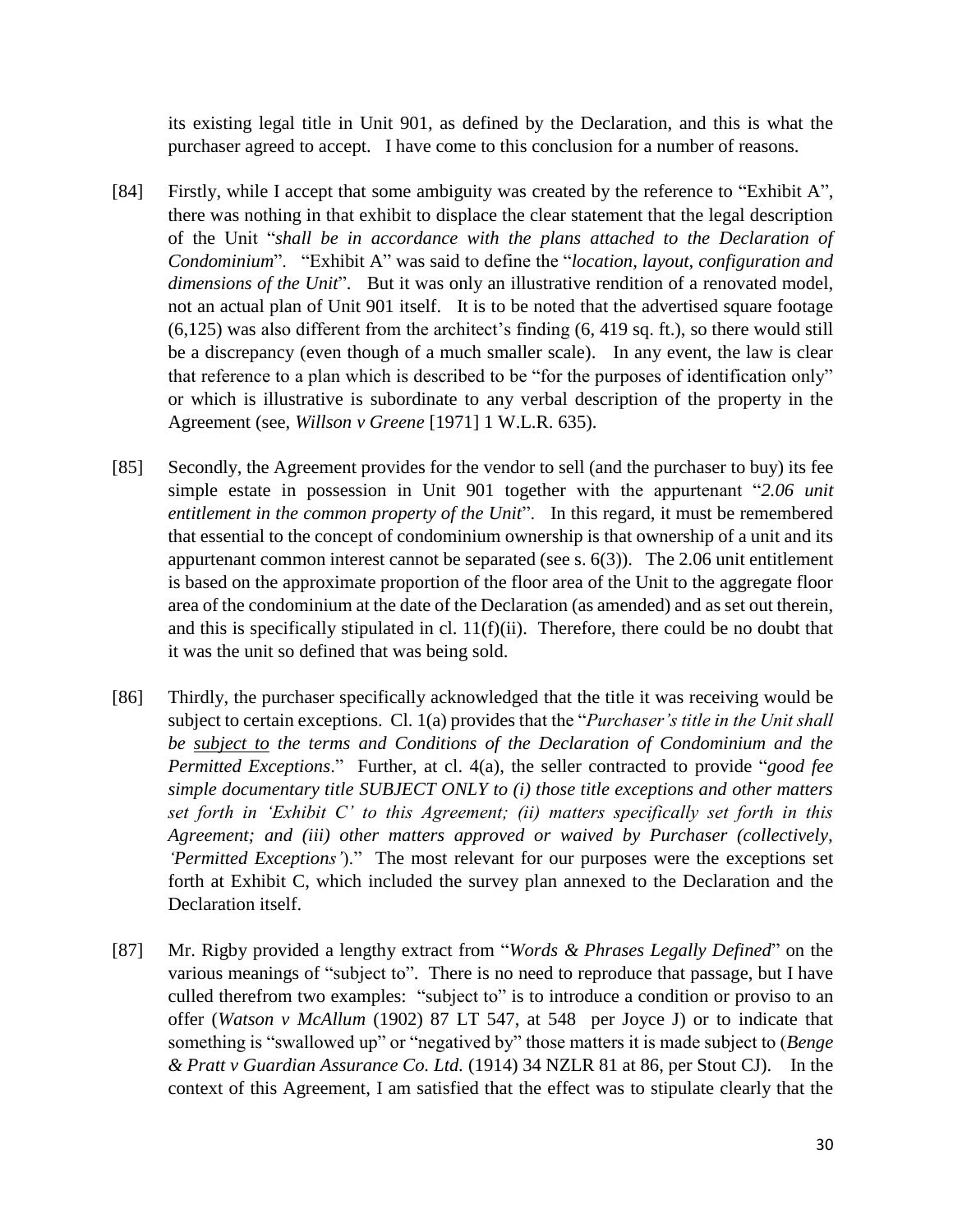obligation to produce fee simple documentary title to the Unit was modified by what was contained in the exceptions, including the Declaration itself.

[88] Fourthly, in addition to the matters set out in the particulars of sale at cl. 1 of the Agreement, the defendant relies heavily on cl. 11(f) of the Agreement, and in particular the purchaser's "acknowledgements" and "agreements" under that clause. Mr. Rigby submitted that c1. 11(f) was of "*paramount importance in determining the issue of title and alleged title defect*." By these acknowledgements, the defendant contends the plaintiff was "*put on adequate notice that the Declaration was 'supreme' and agreed to be bound by it in accordance with section 6 of the LPCCA*" [the Act]". The acknowledgements are set out above, but the most important of them is 11(f)(iii), which is reiterated for quick reference:

> "In the event that there is (in Seller's opinion) a marked variation with respect to the discrepancies mentioned in Clause 11(f)(i) and 12(f)(ii) [*sic*] above then the stated Unit area and Unit entitlement as contained in the Declaration of Condominium shall prevail; ….".

- [89] Although cl. 11(f)(iii) is phrased in the conditional ("*in the event*"), it was common ground that the parties knew at the time the agreement was executed that there was a substantial difference in the size of the unit as described in the Declaration and the postrenovation dimensions. Therefore, this clause was operative from the inception of the Agreement.
- [90] Fifthly, although this point was not specifically addressed by any of the parties, it seems that the title insurance was specifically intended to relieve the vendor of any obligation to provide evidence or information on title that would otherwise arise at law or in equity. For example, at Clause 4(d) (under the rubric "Full Satisfaction of Seller's Obligations), the purchaser specifically acknowledged that the Title Commitment and Owner's Title policy "*shall be in lieu of any obligations Seller may otherwise have under the common*  law, or equity or the Conveyancing and Law of Property Act with respect to providing *evidence of title or information regarding title matters with respect to the Unit*."

# *Implying terms into the Agreement*

- [91] Mr. Rigby submits that the contention of the plaintiff that there should be implied into the Agreement a term to require an amendment to the Declaration in advance of closing should be rejected for three main reasons: (i) there was no evidence that any assurance was made as to an amendment prior to completion either before or contemporaneously with the agreement; (ii) such a representation falls foul of clauses 26 and 28; and (iii) the evidence is clear that no representations were in fact added to the agreement.
- [92] I agree that this is not a proper case on the facts to imply the suggested terms to give the Agreement commercial efficacy. Although Paul King in his evidence indicated that it was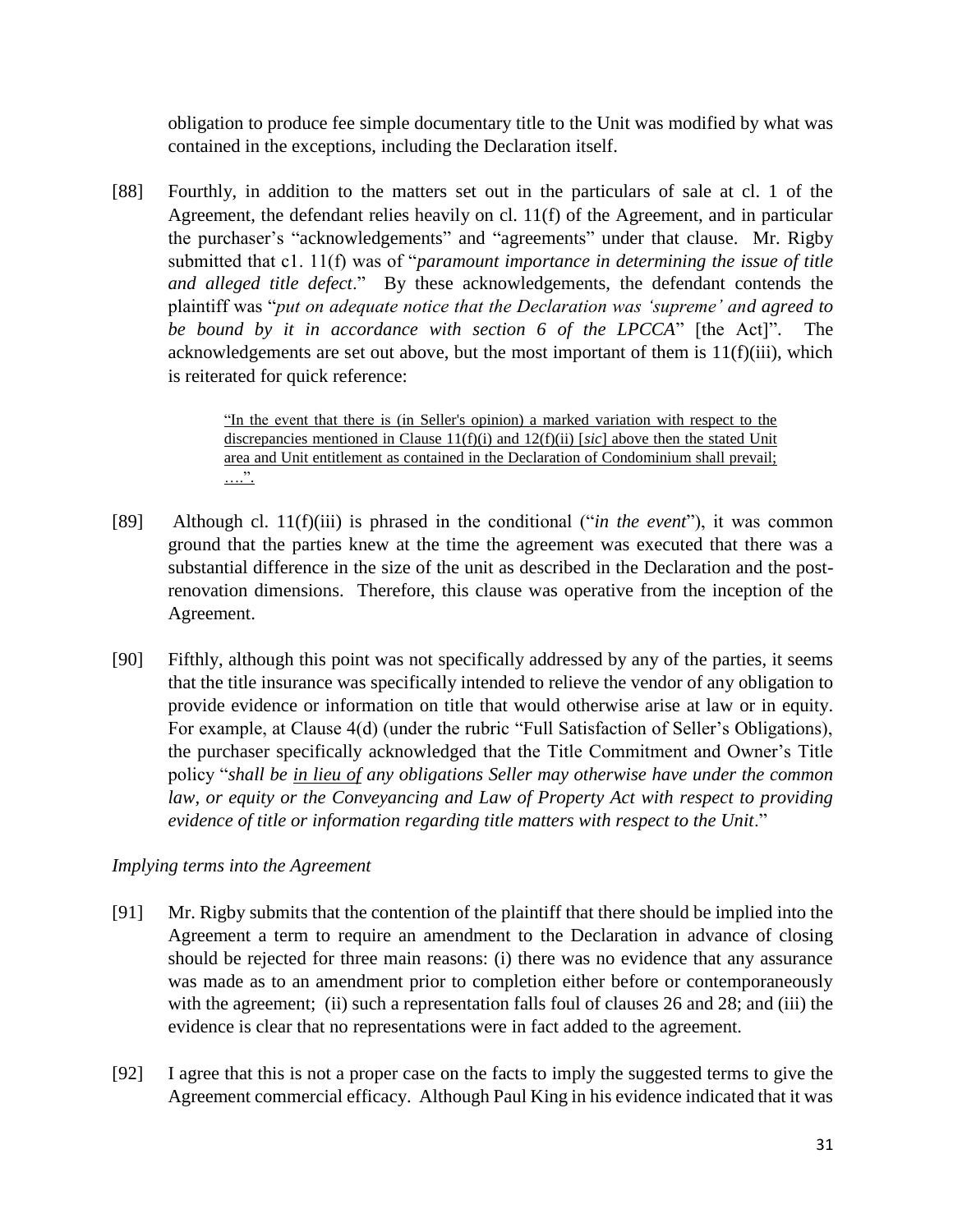the "*understanding*" that the Declaration would be amended prior to closing, he could not rely on any specific assurances in this regard. Mr. Sneyd rejected the contention that any assurances were given—"*I certainly did not give any such assurances and I don't know who did*." As has been noted, the Agreement is clear that it was intended to represent the complete understanding by the parties and any oral representations on which the purchaser intended to rely were required to be written. No representations were appended to the Agreement.

- [93] I am also of the view that the authorities on which the plaintiff relies for implication of a contractual term do not support the plaintiff's case. I do not find, for example, that the imposition of such a term is necessary to give business efficacy to the contract based on the terms of the Agreement. This was a carefully negotiated contract, and the purchaser was free to clearly specify in the Agreement that the amendment of the Declaration was to be a precondition to closing, or to append it as a representation. In any event, to interpose such a term would be contradictory to the expressed provision that if there was any discrepancy in the size of the unit as registered and the renovated unit (as there was), the Declaration was to govern.
- [94] The defendant also points out that the original closing date for the Agreement—it was executed on 19 July 2018 with a closing date 30 days later on 28 August 2018—augurs against an interpretation that the Declaration was intended to be amended before closing. Quite clearly, amendment of the Declaration would have been impractical in such a short timeframe. Amendment of a declaration requires a special resolution passed by owners representing a minimum of 75% of the suite entitlement or, in the alternative, an application to the court. Where any issue of disposal of common property is involved, it also requires the unanimous consent of the owners of all units (s. 22 of the Act). In fact, it is worth noting in this regard that the plaintiff herself did not consent to the proposal for amendment of the Declaration at the time it was originally circulated.

## *Should the title be forced on the purchaser?*

- [95] The plaintiff contends that the discrepancy in title constitutes a defect that would expose her to litigation or hazard. If this were a mis-description or mistake arising in a traditional conveyance of freehold, it would certainly rank as an error *in substantialibus* that might justify rescission of a contract. But this is not such a case. The purchaser was fully aware of the issues relating to size of the unit as a result of renovations, specifically contracted to take the title, and therefore must be deemed to have accepted whatever risks were associated with it. Further, it seems that the very purpose of the TIC was to indemnify the purchaser against any risk from title issues relating to size.
- [96] In the leading case of *MEPC v Christian-Edwards* [1978] Ch. 281 [at 290], Goff LJ explained that the principle that the court will not require a purchaser to buy a lawsuit—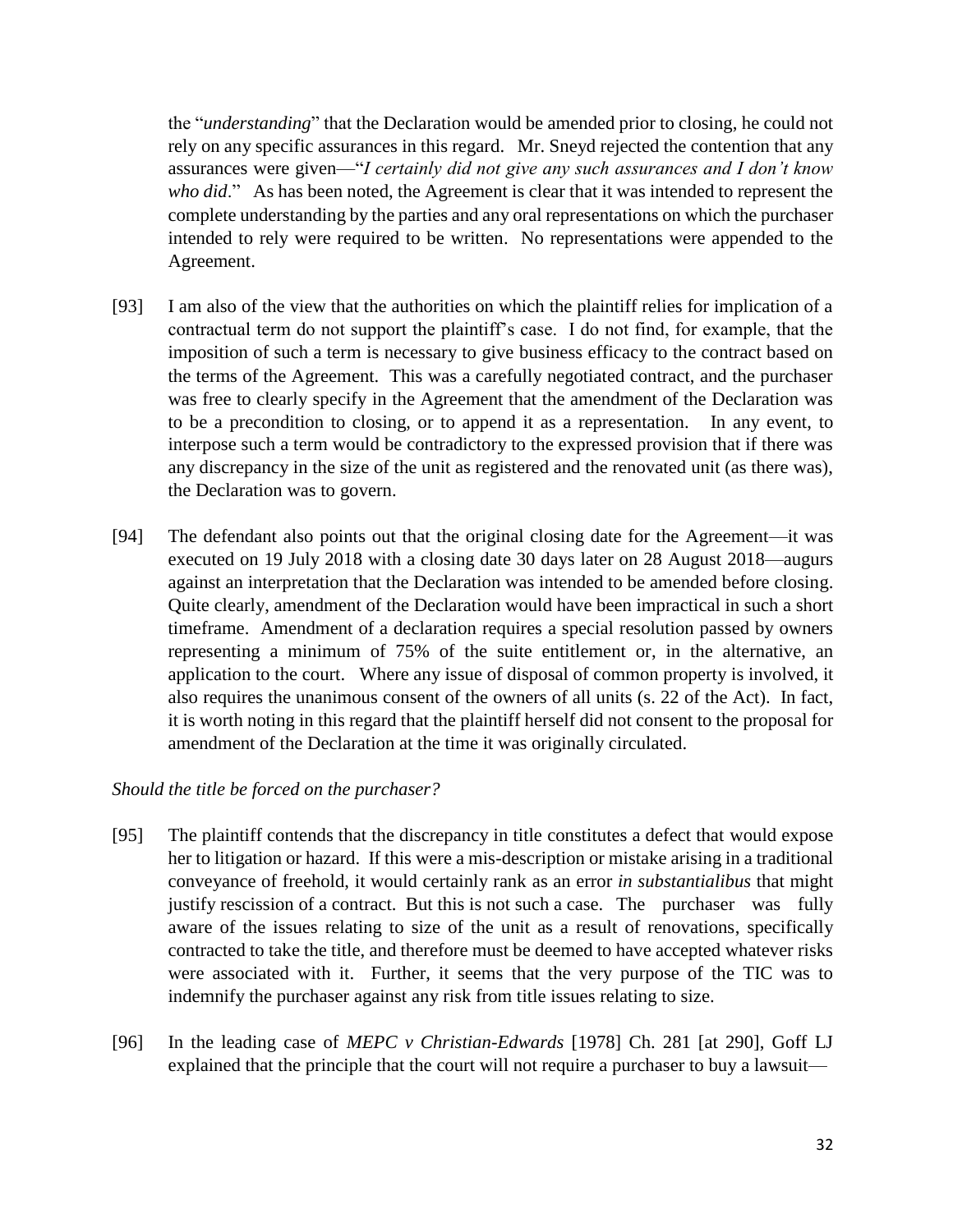"…means no more than the title will not be forced upon him if there is a realistic prospect of litigation. This position is summarised in Fry,  $6<sup>th</sup>$  ed., p. 416, para. 890:

'(i) Where the probability of litigation ensuing against the purchaser in respect of the matter in doubt is considerable, or as it was put by Alderson B., where there is a 'reasonable decent probability of litigation'. The court, to use a favourite expression, will not compel the purchaser to buy a lawsuit."

[97] Having regard to all the circumstances of this case, I do not find that the purchaser would be exposed to a serious risk of litigation in respect of the Unit for the following reasons. The issue with 901 was part of a general issue affecting ownership and unit entitlement at One Ocean as a result of authorized renovations, and it was understood by all that this would have to be addressed by the Association in any event as part of the management of the condominium. Also, the vendor (as second developer) had committed to working with the Association to have the Declaration amended, including joining in an application to the court, if necessary, for this purpose. Further, pursuant to cl. 3 of the Agreement, the purchaser acknowledged that the "*Declaration of Condominium may be subject to amendment and that the Purchaser will be bound by any amendment whether or not Purchaser had consented to the amendment*". In fact, as was borne out in the *Qamea* action bought by the Association, only owners objecting to the proposed amendments were named as parties. The purchaser seems to have relented of her objection by the time that application was made.

### *Waiver/estoppel*

- [98] In addition to the interpretative arguments, Mr. Rigby asserts that the plaintiff is estopped or has waived any right to take issue with the title or call for an amended Declaration prior to closing. This is because under cl. 11 (f) the plaintiff agreed to "…*unconditionally and irrevocably waive any and all actual or potential rights or claims which Purchaser might have against Seller,….arising out of or in connection with the matters outlined in Clause 11(f)*." Mr. Moree contends that such a waiver can only operate in *in futuro*, and cannot be invoked in the context of a vendor-purchaser summons.
- [99] Mr. Rigby referred the court to several authorities on to the law relating to waiver and estoppel, but these did not assist the court on the issue of arguing an estoppel in a vendorpurchaser summons. However, a similar issue was raised in the case of *MEPC Ltd. v Christian-Edwards* (*supra*), which by analogy might be relevant to the issue here. In that case, at the Court of Appeal (whose ruling was affirmed by the House of Lords), counsel for the purchaser, in fortifying his submission that the court "…*will not compel the purchaser to buy a lawsuit*", argued that the vendor and purchaser summons was itself an example of such litigation. In response to this, Goff L.J., delivering the judgment of the Court, said as follows (pg. 290):

"In our judgment, however, that cannot possibly be right. It would stultify the whole purpose of the Vendor and Purchaser Act 1874. The purchaser must make up his own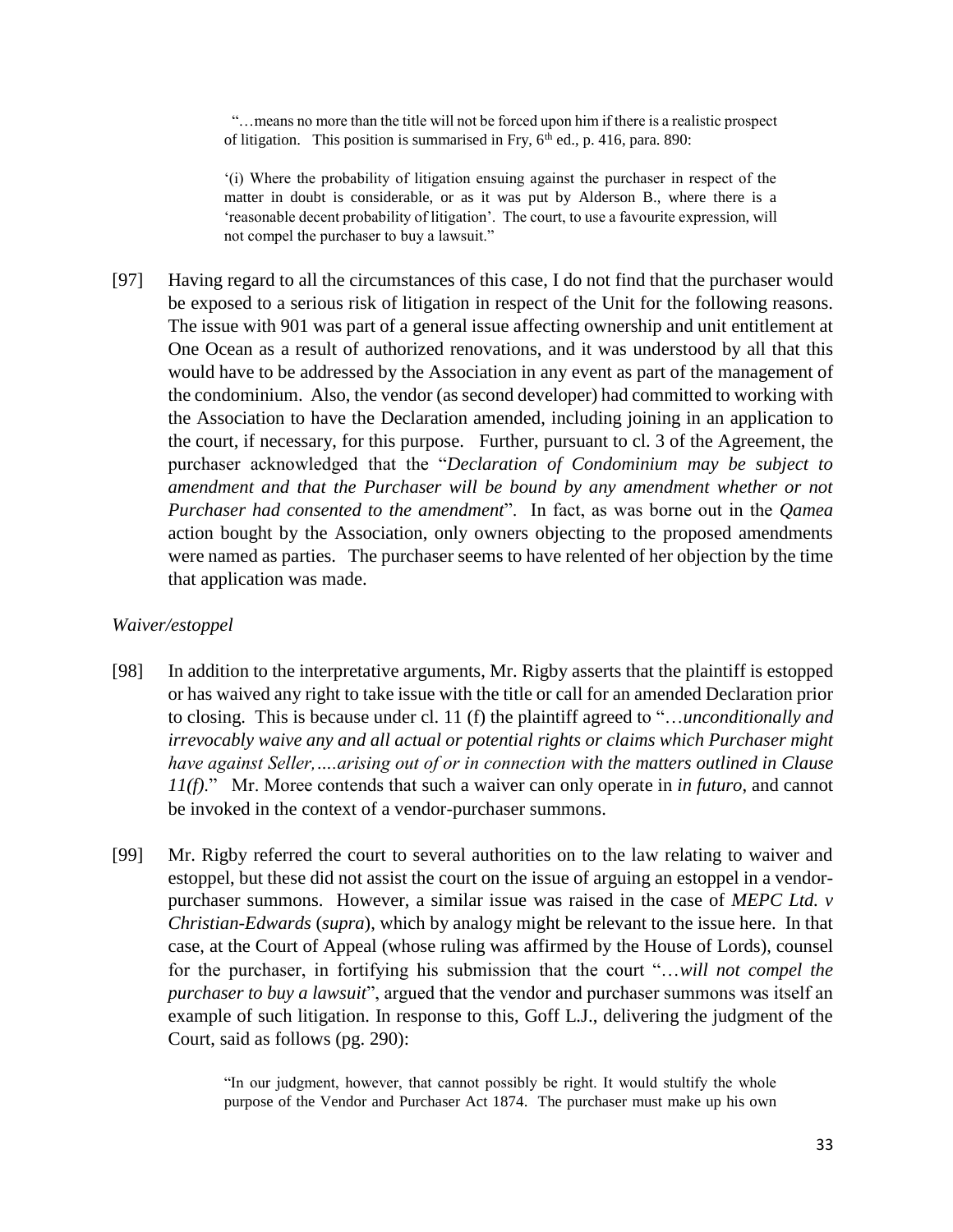mind whether he is satisfied with the title, and if not he can either rescind at his peril or get the point which worries him summarily determined upon a summons under the Act; but if then the court should hold the title good and such as he ought to have accepted he cannot turn round and say "Ah no, because although I was wrong and the title was good I had to come to the court for a ruling." We are not of course considering any question of the costs of the summons, but whether a title otherwise good cannot be forced upon a purchaser because the purchaser will not accept it until the court has ruled upon it."

[100] It is my view, by analogy with this passage and relying on general principles, a vendor and purchaser summons issued by the purchaser to determine whether she has properly rescinded an agreement for sale (i.e., whether the vendor has made good title) is not properly a claim against the vendor in respect of any matter arising out of title issues. It is simply a procedure for the court to determine the validity or otherwise of the title and, therefore, no estoppel or waiver can properly operate against the purchaser in that context. I therefore agree with Mr. Moree's submissions on this point.

### Was the notice of rescission/termination effective?

[101] In *Chesire and Burn's Modern Law of Real Property* (15<sup>th</sup> Ed., pg. 136-137), it is stated that a contract for the sale of land may be rescinded in different situations:

> "Where…the vendor fails to show a good title or to deliver the actual land or interest described in the contract, or where the vendor or purchaser fails to complete after time has been made of the essence, it is commonly said that the innocent party may rescind. This is not rescission ab initio, but acceptance of a repudiation of the contract, discharging both parties from further performance. […]

The right to rescind may also be conferred by the express terms of the contract."

- [102] It should be reasonably clear, based on the Court's analysis above, that rescission was not effective based on failure to make good title to the subject matter the vendor contracted to convey. The matter does not rest there, however, because the evidence led at trial and the terms of the NTC suggest that the plaintiff specifically rests it right of rescission/termination on the alleged failure of the vendor to comply with Cl. 4(b), and the issues relating to the title commitment.
- [103] In the email of 1 March 2019 giving notice that it was rescinding/termination the contract, the reasons given (among others) were that the vendor:

"2. Failed to deliver a Title Commitment free from requirement 6(a) of the Title Commitment for further amendments to be made to the Declaration of Condominium. 3. Failed to deliver a Title Commitment that provides good title to the entirety of the square footage contracted to be purchased and the correct Unit Entitlement to the Unit…"

It will also be recalled that these were among the items identified in the NTC, and the only two which remained after the items in the Punch list were withdrawn.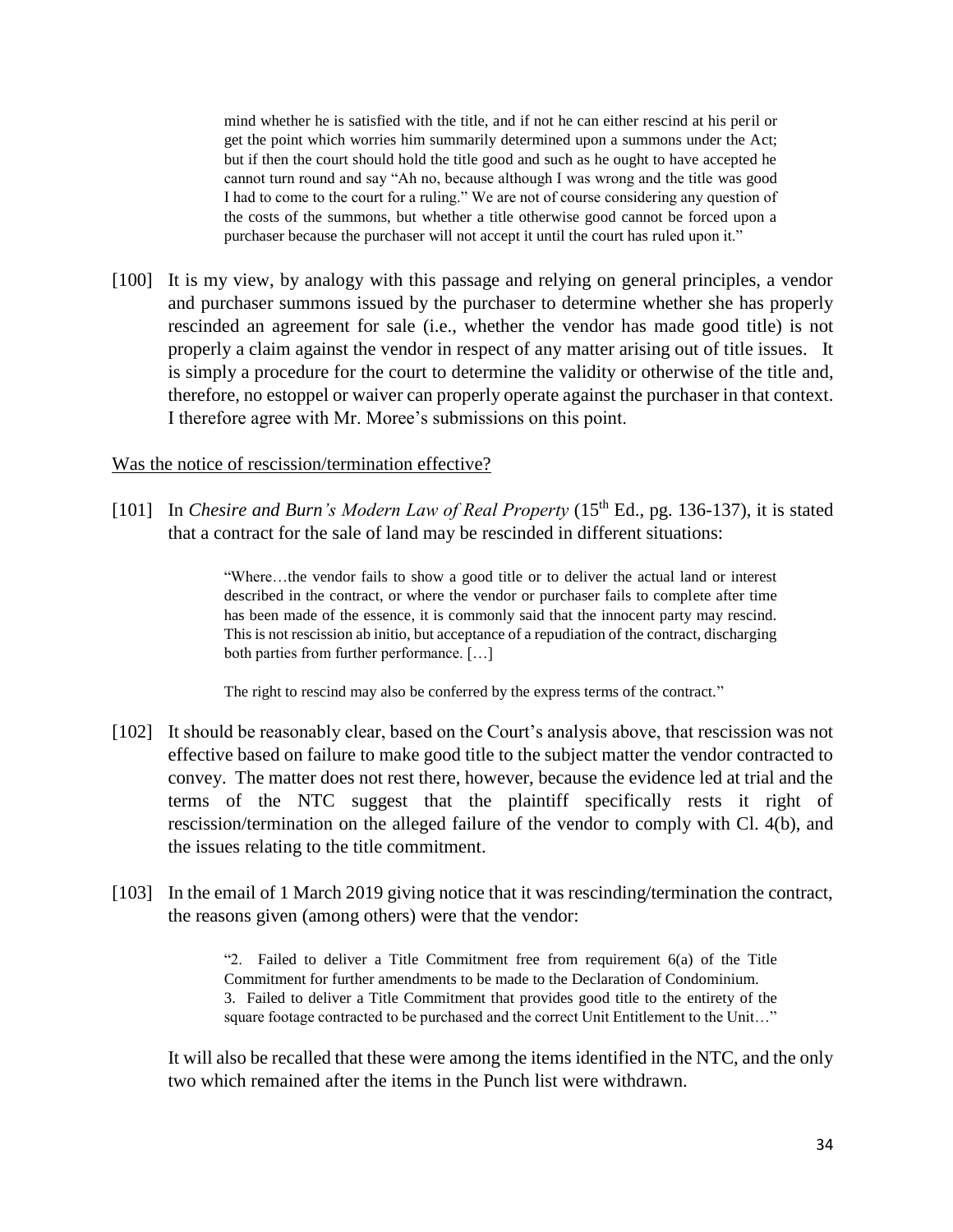### *The Title Insurance Issue*

- [104] Clause 4 deals with title issues, and 4(b) provides for the vendor to provide, at its expense, title insurance for the Unit. It provides for the title commitment to be "*in an amount equal to the Purchase Price and shall evidence that the Seller is vested with fee simple title to the Unit, free and clear of all liens, charges, encumbrances, exceptions, or qualifications whatsoever save and except for the Permitted Exceptions.*" The process provides for the purchaser, within 21 days of receipt of the Title Commitment, to notify the seller of any objections to title (excluding the excepted matters), time being of the essence. If this notification was made, and the seller was unwilling or unable to satisfy or remove such matters prior to closing, it was to notify the purchaser. This then triggered a right for the purchaser within five days after receipt of the notification to either waive the objection and proceed with closing, or terminate the agreement, and in those circumstances the vendor was to cause the refund of the deposit. The return of the deposit was to be in full satisfaction of all claims arising under the agreement, and all rights and obligations arising under the Agreement not expressed to survive termination, would be null and void. However, if the purchaser failed to notify within 5 days, the purchaser was deemed to have waived any objections in title and proceed to closing.
- [105] The TIC was issued by International Data Management ("IDM") in favour of the plaintiff on 2 August 2018, through its registered intermediary in the Bahamas, Compu-Title. The insurance was being provided by Amtrust Title Insurance Company Ltd., a New York based company ("the Company"), and its terms were in the standard form of the American Land Title Association ("ALTA"): Schedule A (transaction information, including legal description), Schedule B, Part 1 (Requirements) and Schedule B, Part II (Exceptions). IDM also issued an Undertaking and Gap Indemnity Agreement with the Plaintiff dated 15 August 2018, which included an undertaking given by IDM through its local intermediary to have the title documents (including the amended declaration stipulated at 6(a) of the TIC) promptly recorded in the Registry after closing.
- [106] The "land" to be insured was described in the TIC according to the terms of the existing Declaration:

"ALL THAT Unit being Penthouse 1 Ocean East and also known as Unit Number (901) in the Condominium called and known as "One Ocean" being situate on a portion of Allotment Number Eight (8) of the original Hog Island (now known as Paradise Island) one of the Islands of the Commonwealth of The Bahamas which Suite has such location shape approximate floor area dimension and boundaries as are shown on the Plans attached to the Declaration of Condominium as amended by Amendment of Declaration of Condominium as amended by a Second Supplemental Amendment to the Declaration of Condominium and recorded at the Registry of Records in the City of Nassau on the Island of New Providence one of the Islands of the Commonwealth of the Bahamas in Volume 9234 at pages 1 to 140, Volume 10984 at pages 393 to 420, and Volume 12525 at pages 481 to 485 respectively, AND TOGETHER WITH ALL THAT undivided 2.06% share in the common property of the said Condominium."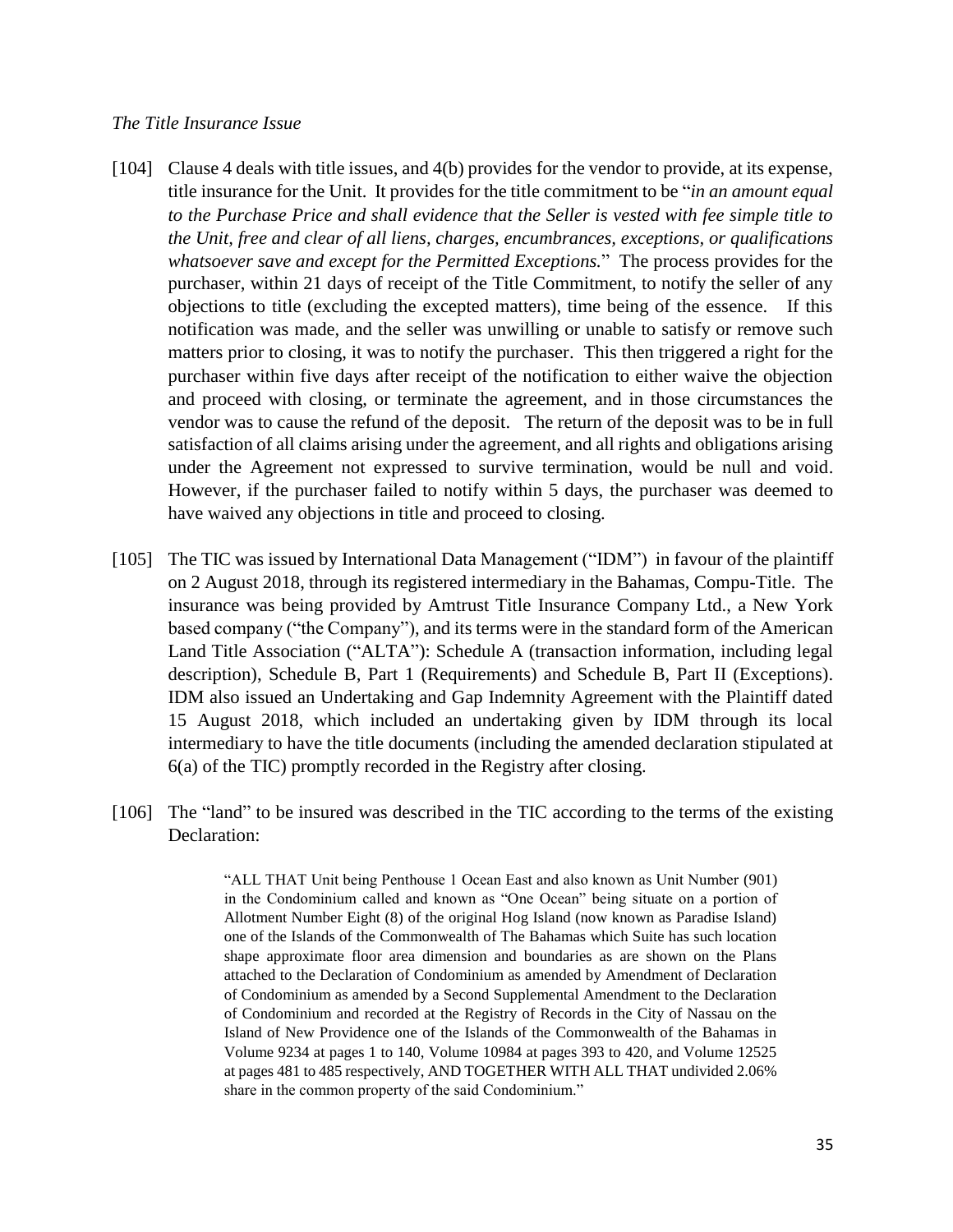[107] By virtue of Schedule B-I ("Requirements") certified copies of several documents creating the insured interest were to be provided at the time of closing by the Bahamian attorney conducting the closing, satisfactory to the Company, that were to be lodged with the Registrar General and properly executed and stamped for Stamp Duty and Value Added Tax (VAT). One of those documents was that specified at paragraph 6(a), which provided as follows:

> "6 a. Further Amendment to Declaration of Condominium from Peace Holdings Limited and Prince Regent International Limited, as amended by Amendment of Declaration of Condominium, recorded in Volume 9234 at pages 1 to 140 and in Volume 109884 at pages 393 to 420, respectively, and by Second Supplemental Amendment dated  $15<sup>th</sup>$ March, 2016, recorded in Volume 12525 at pages 481 to 486, to incorporate physical changes to the Condominium Building and Units, and at a minimum, new Surveyor's certificate and plans, as well as the Common Area attributed to each Unit;..."

- [108] Paragraph 4 of the TIC provided for the company to amend the Commitment at any time. This was reinforced by the proviso to Schedule 1, which provided as follows: "*The Company reserves the right to amend the Legal Description, the Requirements (Exhibit B, Part 1) and Exceptions (Exhibit B, Part 2) and make additional Requirements and take additional Exceptions upon review of the above Requirements*."
- [109] It was clear that the issue of the discrepancy in the size of the Unit and that stated in the Declaration was of some concern for the prospective insurer, and in this regard several amendments to deal with this issue were made, which are worth setting out. On 28 February 2019, Schedule B 1 was further amended by adding the following requirements:

"10. An assurance acceptable to the Company from the Ocean Place on the Harbour Association that the Peace Holdings Limited Declaration of Condominium from Peace Holdings Limited and Prince Regent International Limited, recorded in Volume 9234 at pages 001 to 140 of the records of the Registrar General of the Commonwealth of The Bahamas, will be further amended to bring it into compliance with the Law of Property and Conveyancing (Condominium) Act.

11.Corporate indemnity and undertaking acceptable to the Company from Replay Investment Group Inc. wherein they covenant and agree to protect, defend, and save the Company harmless from any loss, cost, expense, or damage, including without limitation reasonable attorneys' fees, which the Company may suffer, expend, or incur by reasons of the Company issuing the Policy without exception for or affirmatively insuring against such matters, but without prejudice to the right of the Company to defend at the expense of the undersigned (if it so elects) any action or proceeding affecting the Company's obligations under the Policy in connection with said matters.

[…]

15.Any claim related to Common Property and/or Unit Entitlement, as well as the inability or failure of Replay Destinations (Bahamas) Ltd. and/or Ocean Place on the Harbour Association, their agents, successors and assigns to amend the Declaration of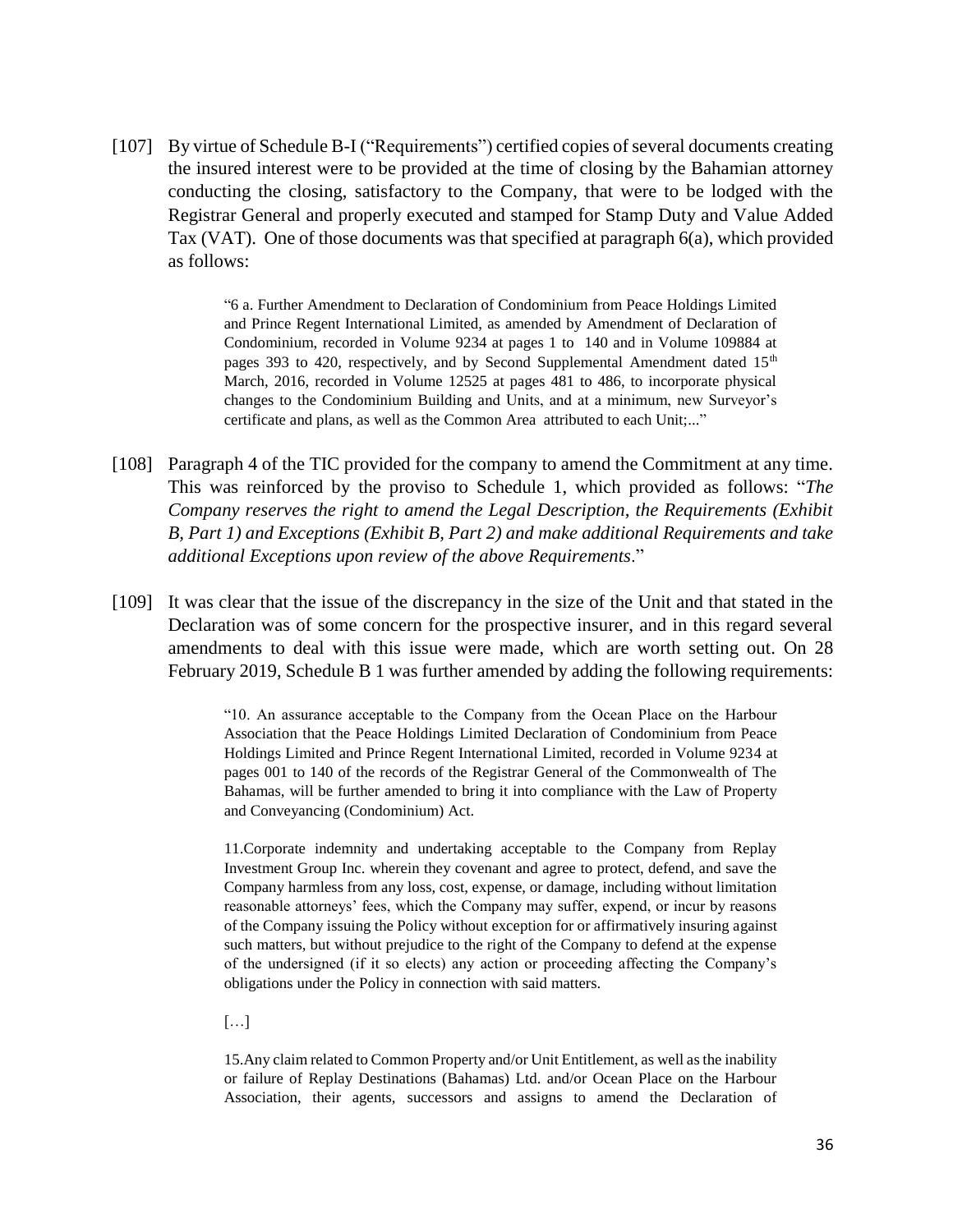Condominium from Peace Holdings Limited and Prince Regent International Limited, recorded in Volume 9234 at pages 001 to 140 of the records of the Registrar General of the Commonwealth of The Bahamas in order to bring it into compliance with the Law of Property and Conveyancing (Condominium) Act (this Exception will be removed from the Policy without cost to the Insured when Requirements 10 and 11 are satisfied)."

- [110] Both 10 and 11 were deleted the following day (29 February 2019) and 6(a) was also deleted by amendment dated 1 March 2019.
- [111] Mr. Rigby argues that pursuant to cl. 4(b) of the Agreement, the contractual right to abort the sale was only triggered if the defendant was "*unable or unwilling to satisfy or remove any such matters prior to closing*." He contended further that as requirement 6(a) was in fact removed by the insurers just prior to the closing date, the Title Commitment was delivered completely in accordance with the Agreement. The defendant's response to the issues raised on the TIC by the plaintiff is captured in the email from Hector Riviera of IDM sent  $1<sup>st</sup>$  March 2019 at 6:33 p.m. to Paul King, answering the latter's email in pointcounterpoint fashion as follows (responses in bold font in original):

2. Failed to deliver a Title Commitment free from requirement 6(a) of the Title Commitment for further amendments to be made to the Declaration of Condominium: -

**CLARIFICATION: - The intent of the Amendment to the Commitment attached to this email as to dispense with Requirement 6(a) if Replay provided an Indemnification and the Association an Undertaking acceptable to IDM. As is IDM's known practice, along with the Amendment, I also sent a Requirements Checklist showing the Requirement for these documents had been satisfied. The documents were provided, were acceptable and were deleted from the Requirements Checklist...** 

3. Failed to deliver a Title Commitment that provides good title to the entirety of the square footage contacted to be purchased and the correct Unit Entitlement to the Unit:-

**CLARIFICATION:- IDM was never requested to describe the property in question other than how it is described currently in the Commitment. Title insurance companies insure based on what is recorded. Accordingly, the current recorded Declaration was used for the following approximate description included in the Commitment since inception (2nd August, 2018) ...** 

**...** 

**Furthermore, as I had advised, Title Insurance Policies do not insure precise areas due to different dimensions that can be obtained by different surveyors using different equipment. That is why property areas or sizes are described in approximations or as "more or less"....**

[112] Mr. Moree argued that the amendments to the TIC had the effect of unilaterally amending the terms of the Agreement to remove the requirement to amend the Declaration prior to closing.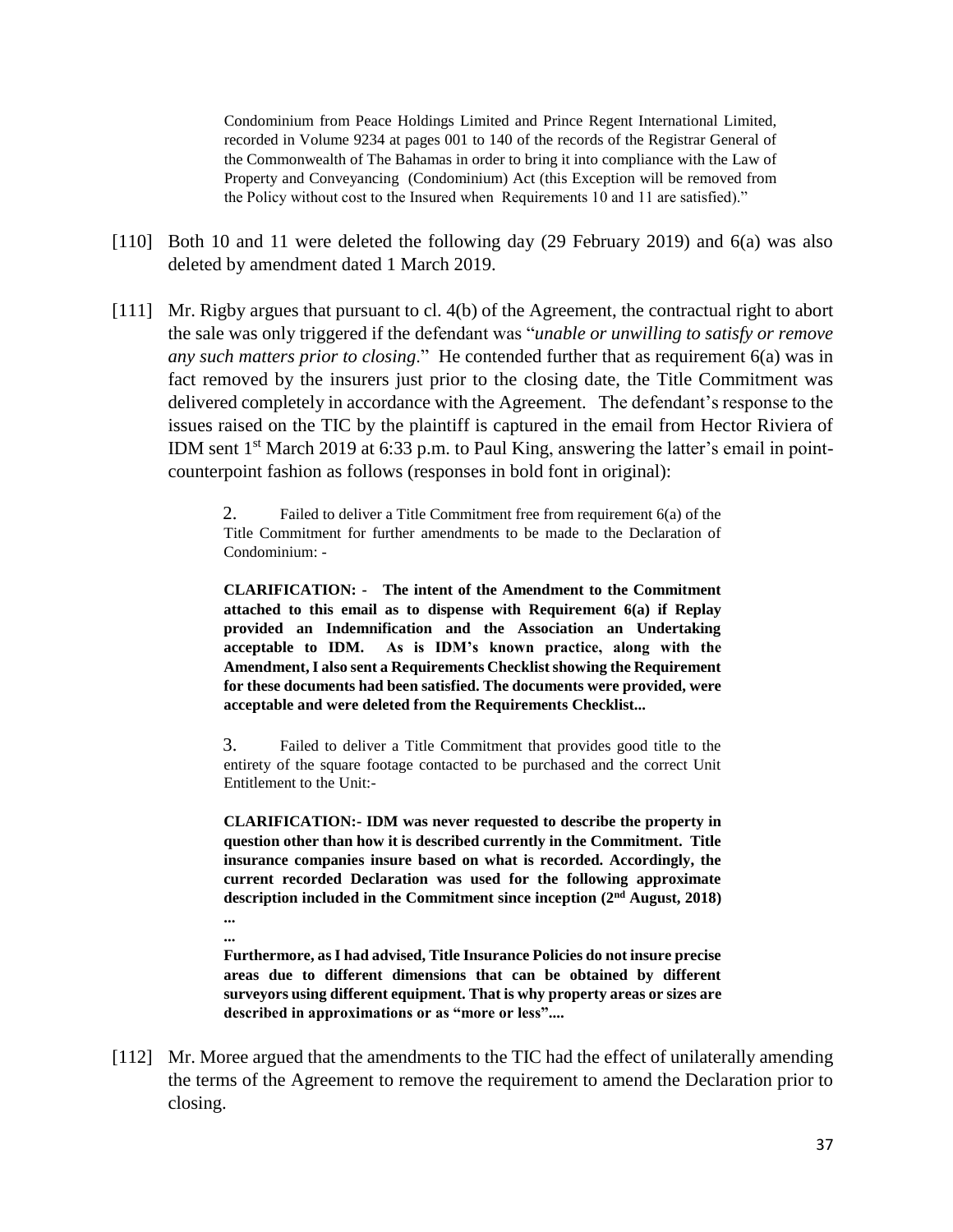- [113] Mr. Rigby countered that the amendments were perfectly permissible, as it was a contractual arrangement between the defendant and the Company providing the insurance, and the consent of the plaintiff was not required to vary any term or condition. Additionally, it did not constitute an amendment of the Sales Agreement, which was precluded by cl. 26. Moreover, he points out that the plaintiff's NTC specifically demanded (as provided for at 4(b)), that the requirement was either to be *satisfied* or *removed* from the TIC.
- [114] For the reasons largely given by Mr. Rigby, I agree that the amendments to the TIC did not alter the parties' rights and obligations under the Agreement. Although it was for the benefit of the purchaser, the TIC was a contract between IDM and the defendant, and IDM was free to indicate the terms and conditions on which it was prepared to offer the insurance. In fact, in deleting the amendments, IDM was signaling that it was prepared to shoulder the risks based on whatever indemnification it had received from Replay and assurances from the Association (if any), even in absence of the Declaration being amended prior to the creation of the insured interest.
- [115] The terms of the TIC could be varied so long as it did not derogate from the requirement in cl. 4, mainly that it would be for the sale amount (which it was) and that it was to "*evidence that the Seller is vested with fee simple title to the Unit, free and clear of all liens, charges, encumbrances, exceptions, or qualifications whatsoever save and except for the Permitted Exceptions."* As discussed, this definition was aligned with the description of the property which the purchaser agreed to accept in the Agreement, and which was consistent with what was in the Declaration. Thus, I do not find that there was any derogation from cl. 4(b) of the Agreement.

## *The issue of time of closing*

- [116] The plaintiff also took the point that the 21 days allowed under the NTC had expired by the time of the receipt of the notification from Mr. Riviera of the removal of  $6(a)$ (communicated at 6:33 p.m., when the notice was said to expire at 5:00 p.m.). Mr. Rigby argued that the Agreement provides for 21 'calendar days' to comply with the NTC, which he says excludes Saturday and Sundays, being non-working days, and would therefore take the sunset date to the  $9<sup>th</sup>$  and not  $1<sup>st</sup>$  March 2019.
- [117] I do not think Mr. Rigby is right in his submission that a 'calendar day' is synonymous with a working day. A calendar day is simply a reference to a full 24-hour period. In fact, the definition which he quoted from the *Encyclopaedia of Forms and Precedents* describes a 'calendar day' as from "midnight to midnight." Additionally, the Agreement simply stipulates 21 calendar days; it did not say, for example, by close of business or by any specific time on the  $21<sup>st</sup>$  day. Neither was a time stipulated in the NTC, which in any event could not deviate from what was specified in the Agreement. I therefore find that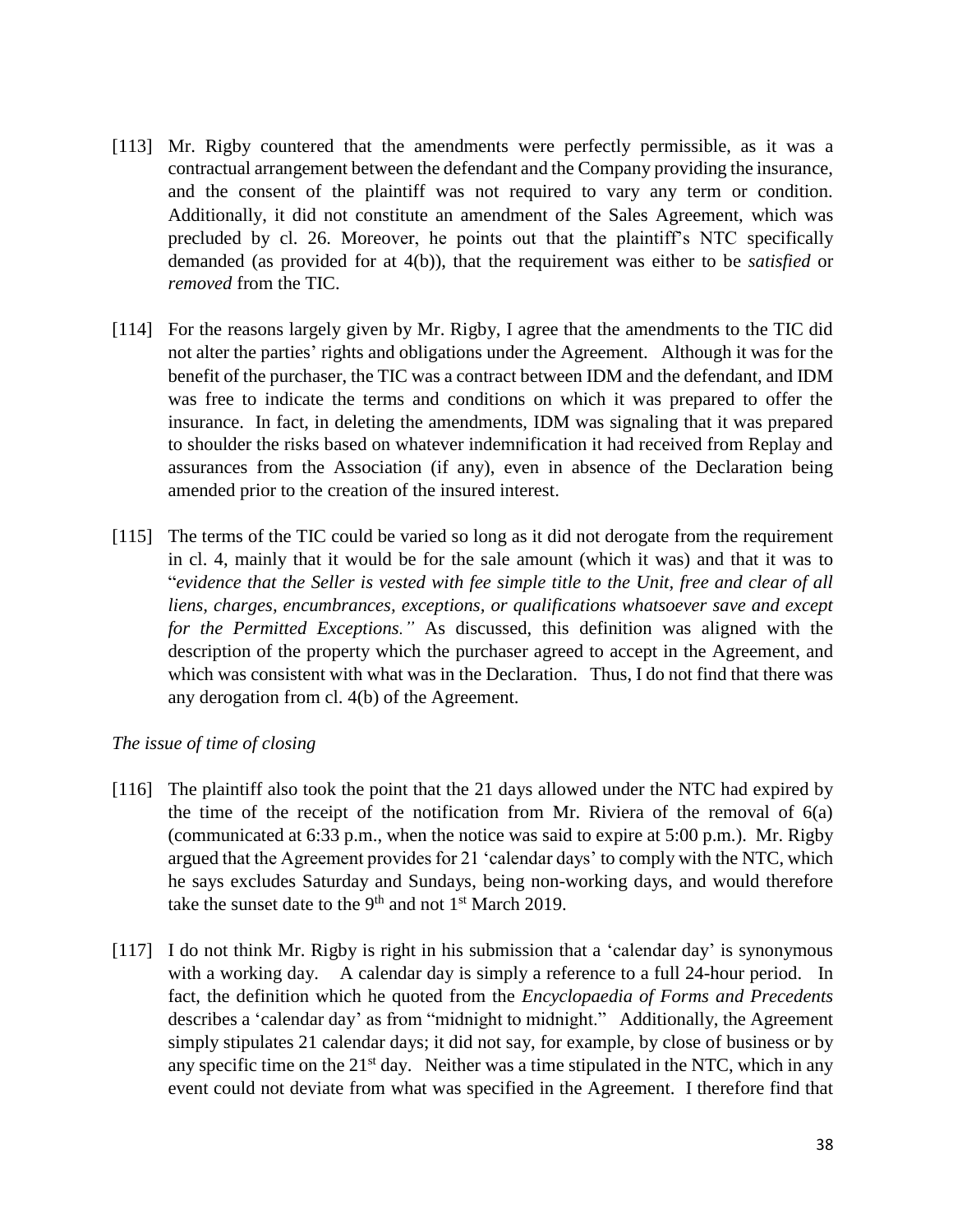the Notice did not expire until 12 midnight on the  $1<sup>st</sup>$  March. Even if I am wrong in this, it seems to me that the purchaser did not treat the contract as terminated at 5 p.m. on the 1 March 2019, as she visited the property on the 6 March to do a final inspection, and this could only be done if the purchaser was treating the Agreement as still on foot.

[118] The rescission was therefore not effective based on an alleged breach of clause 4(b) of the Agreement, as I do not find that there was such a breach.

## **CONCLUSION AND DISPOSITION**

- [119] For the reasons articulated above, I therefore refuse the declaration sought by the plaintiff that the Agreement was effectively rescinded and/or terminated. Consequently, I refuse to order the refund of the deposit.
- $[120]$  As to the 1<sup>st</sup> declaration sought by the defendant on the counterclaim that the contract is a valid and binding agreement and the plaintiff is contractually bound to complete the purchase of Unit 901, I say firstly that it is not part of the Court's function on a vendor and purchaser summons to determine the existence or validity of the contract; the process binds the parties to admit the contract. Secondly, it follows from the finding that the contract was not validly rescinded or terminated that it potentially remains on foot. I say potentially because events have intervened which may or may not have affected the position and circumstances of the parties. However, based on the case as was argued before me, I would order that the deposit is to remain with the stakeholder pending completion of the contract or, failing completion, it stands forfeited to the vendor.
- [121] I also refuse the declaration sought by the defendant that the plaintiff is estopped from raising issues relating to the unit size and entitlement because she is alleged to have waived the right to bring any claim in this regard.
- [122] Costs will be those of the defendant to be taxed if not agreed, although I think it would be appropriate in the circumstances of this case and in my discretion to reduce the defendant's costs by 15%. I think this reduction of costs is appropriate because the defendant has not been successful on every point and was responsible for some delay in the hearing due to the unavailability of one of its main witnesses.

## *Concluding remarks*

[123] Before ending this ruling, it is appropriate to make two general observations. The first is that the facts of this case were exceptional, and it must be appreciated that the outcome turned largely on the terms of the Agreement for Sale. It therefore does not purport to lay down any general principles regarding the conveyance of condominium title.